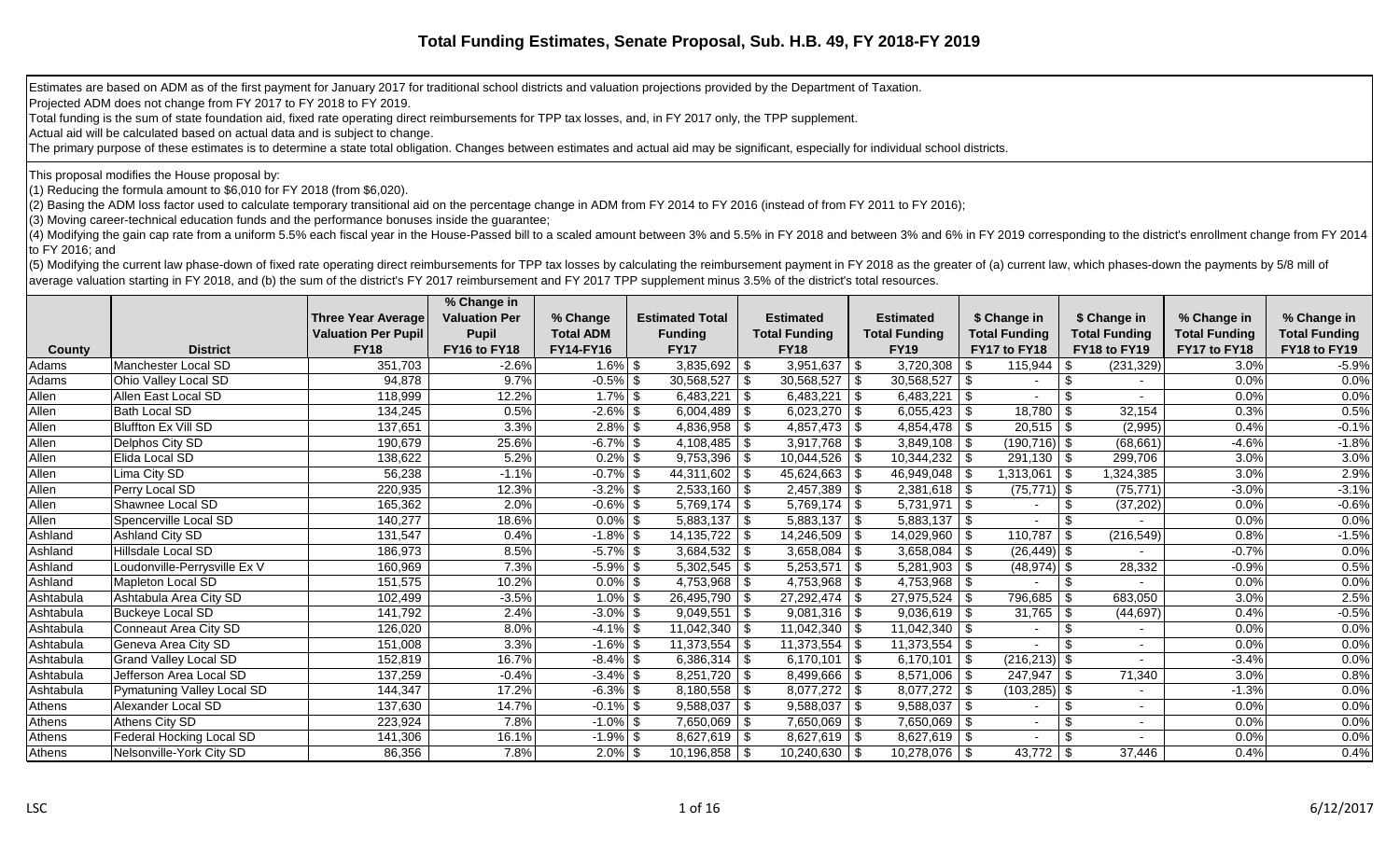|                |                              |                            | % Change in          |                  |                        |                      |                      |                      |                                  |                      |                      |
|----------------|------------------------------|----------------------------|----------------------|------------------|------------------------|----------------------|----------------------|----------------------|----------------------------------|----------------------|----------------------|
|                |                              | <b>Three Year Average</b>  | <b>Valuation Per</b> | % Change         | <b>Estimated Total</b> | Estimated            | <b>Estimated</b>     | \$ Change in         | \$ Change in                     | % Change in          | % Change in          |
|                |                              | <b>Valuation Per Pupil</b> | <b>Pupil</b>         | <b>Total ADM</b> | <b>Funding</b>         | <b>Total Funding</b> | <b>Total Funding</b> | <b>Total Funding</b> | <b>Total Funding</b>             | <b>Total Funding</b> | <b>Total Funding</b> |
| County         | <b>District</b>              | <b>FY18</b>                | FY16 to FY18         | FY14-FY16        | <b>FY17</b>            | <b>FY18</b>          | <b>FY19</b>          | FY17 to FY18         | FY18 to FY19                     | FY17 to FY18         | FY18 to FY19         |
| Athens         | <b>Trimble Local SD</b>      | 52,850                     | 8.4%                 | $0.1\%$   \$     | $9,882,134$ \\$        | $10,121,803$ \ \$    | $10,190,525$ \\$     | $239,670$ \\$        | 68,722                           | 2.4%                 | 0.7%                 |
| Auglaize       | <b>Minster Local SD</b>      | 166,135                    | 12.8%                | $-1.2\%$ \$      | $3,937,952$ \$         | $3,850,478$ \$       | $3,763,004$ \$       | $(87, 474)$ \$       | (87, 474)                        | $-2.2%$              | $-2.3%$              |
| Auglaize       | New Bremen Local SD          | 155,197                    | 13.2%                | $-7.7\%$ \$      | $3,552,793$ \$         | $3,394,637$ \$       | $3,323,551$ \$       | $(158, 156)$ \$      | (71,086)                         | $-4.5%$              | $-2.1%$              |
| Auglaize       | New Knoxville Local SD       | 163,165                    | 18.2%                | $-2.3\%$ \$      | $2,498,994$ \$         | $2,533,247$ \$       | $2,526,801$ \$       | $34,253$ \$          | (6, 446)                         | 1.4%                 | $-0.3%$              |
| Auglaize       | St Marys City SD             | 130,819                    | 7.1%                 | $-0.2%$ \$       | $10,782,899$ \$        | $10,782,899$ \$      | $10,782,899$ \\$     | $\sim$               | \$<br>$\sim$                     | 0.0%                 | 0.0%                 |
| Auglaize       | Wapakoneta City SD           | 122,198                    | 10.4%                | $0.4\%$ \$       | $16,930,151$ \$        | $16,930,151$ \$      | 16,930,151           | $\vert$ \$           | $\mathfrak{L}$<br>$\blacksquare$ | 0.0%                 | 0.0%                 |
| Auglaize       | Waynesfield-Goshen Local SD  | 155,948                    | 39.0%                | $-4.3\%$ \$      | $3,801,972$ \$         | $3,801,972$ \$       | $3,801,972$ \$       | $\sim$               | -\$<br>$\sim$                    | 0.0%                 | 0.0%                 |
| Belmont        | Barnesville Ex Vill SD       | 167,828                    | 25.9%                | $2.2\%$ \$       | $5,897,173$ \$         | $5,897,173$ \$       | $5,897,173$ \$       | $\sim$               | \$<br>$\sim$                     | 0.0%                 | 0.0%                 |
| <b>Belmont</b> | Bellaire Local SD            | 115,089                    | 28.3%                | $-1.9\%$ \$      | $9,478,096$ \$         | $9,478,096$ \$       | $9,478,096$ \$       | $\sim$               | $\blacksquare$                   | 0.0%                 | 0.0%                 |
| Belmont        | Bridgeport Ex Vill SD        | 106,508                    | 11.4%                | $-1.6\%$ \$      | $5,398,399$ \$         | $5,398,399$ \\$      | $5,398,399$ \$       | $\sim$               | \$<br>$\overline{\phantom{a}}$   | 0.0%                 | 0.0%                 |
| Belmont        | Martins Ferry City SD        | 100,470                    | 17.8%                | $-3.4\%$ \$      | $10,436,607$ \$        | $10,436,607$ \$      | $10,436,607$ \$      | $\sim$               | -\$<br>$\blacksquare$            | 0.0%                 | 0.0%                 |
| Belmont        | Shadyside Local SD           | 139,198                    | 11.3%                | $-5.0\%$ \$      | $3,308,304$ \$         | $3,308,304$ \$       | $3,308,304$ \$       |                      | $\sim$                           | 0.0%                 | 0.0%                 |
| Belmont        | St Clairsville-Richland City | 258,533                    | 14.2%                | $0.9\%$ \$       | $3,497,399$ \$         | $3,368,234$ \$       | $3,368,234$ \$       | $(129, 165)$ \$      | $\sim$                           | $-3.7%$              | 0.0%                 |
| Belmont        | Union Local SD               | 145,186                    | 28.9%                | $5.0\%$ \$       | $7,800,956$ \$         | $7,800,956$ \$       | $7,800,956$ \$       | $\sim$               | -\$<br>$\sim$                    | 0.0%                 | 0.0%                 |
| Brown          | Eastern Local SD             | 136,751                    | 7.5%                 | $1.9\%$ \$       | $7,614,853$ \$         | $7,614,853$ \$       | $7,614,853$ \$       |                      |                                  | 0.0%                 | 0.0%                 |
| <b>Brown</b>   | Fayetteville-Perry Local SD  | 129,886                    | 9.2%                 | $-2.3\%$ \$      | $4,624,463$ \$         | $4,624,463$ \$       | $4,635,788$ \$       |                      | 11,325                           | 0.0%                 | 0.2%                 |
| Brown          | Georgetown Ex Vill SD        | 106,659                    | 2.0%                 | $2.0\%$ \$       | $6,840,896$ \$         | $7,044,905$ \$       | $7,140,504$ \$       | 204,010              | 95,599<br>-\$                    | 3.0%                 | 1.4%                 |
| Brown          | Ripley-Union-Lewis Local SD  | 110,543                    | 15.6%                | $-3.7\%$ \$      | $7,211,445$ \\$        | $7,211,445$ \\$      | $7,211,445$ \$       |                      | \$<br>$\overline{\phantom{0}}$   | 0.0%                 | 0.0%                 |
| Brown          | Western Brown Local SD       | 78,309                     | 9.7%                 | $-0.7\%$ \$      | $24,769,644$ \$        | $24,769,644$ \\$     | $24,769,644$ \\$     | $\sim$               | \$<br>$\sim$                     | 0.0%                 | 0.0%                 |
| Butler         | <b>Edgewood City SD</b>      | 121,174                    | $-4.2%$              | $3.1\%$ \$       | $15,983,488$ \$        | $16,486,123$ \$      | $16,994,936$ \$      | 502,636              | 508,813<br>  \$                  | 3.1%                 | 3.1%                 |
| <b>Butler</b>  | <b>Fairfield City SD</b>     | 139,224                    | $-1.4%$              | $0.2\%$ \$       | $31,207,977$ \$        | $32,150,734$ \$      | $33,109,360$ \$      | $942,757$ \$         | 958,626                          | 3.0%                 | 3.0%                 |
| Butler         | Hamilton City SD             | 72,644                     | $-5.8%$              | $0.4\%$ \$       | $72,543,743$ \$        | $74,739,196$ \$      | 76,954,493 \$        | 2,195,453            | 2,215,297<br>-\$                 | 3.0%                 | 3.0%                 |
| <b>Butler</b>  | Lakota Local SD              | 160,922                    | 2.1%                 | $-1.4\%$ \$      | $47,901,083$ \$        | $47,624,161$ \$      | $47,678,123$ \$      | $(276, 922)$ \$      | 53,962                           | $-0.6%$              | 0.1%                 |
| <b>Butler</b>  | Madison Local SD             | 97,880                     | $-1.8%$              | $1.9\%$ \$       | $8,423,531$ \$         | $8,677,239$ \$       | $8,935,982$ \$       | $253,708$ \ \$       | 258,742                          | 3.0%                 | 3.0%                 |
| Butler         | Middletown City SD           | 88,425                     | $-4.3%$              | $-1.2\%$ \$      | $37,427,845$ \$        | $38,564,980$ \$      | $39,706,578$ \$      | $1,137,136$ \$       | 1,141,598                        | 3.0%                 | 3.0%                 |
| <b>Butler</b>  | Monroe Local SD              | 112,821                    | $-8.3%$              | $4.2\%$ \$       | $7,086,001$ \$         | $7,388,368$ \$       | $7,692,762$ \$       | 302,368              | 304,394<br>-\$                   | 4.3%                 | 4.1%                 |
| Butler         | New Miami Local SD           | 73,849                     | 1.1%                 | $-3.0\%$ \$      | $5,846,126$ \$         | $6,021,283$ \$       | $6,169,258$ \$       |                      | 147,975                          | 3.0%                 | 2.5%                 |
| Butler         | Ross Local SD                | 141,286                    | 0.9%                 | $0.2\%$ \$       | $10,372,408$ \$        | $10,517,698$ \$      | $10,526,352$ \$      | 145,290              | 8,653<br>l \$                    | 1.4%                 | 0.1%                 |
| <b>Butler</b>  | Talawanda City SD            | 230,789                    | 1.5%                 | $-0.4\%$ \$      | $7,955,023$ \$         | $7,955,023$ \$       | $7,955,023$ \$       |                      | \$                               | 0.0%                 | 0.0%                 |
| Carroll        | Brown Local SD               | 168,937                    | 2.0%                 | $-9.2\%$ \$      | $3,068,454$ \$         | $3,108,270$ \$       | $3,115,484$ \$       | 39,816               | 7,214<br>-\$                     | 1.3%                 | 0.2%                 |
| Carroll        | Carrollton Ex Vill SD        | 252,223                    | 50.0%                | $-1.9\%$ \$      | $10,770,641$ \$        | $10,770,641$ \$      | $10,770,641$ \\$     | $\sim$               | -S<br>$\sim$                     | 0.0%                 | 0.0%                 |
| Champaign      | Graham Local SD              | 146.949                    | 15.4%                | $-4.5\%$ \$      | $10,238,068$ \$        | $10,238,068$ \$      | $10,238,068$ \$      |                      | $\mathcal{S}$<br>$\blacksquare$  | 0.0%                 | 0.0%                 |
| Champaign      | Mechanicsburg Ex Vill SD     | 133,765                    | 15.8%                | $-1.9\%$ \$      | $5,013,978$ \$         | $5,013,978$ \$       | $5,013,978$ \$       | $\sim$               | $\sim$                           | 0.0%                 | 0.0%                 |
| Champaign      | <b>Triad Local SD</b>        | 135,649                    | 9.6%                 | $-2.3\%$ \$      | $5,549,291$ \$         | $5,549,291$ \$       | $5,549,291$ \$       | $\sim$               | \$<br>$\sim$                     | 0.0%                 | 0.0%                 |
| Champaign      | Urbana City SD               | 118,762                    | $-0.1%$              | $-1.2\%$ \$      | $11,675,894$ \$        | $11,838,574$ \$      | $11,745,448$ \\$     | 162,680              | (93, 126)<br>-\$                 | 1.4%                 | $-0.8%$              |
| Champaign      | West Liberty-Salem Local SD  | 140,307                    | 14.7%                | $-5.8\%$ \$      | $5,909,410$ \$         | $5,860,277$ \\$      | $5,860,277$ \\$      | $(49, 133)$ \$       |                                  | $-0.8%$              | 0.0%                 |
| Clark          | Clark-Shawnee Local SD       | 163,863                    | 3.0%                 | $-2.1\%$ \$      | $6,935,630$ \$         | $6,858,040$ \$       | $6,885,883$ \$       | $(77,590)$ \$        | 27,843                           | $-1.1%$              | 0.4%                 |
| Clark          | Greenon Local SD             | 150,834                    | 2.8%                 | $-4.1\%$ \$      | $6,219,781$ \$         | 6,219,781            | \$<br>$6,219,781$ \$ |                      | <sup>\$</sup>                    | 0.0%                 | 0.0%                 |
| Clark          | Northeastern Local SD        | 141,943                    | 3.3%                 | $-1.8\%$ \$      | $12,909,826$ \$        | $13,026,969$ \$      | $13,090,000$ \$      | 117,143              | 63,032<br>- \$                   | 0.9%                 | 0.5%                 |
| Clark          | Northwestern Local SD        | 137,155                    | 3.9%                 | $-4.3\%$ \$      | $6,901,174$ \$         | $6,954,880$ \$       | $6,992,523$ \$       | 53,706               | 37,644<br>  \$                   | 0.8%                 | 0.5%                 |
| Clark          | Southeastern Local SD        | 168,426                    | 11.2%                | $1.9\%$ \$       | $3,905,337$ \$         | $3,905,337$ \$       | $3,905,337$ \$       | $\sim$               | \$                               | 0.0%                 | 0.0%                 |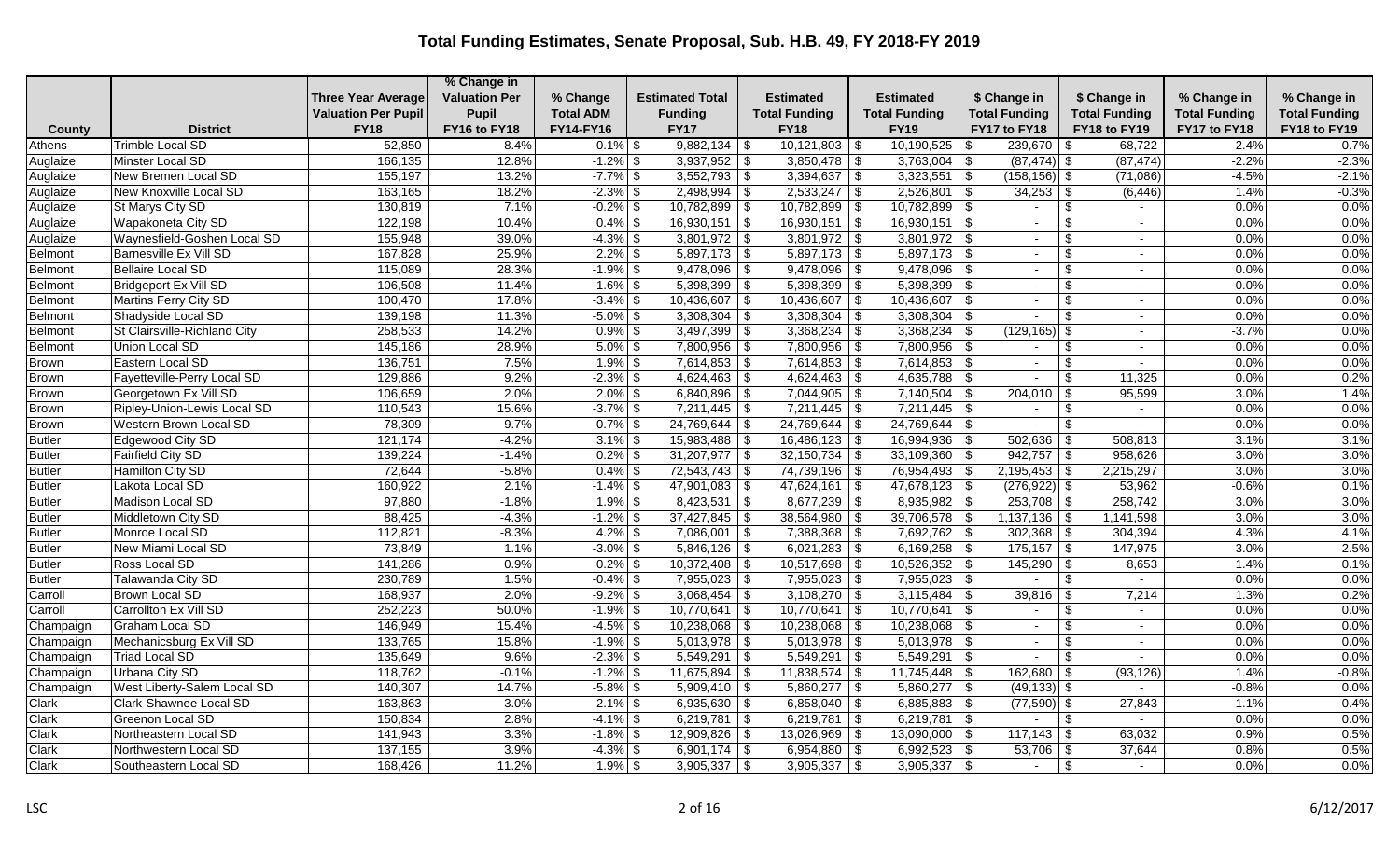|            |                                 |                            | % Change in          |                  |                           |                      |                      |                          |                                  |                      |                      |
|------------|---------------------------------|----------------------------|----------------------|------------------|---------------------------|----------------------|----------------------|--------------------------|----------------------------------|----------------------|----------------------|
|            |                                 | <b>Three Year Average</b>  | <b>Valuation Per</b> | % Change         | <b>Estimated Total</b>    | Estimated            | <b>Estimated</b>     | \$ Change in             | \$ Change in                     | % Change in          | % Change in          |
|            |                                 | <b>Valuation Per Pupil</b> | <b>Pupil</b>         | <b>Total ADM</b> | <b>Funding</b>            | <b>Total Funding</b> | <b>Total Funding</b> | <b>Total Funding</b>     | <b>Total Funding</b>             | <b>Total Funding</b> | <b>Total Funding</b> |
| County     | <b>District</b>                 | <b>FY18</b>                | FY16 to FY18         | FY14-FY16        | <b>FY17</b>               | <b>FY18</b>          | <b>FY19</b>          | FY17 to FY18             | FY18 to FY19                     | FY17 to FY18         | FY18 to FY19         |
| Clark      | Springfield City SD             | 63,053                     | $-4.1%$              | $1.3\%$ \$       | $72,121,999$ \$           | 74,288,056           | 76,499,909 \$<br>-\$ | 2,166,057                | 2,211,853<br>  S                 | 3.0%                 | 3.0%                 |
| Clark      | <b>Tecumseh Local SD</b>        | 90,748                     | 1.9%                 | $0.6\%$ \$       | $18,764,491$ \$           | $19,173,305$ \$      | $19,315,356$ \$      | $408,814$ \\$            | 142,051                          | 2.2%                 | 0.7%                 |
| Clermont   | <b>Batavia Local SD</b>         | 93,506                     | $-2.1%$              | $7.7\%$ \$       | $10,715,058$ \$           | $11,143,931$ \$      | $11,654,427$ \$      | 428,873                  | 510,496<br><b>S</b>              | 4.0%                 | 4.6%                 |
| Clermont   | <b>Bethel-Tate Local SD</b>     | 102,264                    | 4.1%                 | $-3.6\%$ \$      | $9,639,169$ \$            | $9,873,135$ \$       | $9,944,374$ \$       | $233,966$ \$             | 71,239                           | 2.4%                 | 0.7%                 |
| Clermont   | Clermont-Northeastern Local     | 177,467                    | 8.8%                 | $-1.7\%$ \$      | $5,823,705$ \$            | $5,823,705$ \$       | $5,823,705$ \$       | $\sim$                   | \$<br>$\sim$                     | 0.0%                 | 0.0%                 |
| Clermont   | Felicity-Franklin Local SD      | 91,476                     | 10.2%                | $-8.0\%$ \$      | $7,947,093$ \$            | $8,081,782$ \$       | $8,222,374$ \$       | 134,689                  | 140,592<br>-\$                   | 1.7%                 | 1.7%                 |
| Clermont   | Goshen Local SD                 | 94,393                     | 0.3%                 | $-3.0\%$ \$      | $16,716,779$ \$           | $17,202,610$ \$      | $17,266,172$ \$      | $485,830$ \$             | 63,562                           | 2.9%                 | 0.4%                 |
| Clermont   | Milford Ex Vill SD              | 140,748                    | 1.2%                 | $0.2\%$ \$       | $22,041,783$ \$           | $22,703,531$ \$      | $23,320,985$ \$      |                          | 617,454                          | 3.0%                 | 2.7%                 |
| Clermont   | New Richmond Ex Vill SD         | 244,179                    | $-2.7%$              | $1.4\%$ \$       | $10,385,421$ \$           | $10,737,884$ \$      | $10,256,254$ \$      | 352,463                  | (481, 630)<br>l \$               | 3.4%                 | $-4.5%$              |
| Clermont   | <b>West Clermont Local SD</b>   | 144,985                    | $-1.7%$              | $-1.5\%$ \$      | $28,860,366$ \$           | $29,733,731$ \$      | $30,620,274$ \$      |                          | 886,542                          | 3.0%                 | 3.0%                 |
| Clermont   | Williamsburg Local SD           | 123,333                    | 1.8%                 | $1.2\%$ \$       | $5,235,440$ \$            | $5,392,475$ \$       | $5,553,071$ \$       | $157,035$ \$             | 160,595                          | 3.0%                 | 3.0%                 |
| Clinton    | <b>Blanchester Local SD</b>     | 102,410                    | 11.7%                | $-4.9%$ \$       | $10,716,153$ \$           | $10,716,153$ \$      | $10,716,153$ \$      | $\sim$                   | \$<br>$\sim$                     | 0.0%                 | 0.0%                 |
| Clinton    | Clinton-Massie Local SD         | 157,832                    | 15.7%                | $-2.0\%$ \$      | $8,623,840$ \$            | $8,623,840$ \$       | $8,623,840$ \$       | $\sim$                   | \$<br>$\overline{\phantom{a}}$   | 0.0%                 | 0.0%                 |
| Clinton    | East Clinton Local SD           | 138,351                    | 22.1%                | $-4.7\%$ \$      | $8,651,573$ \$            | $8,651,573$ \$       | $8,651,573$ \$       | $\sim$                   | -\$                              | 0.0%                 | 0.0%                 |
| Clinton    | Wilmington City SD              | 157,549                    | 9.7%                 | $-3.4\%$ \$      | $11,335,313$ \$           |                      | $11,921,497$ \$      | 241,894                  | 344,289<br>\$                    | 2.1%                 | 3.0%                 |
| Columbiana | Beaver Local SD                 | 135,220                    | 8.1%                 | $-4.0\%$ \$      | $9,424,949$ \$            | $9,424,949$ \$       | $9,424,949$ \$       |                          | \$<br>$\sim$                     | 0.0%                 | 0.0%                 |
| Columbiana | Columbiana Ex Vill SD           | 175,430                    | 2.8%                 | $2.2\%$ \$       | $3,078,156$ \$            | $3,170,029$ \$       | $3,264,412$ \$       | $91,873$ \$              | 94,384                           | 3.0%                 | 3.0%                 |
| Columbiana | <b>Crestview Local SD</b>       | 117,802                    | 5.3%                 | $5.8\%$ \$       | $\overline{5,767,659}$ \$ | $5,844,732$ \$       | $5,857,727$ \$       | $77,074$ \\$             | 12,994                           | 1.3%                 | 0.2%                 |
| Columbiana | East Liverpool City SD          | 67,246                     | 5.7%                 | $-4.7\%$ \$      | $20,444,058$ \$           | $20,706,449$ \$      | $20,943,694$ \$      | 262,391                  | 237,245<br>l \$                  | 1.3%                 | 1.1%                 |
| Columbiana | East Palestine City SD          | 102,161                    | 5.1%                 | $-1.9\%$ \$      | $8,024,502$ \$            | $8,194,841$ \$       | $8,251,524$ \$       |                          | 56,682                           | 2.1%                 | 0.7%                 |
| Columbiana | Leetonia Ex Vill SD             | 100,854                    | 5.1%                 | $-0.2\%$ \$      | $5,887,474$ \$            | $6,063,168$ \$       | $6,106,648$ \$       | $175,694$ \$             | 43,480                           | 3.0%                 | 0.7%                 |
| Columbiana | Lisbon Ex Vill SD               | 104,843                    | 1.3%                 | $0.9\%$ \$       | 5,735,673 \$              | $5,907,662$ \$       | $6,041,264$ \ \$     | 171,989                  | 133,602<br>-\$                   | 3.0%                 | 2.3%                 |
| Columbiana | Salem City SD                   | 131,721                    | $-0.6%$              | $1.5\%$ \$       | $9,277,441$ \$            | $9,356,653$ \$       | $9,439,812$ \$       | $79,212$ \$              | 83,159                           | 0.9%                 | 0.9%                 |
| Columbiana | Southern Local SD               | 121,534                    | 35.8%                | $-1.8\%$ \$      | $7,556,127$ \$            | $7,556,127$ \$       | $7,556,127$ \$       | $\sim$                   | -\$<br>$\sim$                    | 0.0%                 | 0.0%                 |
| Columbiana | <b>United Local SD</b>          | 139,619                    | 19.7%                | $-7.2\%$ \$      | $6,782,665$ \$            | $6,631,025$ \$       | $6,631,025$ \$       | $(151, 639)$ \$          | $\sim$                           | $-2.2%$              | 0.0%                 |
| Columbiana | Wellsville Local SD             | 56,152                     | 0.9%                 | $-4.1\%$ \$      | $8,405,622$ \$            | $8,657,082$ \$       | $8,915,640$ \$       | 251,460                  | 258,559<br>-\$                   | 3.0%                 | 3.0%                 |
| Coshocton  | Coshocton City SD               | 97,117                     | 1.6%                 | $-0.1\%$ \$      | $11,587,152$ \$           | $11,896,494$ \$      | $12,005,071$ \$      | $309,342$ \$             | 108,577                          | 2.7%                 | 0.9%                 |
| Coshocton  | Ridgewood Local SD              | 120,710                    | 12.9%                | $-0.3\%$ \$      | $8,230,136$ \\$           | $8,230,136$ \$       | $8,230,136$ \$       | $\sim$                   | \$<br>$\blacksquare$             | 0.0%                 | 0.0%                 |
| Coshocton  | <b>River View Local SD</b>      | 216,216                    | 8.2%                 | $-3.5\%$ \$      | $8,370,805$ \$            | $8,370,805$ \$       | $8,370,805$ \$       | $\overline{\phantom{a}}$ | $\mathfrak{L}$<br>$\blacksquare$ | 0.0%                 | 0.0%                 |
| Crawford   | <b>Buckeye Central Local SD</b> | 159,064                    | 30.3%                | $-1.2\%$ \$      | $4,939,928$ \$            | $4,939,928$ \$       | $4,939,928$ \$       | $\sim$                   | \$<br>$\sim$                     | 0.0%                 | 0.0%                 |
| Crawford   | <b>Bucyrus City SD</b>          | 77,229                     | 3.4%                 | $-4.1\%$ \$      | $11,697,709$ \$           | $12,038,991$ \$      | $12,203,449$ \\$     | 341,282                  | 164,458<br>\$                    | 2.9%                 | 1.4%                 |
| Crawford   | Colonel Crawford Local SD       | 166,020                    | 13.5%                | $-2.6\%$ \$      | $4,318,459$ \\$           | $4,347,655$ \$       | $4,328,316$ \$       | 29,196                   | (19, 339)<br>\$                  | 0.7%                 | $-0.4%$              |
| Crawford   | Crestline Ex Vill SD            | 85,293                     | 9.1%                 | $-2.7%$ \$       | $6,412,785$ \$            | $6,556,008$ \$       | $6,705,407$ \$       |                          | 149,400                          | 2.2%                 | 2.3%                 |
| Crawford   | <b>Galion City SD</b>           | 79,616                     | 4.5%                 | $-4.3\%$ \$      | $13,612,317$ \$           | $13,910,415$ \$      | $14,028,160$ \$      | $298,098$ \$             | 117,745                          | 2.2%                 | 0.8%                 |
| Crawford   | Wynford Local SD                | 162,173                    | 24.5%                | $-2.8\%$ \$      | $5,895,499$ \$            | $5,895,499$ \$       | 5,895,499 \$         | $\overline{a}$           | -\$<br>$\overline{\phantom{a}}$  | 0.0%                 | 0.0%                 |
| Cuyahoga   | Bay Village City SD             | 214,602                    | 6.7%                 | $-0.8\%$ \$      | $4,478,469$ \$            | $4,478,469$ \$       | $4,478,469$ \\$      |                          | -\$                              | 0.0%                 | 0.0%                 |
| Cuyahoga   | Beachwood City SD               | 505,337                    | $-2.4%$              | $1.3\%$ \$       | $3,363,134$ \$            | $2,287,448$ \$       | $1,839,063$ \$       | $(1,075,686)$ \$         | (448, 385)                       | $-32.0%$             | $-19.6%$             |
| Cuyahoga   | Bedford City SD                 | 192,920                    | 4.0%                 | $-4.1\%$ \$      | $12,372,344$ \ \\$        | $12,286,096$ \$      | $12,102,480$ \ \$    | $(86,248)$ \$            | (183, 616)                       | $-0.7%$              | $-1.5%$              |
| Cuyahoga   | Berea City SD                   | 211,082                    | 5.1%                 | $-4.5\%$ \$      | $16,061,738$ \$           | $14,901,527$ \$      | $14,376,751$ \$      | $(1,160,210)$ \$         | (524, 776)                       | $-7.2%$              | $-3.5%$              |
| Cuyahoga   | Brecksville-Broadview Height    | 265,316                    | 4.7%                 | $-3.6\%$ \$      | $6,176,878$ \ \$          | $4,718,544$ \ \\$    | $4,718,544$ \\$      | $(1,458,335)$ \$         |                                  | $-23.6%$             | 0.0%                 |
| Cuyahoga   | <b>Brooklyn City SD</b>         | 220,705                    | 6.6%                 | $-6.7\%$ \$      | $2,112,699$ \$            | $1,688,633$ \$       | $1,533,386$ \$       | $(424,066)$ \$           | (155, 247)                       | $-20.1%$             | $-9.2%$              |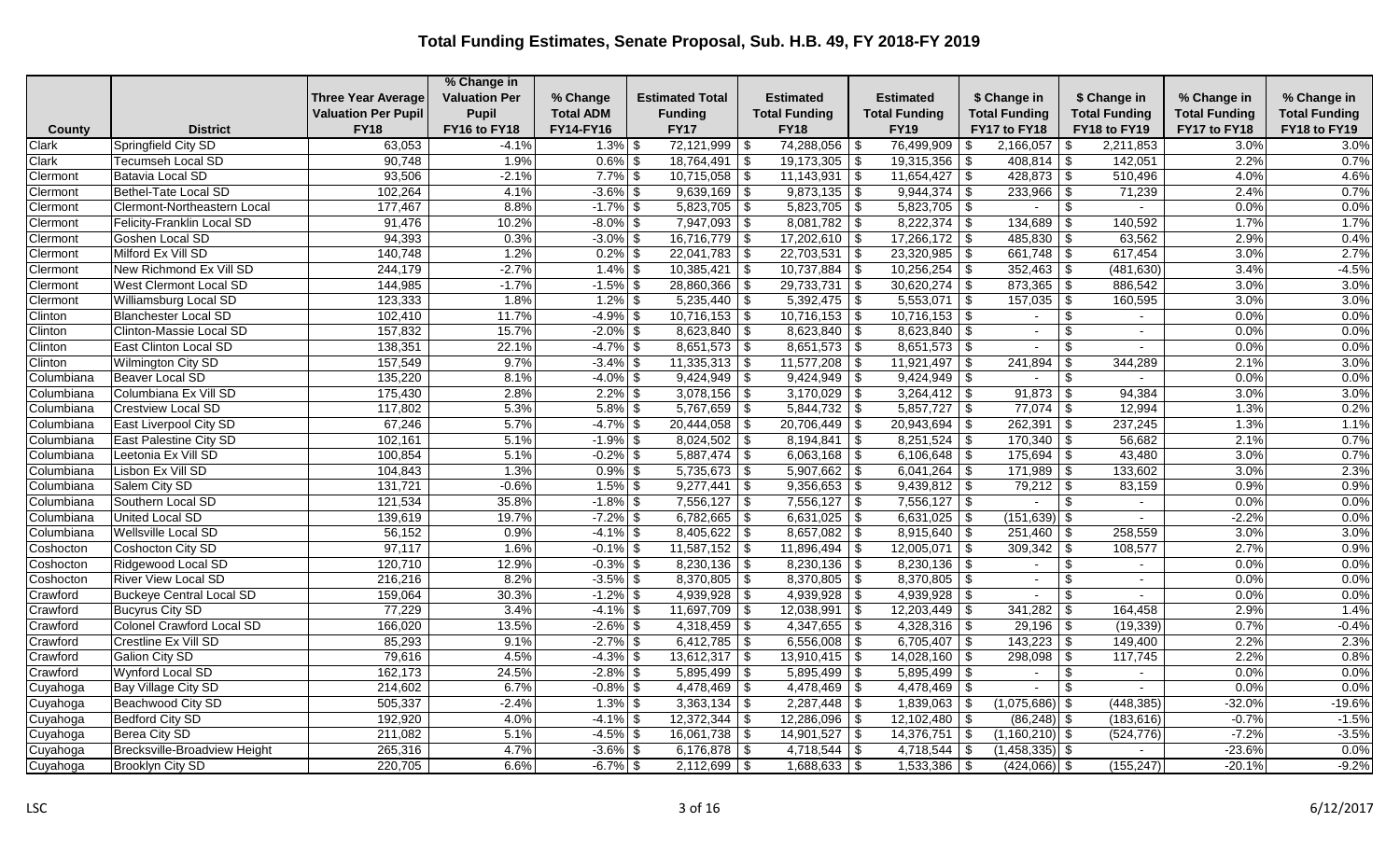|          |                                    |                            | % Change in          |                  |                        |                          |                         |                          |      |                      |               |                      |                      |                      |
|----------|------------------------------------|----------------------------|----------------------|------------------|------------------------|--------------------------|-------------------------|--------------------------|------|----------------------|---------------|----------------------|----------------------|----------------------|
|          |                                    | <b>Three Year Average</b>  | <b>Valuation Per</b> | % Change         | <b>Estimated Total</b> |                          | <b>Estimated</b>        | <b>Estimated</b>         |      | \$ Change in         |               | \$ Change in         | % Change in          | % Change in          |
|          |                                    | <b>Valuation Per Pupil</b> | Pupil                | <b>Total ADM</b> | <b>Funding</b>         |                          | <b>Total Funding</b>    | <b>Total Funding</b>     |      | <b>Total Funding</b> |               | <b>Total Funding</b> | <b>Total Funding</b> | <b>Total Funding</b> |
| County   | <b>District</b>                    | <b>FY18</b>                | FY16 to FY18         | FY14-FY16        | <b>FY17</b>            |                          | <b>FY18</b>             | <b>FY19</b>              |      | FY17 to FY18         |               | FY18 to FY19         | FY17 to FY18         | FY18 to FY19         |
| Cuyahoga | Chagrin Falls Ex Vill SD           | 265,907                    | 2.4%                 | $2.4\%$ \$       | 1,682,203              | -\$                      | $1,682,203$ \$          | 1,682,203                | - \$ |                      | \$            | $\sim$               | 0.0%                 | 0.0%                 |
| Cuyahoga | <b>Cleveland Hts-Univ Hts City</b> | 170,099                    | $-5.4%$              | $-2.0\%$ \$      | 20,356,587             | l \$                     | $21,004,823$ \$         | $21,626,980$ \$          |      | 648,236              | \$            | 622,157              | 3.2%                 | 3.0%                 |
| Cuyahoga | <b>Cleveland Municipal SD</b>      | 86,990                     | $-1.3%$              | $0.2\%$ \$       | 434,788,345            | $\overline{\$}$          | $447,770,349$ \$        | $454,835,004$ \$         |      | 12,982,004           | - 35          | 7,064,655            | 3.0%                 | 1.6%                 |
| Cuyahoga | Cuyahoga Heights Local SD          | 462,631                    | 14.1%                | $-6.8\%$ \$      | $3,729,683$ \$         |                          | $3,216,898$ \$          | $3,003,307$ \$           |      | $(512,786)$ \$       |               | (213, 591)           | $-13.7%$             | $-6.6%$              |
| Cuyahoga | <b>East Cleveland City SD</b>      | 64,412                     | $-5.9%$              | $-5.8\%$ \$      | 31,775,066             | -\$                      | $31,517,336$ \$         | $31,517,336$ \$          |      | $(257, 730)$ \$      |               |                      | $-0.8%$              | 0.0%                 |
| Cuyahoga | Euclid City SD                     | 75,395                     | $-4.7%$              | $3.2\%$ \$       | 41,460,144             | \$                       | $42,787,707$ \$         | 44,137,047 $\frac{1}{3}$ |      | 1,327,563            | -\$           | 1,349,339            | 3.2%                 | 3.2%                 |
| Cuyahoga | <b>Fairview Park City SD</b>       | 198,971                    | 3.4%                 | $2.3\%$ \$       | $2,542,738$ \$         |                          | $2,618,874$ \$          | $2,696,823$ \$           |      | $76,136$ \ \$        |               | 77,949               | 3.0%                 | 3.0%                 |
| Cuyahoga | <b>Garfield Heights City SD</b>    | 73,122                     | $-11.9%$             | $-0.6\%$ \$      | $22,635,616$ \$        |                          | $23,323,149$ \$         | $24,018,707$ \$          |      | $\boxed{687,533}$ \$ |               | 695,558              | 3.0%                 | 3.0%                 |
| Cuyahoga | Independence Local SD              | 444,489                    | $-3.6%$              | $-4.0\%$ \$      | $1,006,144$ \\$        |                          | $620,525$ \$            | $611,473$ \$             |      | $(385, 619)$ \$      |               | (9,052)              | $-38.3%$             | $-1.5%$              |
| Cuyahoga | Lakewood City SD                   | 168,478                    | 8.7%                 | $-6.0\%$ \$      | $17,594,190$ \$        |                          | $17,418,791$ \\$        | $17,418,791$ \\$         |      | $(175,399)$ \$       |               |                      | $-1.0%$              | 0.0%                 |
| Cuyahoga | Maple Heights City SD              | 63,766                     | $-10.7%$             | $0.1\%$ \$       | $24,746,631$ \$        |                          | $25,505,983$ \$         | $26,257,332$ \$          |      | $759,352$ \$         |               | 751,349              | 3.1%                 | 2.9%                 |
| Cuyahoga | Mayfield City SD                   | 328,745                    | $-2.2%$              | $-0.1\%$ \$      | 6,183,185              | \$                       | $3,998,222$ \$          | $3,198,375$ \$           |      | $(2, 184, 963)$ \$   |               | (799, 847)           | $-35.3%$             | $-20.0%$             |
| Cuyahoga | North Olmsted City SD              | 201,829                    | 1.0%                 | $-4.3\%$ \$      | $8,249,949$ \$         |                          | $8,498,636$ \$          | $8,751,776$ \\$          |      |                      |               | 253,139              | 3.0%                 | 3.0%                 |
| Cuyahoga | North Royalton City SD             | 249,663                    | 7.2%                 | $-4.4\%$ \$      | $5,797,760$ \$         |                          | $5,797,760$ \$          | $5,797,760$ \$           |      | $\sim$               | \$            |                      | 0.0%                 | 0.0%                 |
| Cuyahoga | <b>Olmsted Falls City SD</b>       | 142,806                    | 3.0%                 | $-4.0\%$ \$      | $12,839,152$ \$        |                          | $12,925,030$ \$         | $12,967,879$ \$          |      | 85,877               | -\$           | 42,849               | 0.7%                 | 0.3%                 |
| Cuyahoga | Orange City SD                     | 518,365                    | 6.8%                 | $-2.8\%$ \$      | $2,434,765$ \$         |                          |                         | $1,573,168$ \ \$         |      | $(861, 597)$ \$      |               | $\sim$               | $-35.4%$             | 0.0%                 |
| Cuyahoga | Parma City SD                      | 166,568                    | 1.0%                 | $-1.8\%$ \$      | $33,086,198$ \$        |                          | $34,075,085$ \$         | $35,064,681$ \$          |      | $988,887$ \$         |               | 989,596              | 3.0%                 | 2.9%                 |
| Cuyahoga | Richmond Heights Local SD          | 215,555                    | $-5.3%$              | $-9.4\%$ \$      | $1,903,078$ \$         |                          | $1,747,143$ \$          | 1,798,938 \$             |      | $(155, 935)$ \$      |               | 51,795               | $-8.2%$              | 3.0%                 |
| Cuyahoga | Rocky River City SD                | 292,529                    | 10.6%                | $2.0\%$ \$       | 1,479,998              | - \$                     | $1,479,998$ \$          | $1,479,998$ \$           |      | $\sim$               |               | $\sim$               | 0.0%                 | 0.0%                 |
| Cuyahoga | Shaker Heights City SD             | 156,739                    | 7.3%                 | $-1.0\%$ \$      | $17,267,312$ \$        |                          | $17,267,312$ \$         | $17,267,312$ \$          |      |                      | <sup>\$</sup> | $\sim$               | 0.0%                 | 0.0%                 |
| Cuyahoga | Solon City SD                      | 258,822                    | 7.0%                 | $-3.8\%$ \$      | 10,836,361             | l \$                     | $8,486,672$ \$          | $7,748,754$ \$           |      | (2,349,689)          | \$            | (737, 919)           | $-21.7%$             | $-8.7%$              |
| Cuyahoga | South Euclid-Lyndhurst City        | 206,051                    | 2.3%                 | $-4.8\%$ \$      | $8,501,999$ \$         |                          | $8,501,999$ \$          | $8,501,999$ \$           |      |                      | \$            | $\sim$               | 0.0%                 | 0.0%                 |
| Cuyahoga | Strongsville City SD               | 264,673                    | 5.1%                 | $-6.2\%$ \$      | 12,291,238             | \$                       | $9,833,978$ \$          | $9,066,499$ \$           |      | $(2,457,261)$ \$     |               | (767, 479)           | $-20.0%$             | $-7.8%$              |
| Cuyahoga | Warrensville Heights City SD       | 173,303                    | $-8.6%$              | $1.1\%$ \$       | $11,606,000$ \$        |                          | $10,906,254$ \$         | $10,984,519$ \$          |      | $(699, 745)$ \$      |               | 78,265               | $-6.0%$              | 0.7%                 |
| Cuyahoga | <b>Westlake City SD</b>            | 396,280                    | 9.5%                 | $-6.6\%$ \$      | $3,813,178$ \$         |                          | $2,515,888$ \$          | $2,515,888$ \$           |      | (1, 297, 290)        |               | $\sim$               | $-34.0%$             | 0.0%                 |
| Darke    | Ansonia Local SD                   | 143,504                    | 25.0%                | $5.9\%$ \$       | 4,575,742              | \$                       | 4,575,742 $\frac{1}{9}$ | 4,575,742 $\frac{1}{9}$  |      |                      |               |                      | 0.0%                 | 0.0%                 |
| Darke    | Arcanum Butler Local SD            | 133,052                    | 11.3%                | $-3.5\%$ \$      | $5,800,963$ \$         |                          | $5,800,963$ \$          | $5,800,963$ \$           |      | $\sim$               | \$            | $\sim$               | 0.0%                 | 0.0%                 |
| Darke    | Franklin-Monroe Local SD           | 172,473                    | 27.8%                | $4.2\%$ \$       | $3,359,192$ \$         |                          | $3,359,192$ \$          | $3,359,192$ \$           |      | $\sim$               | \$            | $\sim$               | 0.0%                 | 0.0%                 |
| Darke    | <b>Greenville City SD</b>          | 154,913                    | 9.5%                 | $-3.0\%$ \$      | 13,074,037             | \$                       | $13,074,037$ \$         | 13,074,037               | \$   |                      |               | $\blacksquare$       | 0.0%                 | 0.0%                 |
| Darke    | Mississinawa Valley Local SD       | 155,475                    | 38.6%                | $-9.4\%$ \$      | 4,788,654              | l \$                     | 4,575,627 $\frac{1}{3}$ | $4,575,627$ \$           |      | (213, 027)           | -\$           | $\sim$               | $-4.4%$              | 0.0%                 |
| Darke    | Tri-Village Local SD               | 175,287                    | 31.6%                | $1.8\%$ \$       | 4,207,966              | \$                       | $4,207,966$ \$          | $4,207,966$ \$           |      |                      |               |                      | 0.0%                 | 0.0%                 |
| Darke    | Versailles Ex Vill SD              | 121,853                    | 18.5%                | $-1.1\%$ \$      | 8,365,369              | $\overline{\$}$          | $8,365,369$ \$          | $8,365,369$ \$           |      |                      |               |                      | 0.0%                 | 0.0%                 |
| Defiance | Ayersville Local SD                | 184,604                    | 14.5%                | $-1.1\%$ \$      | $3,172,617$ \$         |                          | $3,105,843$ \$          | $3,039,068$ \$           |      | $(66, 775)$ \$       |               | (66, 775)            | $-2.1%$              | $-2.1%$              |
| Defiance | Central Local SD                   | 157,988                    | 26.1%                | $-0.6\%$ \$      | 6,544,565              | $\overline{\mathcal{S}}$ | $6,544,565$ \$          | $6,544,565$ \$           |      | $\sim$               | \$            | $\sim$               | 0.0%                 | 0.0%                 |
| Defiance | Defiance City SD                   | 90,323                     | 4.3%                 | $-0.4%$ \$       | 16,473,395             | \$                       | $16,898,332$ \$         | $17,007,548$ \\$         |      | 424,937              | -\$           | 109,216              | 2.6%                 | 0.6%                 |
| Defiance | Hicksville Ex Vill SD              | 111,347                    | 13.0%                | $-3.1\%$ \$      | $6,438,132$ \$         |                          | $6,438,132$ \$          | $6,438,132$ \$           |      |                      | <sup>\$</sup> | $\sim$               | 0.0%                 | 0.0%                 |
| Defiance | Northeastern Local SD              | 258,889                    | 16.9%                | $-4.1\%$ \$      | $2,909,088$ \$         |                          | $2,880,852$ \$          | $2,880,852$ \$           |      | $(28, 237)$ \$       |               | $\sim$               | $-1.0%$              | 0.0%                 |
| Delaware | Big Walnut Local SD                | 225,385                    | 9.0%                 | $6.6\%$ \$       | 6,359,488              | \$                       | $6,359,488$ \$          | $6,359,488$ \$           |      |                      |               | $\sim$               | 0.0%                 | 0.0%                 |
| Delaware | <b>Buckeye Valley Local SD</b>     | 268,000                    | 13.6%                | $0.5\%$ \$       | 4,644,191              | \$                       | $4,644,191$ \$          | $4,644,191$ \$           |      |                      | <sup>\$</sup> |                      | 0.0%                 | 0.0%                 |
| Delaware | Delaware City SD                   | 127,428                    | $-0.7%$              | $1.8\%$ \$       | $16,296,616$ \$        |                          | $16,789,150$ \$         | $17,288,517$ \\$         |      | 492,535              | - \$          | 499,367              | 3.0%                 | 3.0%                 |
| Delaware | <b>Olentangy Local SD</b>          | 175,977                    | 1.7%                 | $7.1\%$ \$       | $10,836,293$ \$        |                          | $11,429,276$ \\$        | $12,090,960$ \$          |      | 592,983              | -\$           | 661,684              | 5.5%                 | 5.8%                 |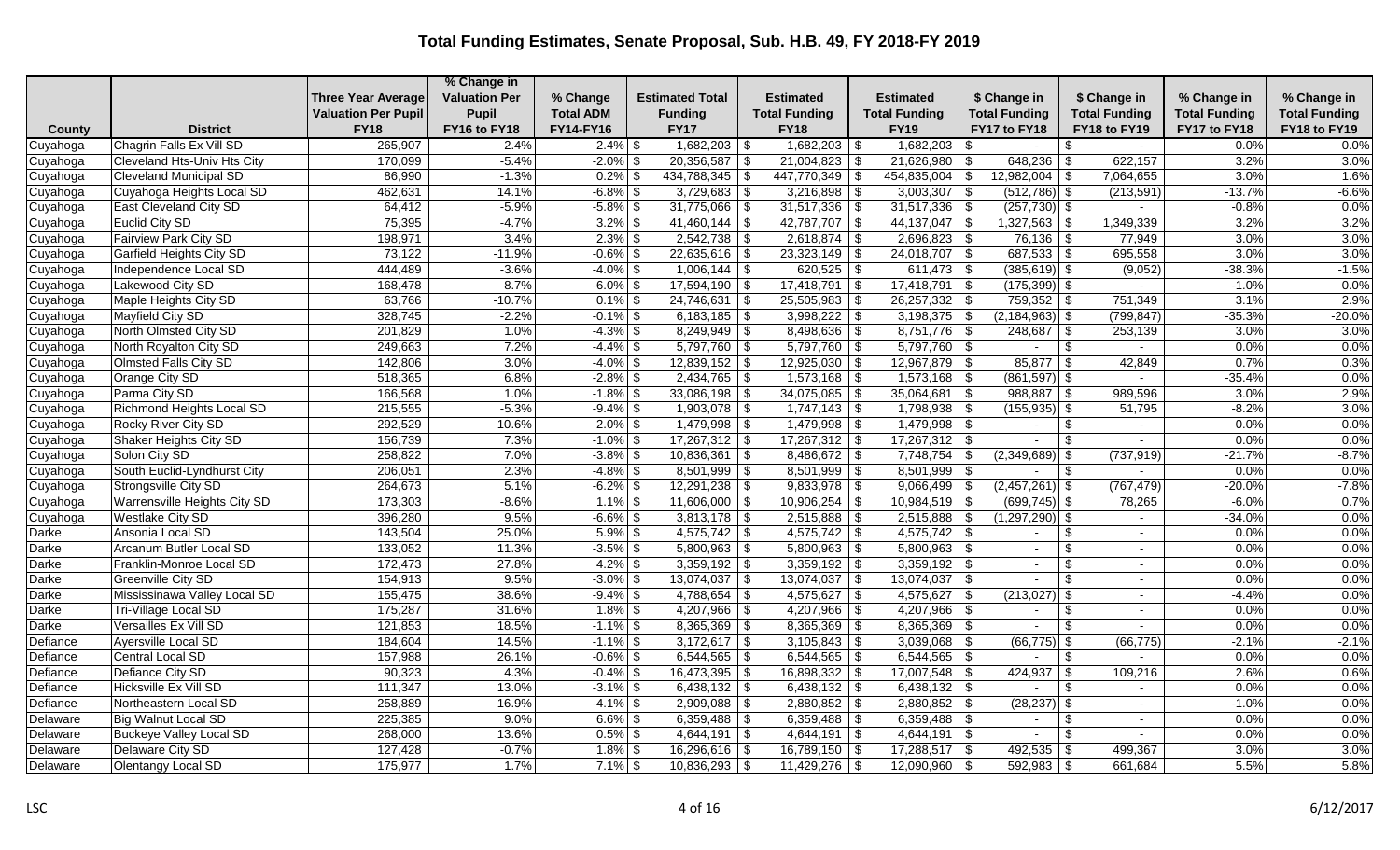|           |                                   |                            | % Change in          |                  |                           |                               |                          |                         |                                |                      |                      |
|-----------|-----------------------------------|----------------------------|----------------------|------------------|---------------------------|-------------------------------|--------------------------|-------------------------|--------------------------------|----------------------|----------------------|
|           |                                   | <b>Three Year Average</b>  | <b>Valuation Per</b> | % Change         | <b>Estimated Total</b>    | Estimated                     | <b>Estimated</b>         | \$ Change in            | \$ Change in                   | % Change in          | % Change in          |
|           |                                   | <b>Valuation Per Pupil</b> | Pupil                | <b>Total ADM</b> | <b>Funding</b>            | <b>Total Funding</b>          | <b>Total Funding</b>     | <b>Total Funding</b>    | <b>Total Funding</b>           | <b>Total Funding</b> | <b>Total Funding</b> |
| County    | <b>District</b>                   | <b>FY18</b>                | FY16 to FY18         | FY14-FY16        | <b>FY17</b>               | <b>FY18</b>                   | <b>FY19</b>              | FY17 to FY18            | FY18 to FY19                   | FY17 to FY18         | FY18 to FY19         |
| Erie      | <b>Berlin-Milan Local SD</b>      | 162,818                    | 6.3%                 | $-9.5%$ \$       | 5,787,361                 | $5,397,053$ \\$<br>$\vert$ \$ | 5,300,537                | $(390, 308)$ \$<br>l \$ | (96, 516)                      | $-6.7%$              | $-1.8%$              |
| Erie      | Huron City SD                     | 239,397                    | 5.6%                 | $-1.3\%$ \$      | $3,041,323$ \$            | $2,562,768$ \$                | $2,356,332$ \$           | $(478, 555)$ \$         | (206, 435)                     | $-15.7%$             | $-8.1%$              |
| Erie      | Kelleys Island Local SD           | 38,530,430                 | 52.8%                | $-16.7\%$ \$     | $11,135$ \$               | $11,469$ \ \$                 | $11,813$ \$              |                         | 344                            | 3.0%                 | 3.0%                 |
| Erie      | Margaretta Local SD               | 172,519                    | 12.3%                | $-8.2\%$ \$      | $5,258,523$ \$            | $5,003,083$ \$                | $4,927,097$ \$           | $(255, 441)$ \$         | (75, 985)                      | $-4.9%$              | $-1.5%$              |
| Erie      | Perkins Local SD                  | 246,267                    | 8.4%                 | $-5.7\%$ \$      | $5,325,342$ \\$           | 4,667,637 $\frac{1}{3}$       | 4,393,862   \$           | $(657, 705)$ \$         | (273, 775)                     | $-12.4%$             | $-5.9%$              |
| Erie      | Sandusky City SD                  | 120,151                    | 1.9%                 | $0.9\%$ \$       | $23,102,901$ \$           |                               | $23,800,871$ \\$         | 344,454                 | 353,515<br>-\$                 | 1.5%                 | 1.5%                 |
| Erie      | <b>Vermilion Local SD</b>         | 225,965                    | 7.5%                 | $-6.4\%$ \$      | $4,929,636$ \$            | $4,482,091$ \$                | $4,482,091$ \$           | $(447, 545)$ \$         | $\sim$                         | $-9.1%$              | 0.0%                 |
| Fairfield | Amanda-Clearcreek Local SD        | 117,284                    | 12.0%                | $-4.9\%$ \$      | $9,726,202$ \$            | $9,726,202$ \$                | $9,726,202$ \$           | $\sim$                  | \$<br>$\overline{\phantom{a}}$ | 0.0%                 | 0.0%                 |
| Fairfield | <b>Berne Union Local SD</b>       | 157,020                    | 6.9%                 | $2.2\%$ \$       | $4,242,692$ \$            | $4,242,692$ \$                | $4,242,692$ \$           |                         | <sup>\$</sup><br>$\sim$        | 0.0%                 | 0.0%                 |
| Fairfield | <b>Bloom Carroll Local SD</b>     | 177,497                    | 2.5%                 | $4.6\%$ \$       | $4,699,112$ \$            | 4,914,709 $\frac{1}{3}$       | $5,138,937$ \$           | 215,597                 | 224,228<br>-\$                 | 4.6%                 | 4.6%                 |
| Fairfield | <b>Fairfield Union Local SD</b>   | 132,801                    | 4.1%                 | $-1.9\%$ \$      | $9,204,679$ \$            | $9,375,783$ \$                | $9,388,804$ \$           | $\boxed{171,104}$ \$    | 13,022                         | 1.9%                 | 0.1%                 |
| Fairfield | Lancaster City SD                 | 136,617                    | $-1.3%$              | $0.9\%$ \$       | $26,929,890$ \$           | $27,735,045$ \$               | $28,553,258$ \\$         | 805,155                 | 818,213<br>-\$                 | 3.0%                 | 3.0%                 |
| Fairfield | Liberty Union-Thurston Local      | 136,240                    | 6.0%                 | $-1.4\%$ \$      | $6,340,775$ \$            | $6,340,775$ \$                | $6,340,775$ \$           |                         | \$                             | 0.0%                 | 0.0%                 |
| Fairfield | <b>Pickerington Local SD</b>      | 111,343                    | 2.1%                 | $0.2\%$ \$       | $51,847,986$ \$           | $52,982,999$ \$               | $53,105,352$ \$          | 1,135,013               | 122,353<br>l \$                | 2.2%                 | 0.2%                 |
| Fairfield | <b>Walnut Township Local SD</b>   | 271,003                    | 11.8%                | $-4.9%$ \$       | $1,404,279$ \\$           | $1,404,279$ \$                | $1,404,279$ \$           | $\sim$                  | \$<br>$\overline{\phantom{0}}$ | 0.0%                 | 0.0%                 |
| Fayette   | Miami Trace Local SD              | 220,536                    | 13.7%                | $1.0\%$ \$       | $11,237,510$ \$           | $11,237,510$ \$               | $11,237,510$ \$          |                         | $\mathfrak{L}$<br>$\sim$       | 0.0%                 | 0.0%                 |
| Fayette   | Washington Court House City       | 84,366                     | $-0.4%$              | $-2.3\%$ \$      | $16,049,326$ \$           | $16,530,765$ \$               | $17,025,020$ \$          | 481,439                 | 494,255<br>-\$                 | 3.0%                 | 3.0%                 |
| Franklin  | <b>Bexley City SD</b>             | 205,743                    | $-1.5%$              | $6.0\%$ \$       | $\overline{3,909,194}$ \$ | 4,129,079 $\frac{1}{9}$       | $4,356,953$ \$           | 219,885                 | 227,875<br>l \$                | 5.6%                 | 5.5%                 |
| Franklin  | Canal Winchester Local SD         | 109,706                    | $-1.1%$              | $2.1\%$ \$       | $17,907,966$ \$           | $18,449,299$ \$               | $18,997,081$ \$          |                         | 547,782                        | 3.0%                 | 3.0%                 |
| Franklin  | Columbus City SD                  | 123,183                    | $-2.9%$              | $4.1\%$ \$       | $330,515,571$ \$          | $337,983,248$ \$              | $345,788,763$ \$         | $7,467,677$ \\$         | 7,805,515                      | 2.3%                 | 2.3%                 |
| Franklin  | Dublin City SD                    | 199,065                    | $-1.2%$              | $4.5\%$ \$       | $20,350,892$ \$           | $20,618,935$ \$               | $\boxed{21,544,483}$ \\$ | $268,044$ \ \$          | 925,547                        | 1.3%                 | 4.5%                 |
| Franklin  | Gahanna-Jefferson City SD         | 186,152                    | $-1.2%$              | $3.0\%$ \$       | $14,047,480$ \$           | $14,494,596$ \\$              | $14,925,532$ \$          | $447,116$ \\$           | 430,936                        | 3.2%                 | 3.0%                 |
| Franklin  | <b>Grandview Heights City SD</b>  | 280,525                    | 5.5%                 | $2.1\%$ \$       | $2,237,163$ \$            | $1,659,972$ \$                | $1,484,020$ \$           | $(577, 190)$ \$         | (175, 953)                     | $-25.8%$             | $-10.6%$             |
| Franklin  | <b>Groveport Madison Local SD</b> | 107,035                    | 2.2%                 | $-0.2\%$ \$      | $39,033,712$ \$           | $40,203,245$ \$               | $41,405,539$ \$          | $1,169,533$ \$          | 1,202,294                      | 3.0%                 | 3.0%                 |
| Franklin  | <b>Hamilton Local SD</b>          | 64,735                     | 0.9%                 | $-0.5\%$ \$      | $22,718,259$ \$           | $23,372,989$ \$               | $24,069,654$ \$          | 654,729 $\frac{1}{9}$   | 696,665                        | 2.9%                 | 3.0%                 |
| Franklin  | <b>Hilliard City SD</b>           | 152,205                    | 0.7%                 | $1.7\%$ \$       | $47,378,988$ \$           | $48,718,323$ \$               | $50,161,855$ \$          | 1,339,335               | 1,443,532<br>- \$              | 2.8%                 | 3.0%                 |
| Franklin  | New Albany-Plain Local SD         | 189,426                    | 6.5%                 | $3.4\%$ \$       | $3,400,010$ \$            | $3,508,645$ \$                | $3,624,492$ \$           | $108,634$ \$            | 115,848                        | 3.2%                 | 3.3%                 |
| Franklin  | Reynoldsburg City SD              | 98,274                     | $-6.1%$              | $1.3\%$ \$       | $35,647,197$ \$           | $36,733,487$ \$               | $37,826,667$ \$          | $1,086,290$ \ \$        | 1,093,179                      | 3.0%                 | 3.0%                 |
| Franklin  | South-Western City SD             | 103,446                    | $-3.9%$              | $5.9\%$ \$       | $126,382,413$ \$          | $133,369,822$ \$              | $141,071,708$ \$         | 6,987,408               | 7,701,887                      | 5.5%                 | 5.8%                 |
| Franklin  | <b>Upper Arlington City SD</b>    | 295,729                    | 3.4%                 | $2.2\%$ \$       | $3,408,539$ \$            | $3,408,539$ \$                | $3,408,539$ \$           |                         | -\$                            | 0.0%                 | 0.0%                 |
| Franklin  | Westerville City SD               | 151,816                    | $-2.9%$              | $1.9\%$ \$       | 41,859,355   \$           | 43,163,404   \$               | $44,435,844$ \\$         | 1,304,049               | 1,272,440<br>-\$               | 3.1%                 | 2.9%                 |
| Franklin  | <b>Whitehall City SD</b>          | 56,431                     | $-5.4%$              | $7.0\%$ \$       | $24,733,006$ \$           | $26,019,663$ \$               | $27,572,512$ \$          | 1,286,657               | 1,552,849<br>l \$              | 5.2%                 | 6.0%                 |
| Franklin  | Worthington City SD               | 185,665                    | $-0.8%$              | $3.6\%$ \$       | $25,999,542$ \$           | $24,517,422$ \$               | $24,080,584$ \$          | $(1,482,120)$ \$        | (436, 838)                     | $-5.7%$              | $-1.8%$              |
| Fulton    | Archbold-Area Local SD            | 174,259                    | 9.3%                 | $0.8\%$ \$       | $5,356,301$ \$            | $5,356,301$ \$                | $5,333,620$ \$           | $\sim$                  | (22, 681)<br>\$                | 0.0%                 | $-0.4%$              |
| Fulton    | Evergreen Local SD                | 199,774                    | 16.7%                | $0.2\%$ \$       | $5,042,104$ \\$           | $5,042,104$ \\$               | $5,042,104$ \\$          | $\overline{a}$          | $\overline{\phantom{a}}$       | 0.0%                 | 0.0%                 |
| Fulton    | Fayette Local SD                  | 151,261                    | 24.9%                | $-3.2\%$ \$      | $3,449,017$ \$            | $3,449,017$ \$                | $3,449,017$ \$           |                         | -\$                            | 0.0%                 | 0.0%                 |
| Fulton    | Pettisville Local SD              | 174,353                    | 27.5%                | $-8.8\%$ \$      | $2,207,493$ \$            | $2,139,497$ \$                | $2,134,581$ \$           | $(67,996)$ \$           | (4,916)                        | $-3.1%$              | $-0.2%$              |
| Fulton    | Pike-Delta-York Local SD          | 133,228                    | 7.7%                 | $-0.1\%$ \$      | $7,155,852$ \$            | $7,206,790$ \$                | $7,228,623$ \$           | 50,938                  | 21,833<br>-\$                  | 0.7%                 | 0.3%                 |
| Fulton    | Swanton Local SD                  | 137,409                    | 4.0%                 | $1.1\%$ \$       | $5,422,256$ \$            | $5,517,218$ \$                | $5,544,088$ \$           | 94,961                  | 26,871<br>$\sqrt{3}$           | 1.8%                 | 0.5%                 |
| Fulton    | Wauseon Ex Vill SD                | 106,113                    | 5.6%                 | $-0.9\%$ \$      | $11,327,014$ \$           | $11,377,766$ \ \$             | $11,462,239$ \\$         | 50,752                  | 84,473<br>l \$                 | 0.4%                 | 0.7%                 |
| Gallia    | Gallia County Local SD            | 225,733                    | 8.8%                 | $-1.4\%$ \$      | $12,108,476$ \$           |                               | $12,108,476$ \ \$        |                         | \$<br>$\overline{\phantom{0}}$ | 0.0%                 | 0.0%                 |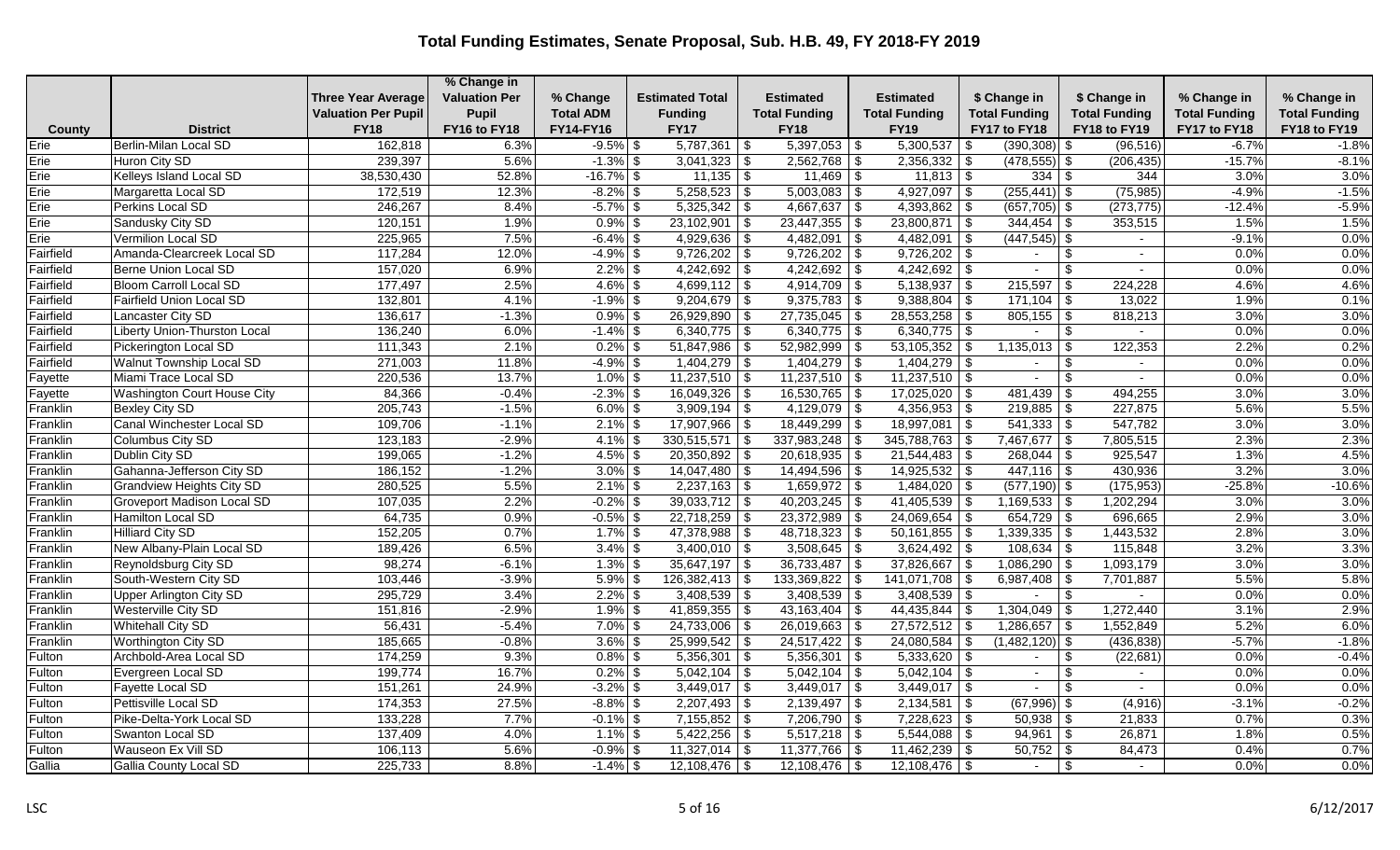|          |                                  |                            | % Change in          |                  |                            |                      |                                                |                            |                          |                      |                      |
|----------|----------------------------------|----------------------------|----------------------|------------------|----------------------------|----------------------|------------------------------------------------|----------------------------|--------------------------|----------------------|----------------------|
|          |                                  | <b>Three Year Average</b>  | <b>Valuation Per</b> | % Change         | <b>Estimated Total</b>     | Estimated            | <b>Estimated</b>                               | \$ Change in               | \$ Change in             | % Change in          | % Change in          |
|          |                                  | <b>Valuation Per Pupil</b> | Pupil                | <b>Total ADM</b> | <b>Funding</b>             | <b>Total Funding</b> | <b>Total Funding</b>                           | <b>Total Funding</b>       | <b>Total Funding</b>     | <b>Total Funding</b> | <b>Total Funding</b> |
| County   | <b>District</b>                  | <b>FY18</b>                | FY16 to FY18         | FY14-FY16        | <b>FY17</b>                | <b>FY18</b>          | <b>FY19</b>                                    | FY17 to FY18               | FY18 to FY19             | FY17 to FY18         | FY18 to FY19         |
| Gallia   | <b>Gallipolis City SD</b>        | 122,636                    | 2.6%                 | $0.4\%$ \$       | $11,581,505$ \$            | $11,581,505$ \ \$    | 11,581,505                                     | l \$                       | -S<br>$\sim$             | 0.0%                 | 0.0%                 |
| Geauga   | <b>Berkshire Local SD</b>        | 238,967                    | 1.5%                 | $-8.5\%$ \$      | $5,218,683$ \$             | $4,635,810$ \$       | $4,635,810$ \$                                 | $(582, 873)$ \$            | $\sim$                   | $-11.2%$             | 0.0%                 |
| Geauga   | Cardinal Local SD                | 283,798                    | 13.0%                | $-9.2\%$ \$      | $4,187,546$ \\$            | $3,679,445$ \$       | $3,489,062$ \$                                 | $(508, 102)$ \$            | (190, 382)               | $-12.1%$             | $-5.2%$              |
| Geauga   | Chardon Local SD                 | 222,041                    | 2.5%                 | $-3.6\%$ \$      | $6,183,499$ \$             | $5,462,990$ \$       | $5,462,990$ \$                                 | $(720, 509)$ \$            | $\overline{\phantom{0}}$ | $-11.7%$             | 0.0%                 |
| Geauga   | Kenston Local SD                 | 278,594                    | 5.9%                 | $-5.5\%$ \$      | $5,246,307$ \$             | $3,973,022$ \$       | $3,690,338$ \$                                 | $(1,273,285)$ \$           | (282, 684)               | $-24.3%$             | $-7.1%$              |
| Geauga   | Newbury Local SD                 | 362,059                    | 15.8%                | $-16.3\%$ \$     | $1,235,059$ \$             | $1,048,056$ \ \$     | $1,048,056$ \ \$                               | $(187,004)$ \$             |                          | $-15.1%$             | 0.0%                 |
| Geauga   | West Geauga Local SD             | 349,003                    | 4.2%                 | $-2.9\%$ \$      | $3,412,267$ \$             | $3,412,267$ \$       | $3,412,267$ \$                                 |                            | -\$<br>$\sim$            | 0.0%                 | 0.0%                 |
| Greene   | <b>Beavercreek City SD</b>       | 212,854                    | $-2.0%$              | $5.5\%$ \$       | $12,196,646$ \$            | $12,879,514$ \$      | $13,576,046$ \$                                | 682,867                    | 696,532<br>-\$           | 5.6%                 | 5.4%                 |
| Greene   | Cedar Cliff Local SD             | 206,976                    | 2.7%                 | $0.1\%$ \$       | $2,527,423$ \$             | $2,527,423$ \$       | $2,527,423$ \$                                 |                            | <sup>\$</sup><br>$\sim$  | 0.0%                 | 0.0%                 |
| Greene   | Fairborn City SD                 | 129,715                    | $-1.8%$              | $-1.0\%$ \$      | $20,384,067$ \$            | $20,997,781$ \$      | $21,316,720$ \$                                | 613,713   \$               | 318,940                  | 3.0%                 | 1.5%                 |
| Greene   | <b>Greeneview Local SD</b>       | 186,551                    | 10.1%                | $-3.8\%$ \$      | $5,414,691$ \$             | $5,414,691$ \$       | $5,414,691$ \$                                 | $\sim$                     | -\$<br>$\sim$            | 0.0%                 | 0.0%                 |
| Greene   | Sugarcreek Local SD              | 194,591                    | $-2.4%$              | $2.3\%$ \$       | $\overline{5,701,712}$ \\$ | $5,787,718$ \$       | $5,701,712$ \$                                 | 86,007                     | (86,007)<br>-\$          | 1.5%                 | $-1.5%$              |
| Greene   | Xenia Community City SD          | 136,764                    | 0.6%                 | $-0.1\%$ \$      | $21,184,538$ \$            | $21,772,732$ \$      | $21,810,160$ \$                                | $588,194$ \\$              | 37,428                   | 2.8%                 | 0.2%                 |
| Greene   | Yellow Springs Ex Vill SD        | 223,849                    | 1.6%                 | $-7.5\%$ \$      | $1,326,678$ \$             | $1,366,856$ \$       | $1,407,557$ \$                                 |                            | 40,701                   | 3.0%                 | 3.0%                 |
| Guernsey | Cambridge City SD                | 110,343                    | 12.7%                | $-6.8\%$ \$      | $13,506,085$ \$            | $13,258,075$ \$      | $13,258,075$ \$                                | $(248,009)$ \$             | $\sim$                   | $-1.8%$              | 0.0%                 |
| Guernsey | East Guernsey Local SD           | 198,521                    | 50.6%                | $-4.3\%$ \$      | $6,086,973$ \$             | $6,086,973$ \$       | $6,086,973$ \$                                 | $\sim$                     | $\overline{\phantom{a}}$ | 0.0%                 | 0.0%                 |
| Guernsey | Rolling Hills Local SD           | 156,427                    | 16.8%                | $-1.9\%$ \$      | $9,117,998$ \$             | $9,117,998$ \$       | $9,117,998$ \$                                 | $\sim$                     | -\$                      | 0.0%                 | 0.0%                 |
| Hamilton | Cincinnati City SD               | 138,643                    | 2.4%                 | $3.4\%$ \$       | $192,717,611$ \$           | 197,958,964          | $\boldsymbol{\mathsf{\$}}$<br>198,434,400   \$ | 5,241,353                  | 475,435<br>-\$           | 2.7%                 | 0.2%                 |
| Hamilton | Deer Park Community City SD      | 183,079                    | 5.0%                 | $0.4\%$ \$       | $3,394,755$ \$             | $3,364,122$ \$       | $3,364,122$ \$                                 | $(30,633)$ \$              |                          | $-0.9%$              | 0.0%                 |
| Hamilton | <b>Finneytown Local SD</b>       | 119,132                    | $-4.4%$              | $1.3\%$ \$       | $6,885,102$ \$             | $7,093,725$ \$       | $7,305,712$ \$                                 | $208,623$ \$               | 211,987                  | 3.0%                 | 3.0%                 |
| Hamilton | Forest Hills Local SD            | 180,067                    | 4.0%                 | $-1.1\%$ \$      | $18,201,396$ \$            | $18,201,396$ \$      | $18,201,396$ \$                                | $\sim$                     | \$<br>$\sim$             | 0.0%                 | 0.0%                 |
| Hamilton | Indian Hill Ex Vill SD           | 595,733                    | $-3.2%$              | $3.4\%$ \$       | $1,297,472$ \$             | $1,341,079$ \$       | $1,297,472$ \$                                 | 43,608                     | - \$<br>(43,608)         | 3.4%                 | $-3.3%$              |
| Hamilton | Lockland City SD                 | 97,717                     | $-2.5%$              | $1.2\%$ \$       | $4,940,861$ \$             | $5,019,528$ \$       | $5,101,173$ \$                                 | 78,667                     | 81,645<br>\$             | 1.6%                 | 1.6%                 |
| Hamilton | Loveland City SD                 | 172,715                    | 3.6%                 | $-0.3\%$ \$      | $12,906,752$ \$            | $12,906,752$ \$      | $12,906,752$ \$                                | $\sim$                     | \$<br>$\sim$             | 0.0%                 | 0.0%                 |
| Hamilton | Madeira City SD                  | 220,800                    | 3.6%                 | $6.8\%$ \$       | $2,653,153$ \$             | $2,653,153$ \$       | $2,653,153$ \$                                 | $\sim$                     | -\$<br>$\sim$            | 0.0%                 | 0.0%                 |
| Hamilton | Mariemont City SD                | 209,959                    | 6.2%                 | $3.2\%$ \$       | $3,849,758$ \\$            | $3,093,272$ \$       | $3,093,272$ \$                                 | $(756, 486)$ \$            |                          | $-19.7%$             | 0.0%                 |
| Hamilton | Mount Healthy City SD            | 69,653                     | $-7.4%$              | $5.8\%$ \$       | $27,326,615$ \$            | $28,829,958$ \$      | $30,491,691$ \$                                | $\overline{1,503,343}$ \\$ | 1,661,733                | 5.5%                 | 5.8%                 |
| Hamilton | North College Hill City SD       | 63,296                     | $-8.2%$              | $5.2\%$ \$       | $11,752,675$ \$            | $12,367,383$ \$      | $13,011,702$ \$                                |                            | 644,320                  | 5.2%                 | 5.2%                 |
| Hamilton | Northwest Local SD               | 160,318                    | 3.1%                 | $-2.0\%$ \$      | $28,545,867$ \$            | $28,545,867$ \$      | $28,545,867$ \$                                |                            | \$<br>$\sim$             | 0.0%                 | 0.0%                 |
| Hamilton | Norwood City SD                  | 171,665                    | $-2.3%$              | $-3.1\%$ \$      | $8,272,642$ \$             | $7,874,902$ \$       | 7,947,631 \$                                   | $(397, 740)$ \$            | 72,729                   | $-4.8%$              | 0.9%                 |
| Hamilton | Oak Hills Local SD               | 135,950                    | $-1.7%$              | $-2.4\%$ \$      | $26,607,076$ \$            | $27,412,161$ \$      | 28,228,420 \$                                  | $805,085$ \$               | 816,258                  | 3.0%                 | 3.0%                 |
| Hamilton | <b>Princeton City SD</b>         | 254,335                    | $-5.3%$              | $5.4\%$ \$       | $19,929,444$ \\$           | $18,599,267$ \$      | $18,018,719$ \$                                | $(1,330,176)$ \$           | (580, 549)               | $-6.7%$              | $-3.1%$              |
| Hamilton | <b>Reading Community City SD</b> | 127,827                    | $-1.1%$              | $-0.9\%$ \$      | $5,617,437$ \$             | $5,649,310$ \$       | $5,683,533$ \$                                 | $31,873$ \$                | 34,223                   | 0.6%                 | 0.6%                 |
| Hamilton | Southwest Local SD               | 145,188                    | 1.7%                 | $3.9\%$ \$       | $13,569,247$ \$            | $13,685,746$ \$      | $13,732,040$ \$                                | $116,500$ \$               | 46,294                   | 0.9%                 | 0.3%                 |
| Hamilton | St Bernard-Elmwood Place Cit     | 116,934                    | 6.9%                 | $-3.8\%$ \$      | $5,990,880$ \$             | $6,070,613$ \$       | 6,155,359 $\frac{1}{3}$                        | 79,733                     | 84,746<br>l \$           | 1.3%                 | 1.4%                 |
| Hamilton | Sycamore Community City SD       | 317,367                    | 0.5%                 | $-0.5\%$ \$      | $11,645,177$ \\$           | $9,284,170$ \\$      | $8,184,304$ \$                                 | $(2,361,007)$ \$           | (1,099,866)              | $-20.3%$             | $-11.8%$             |
| Hamilton | Three Rivers Local SD            | 190,862                    | $-4.2%$              | $-1.6\%$ \$      | $5,134,483$ \$             | $5,326,937$ \$       | $5,012,800$ \$                                 | $192,454$ \$               | (314, 137)               | 3.7%                 | $-5.9%$              |
| Hamilton | Winton Woods City SD             | 109,888                    | $-4.5%$              | $4.0\%$ \$       | $18,349,663$ \$            | $19,096,453$ \$      | 19,866,807 \$                                  | 746,790                    | 770,354<br>-\$           | 4.1%                 | 4.0%                 |
| Hamilton | Wyoming City SD                  | 155,395                    | 6.2%                 | $-0.2%$ \$       | $5,713,118$ \$             | $5,713,118$ \$       | $5,713,118$ \$                                 | $\sim$                     | \$.<br>$\sim$            | 0.0%                 | 0.0%                 |
| Hancock  | Arcadia Local SD                 | 245,737                    | 28.1%                | $-4.7\%$ \$      | $2,085,878$ \$             | $2,085,878$ \$       | $2,085,878$ \$                                 | $\sim$                     | \$                       | 0.0%                 | 0.0%                 |
| Hancock  | Arlington Local SD               | 156,704                    | 8.6%                 | $5.8\%$ \$       | $3,416,299$ \$             | $3,430,186$ \$       | $3,416,299$ \$                                 | $13,887$ \\$               | (13, 887)                | 0.4%                 | $-0.4%$              |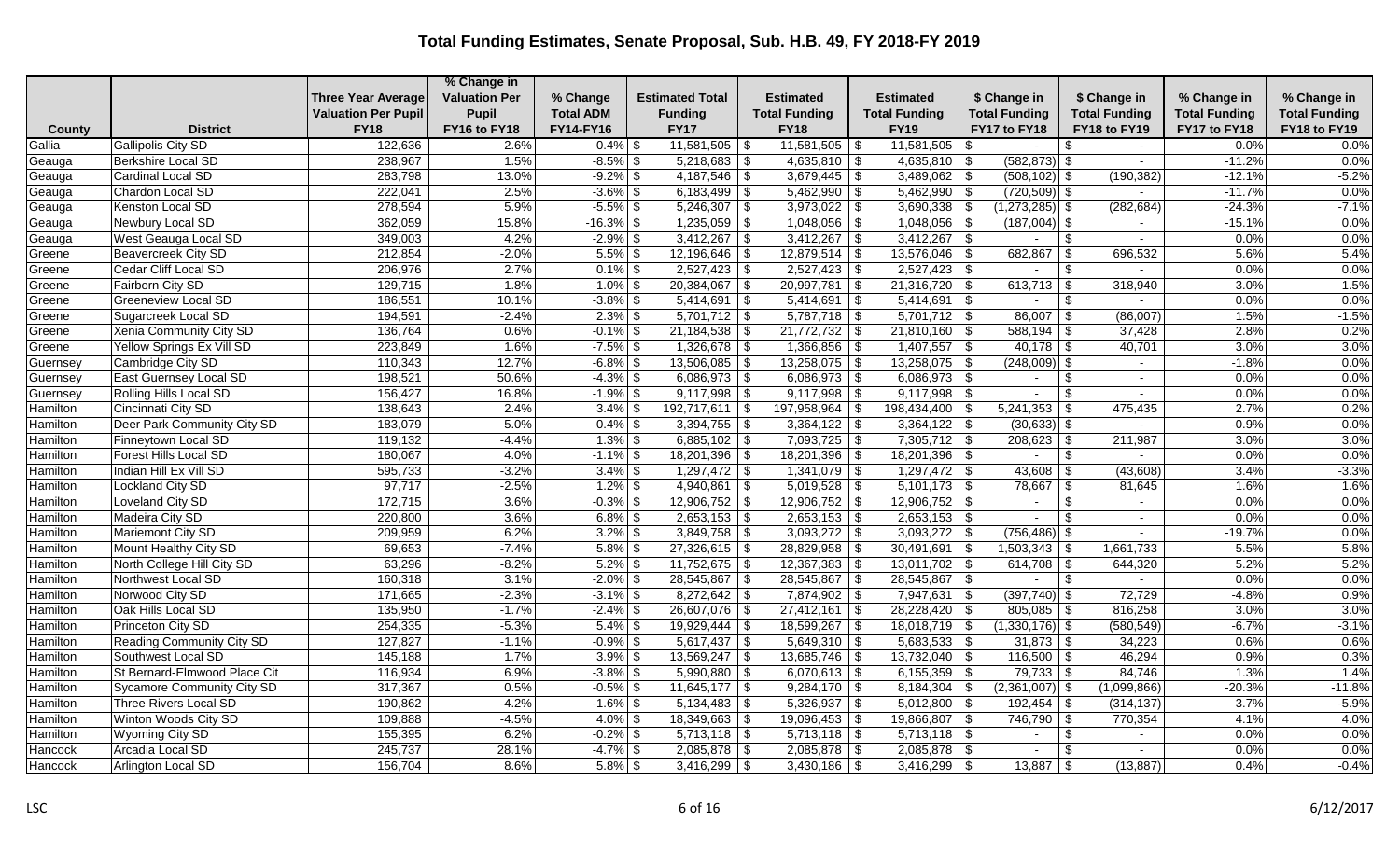|                    |                                            |                            | % Change in          |                            |                                   |                                  |                                  |                      |                                 |                      |                      |
|--------------------|--------------------------------------------|----------------------------|----------------------|----------------------------|-----------------------------------|----------------------------------|----------------------------------|----------------------|---------------------------------|----------------------|----------------------|
|                    |                                            | <b>Three Year Average</b>  | <b>Valuation Per</b> | % Change                   | <b>Estimated Total</b>            | Estimated                        | <b>Estimated</b>                 | \$ Change in         | \$ Change in                    | % Change in          | % Change in          |
|                    |                                            | <b>Valuation Per Pupil</b> | Pupil                | <b>Total ADM</b>           | <b>Funding</b>                    | <b>Total Funding</b>             | <b>Total Funding</b>             | <b>Total Funding</b> | <b>Total Funding</b>            | <b>Total Funding</b> | <b>Total Funding</b> |
| County             | <b>District</b>                            | <b>FY18</b>                | FY16 to FY18         | FY14-FY16                  | <b>FY17</b>                       | <b>FY18</b>                      | <b>FY19</b>                      | FY17 to FY18         | FY18 to FY19                    | FY17 to FY18         | FY18 to FY19         |
| Hancock            | Cory-Rawson Local SD                       | 194,746                    | 9.9%                 | $-4.5\%$ \$<br>$-1.2\%$ \$ | $3,444,686$ \$                    | 3,444,686                        | 3,444,686<br>-\$                 | l \$                 | -\$<br>$\sim$                   | 0.0%<br>$-1.5%$      | 0.0%                 |
| Hancock            | <b>Findlay City SD</b>                     | 137,134<br>157,570         | 3.8%<br>12.0%        |                            | $25,617,559$ \$                   | $25,229,031$ \$                  | $24,795,634$ \$                  | $(388, 529)$ \$      | (433, 397)<br>\$                | 0.0%                 | $-1.7%$<br>0.0%      |
| Hancock            | Liberty Benton Local SD<br>McComb Local SD |                            |                      | $0.4\%$ \$                 | $5,057,772$ \\$<br>$4,582,222$ \$ | $5,057,772$ \$<br>$4,582,222$ \$ | $5,057,772$ \$                   |                      | \$                              | 0.0%                 | 0.0%                 |
| Hancock            | Riverdale Local SD                         | 169,292<br>147,930         | 12.6%<br>12.2%       | $1.3\%$ \$<br>$0.0\%$ \$   | $6,308,378$ \$                    | $6,308,378$ \$                   | $4,582,222$ \$<br>$6,308,378$ \$ | $\sim$<br>$\sim$     | $\sim$<br>\$                    | 0.0%                 | 0.0%                 |
| Hancock            |                                            | 260,856                    | 1.7%                 | $1.0\%$ \$                 | $2,274,063$ \$                    | 2,195,071                        | $2,071,494$ \$                   | $(78,993)$ \$        | $\blacksquare$<br>(123, 577)    | $-3.5%$              | $-5.6%$              |
| Hancock<br>Hancock | Van Buren Local SD<br>Vanlue Local SD      | 199,188                    | 17.8%                | $-1.2\%$ \$                | $1,662,575$ \$                    | $1,686,000$ \$                   | $\sqrt[6]{3}$<br>$1,686,490$ \$  | $23,425$ \$          | 490                             | 1.4%                 | 0.0%                 |
| Hardin             | Ada Ex Vill SD                             | 122,374                    | 6.7%                 | $-2.0\%$ \$                | $5,227,255$ \$                    | $5,291,771$ \$                   | $5,336,290$ \$                   | $64,516$ \\$         | 44,518                          | 1.2%                 | 0.8%                 |
| Hardin             | Hardin Northern Local SD                   | 214,510                    | 29.8%                | $1.5\%$ \$                 | $2,836,296$ \$                    | $2,836,296$ \$                   | $2,836,296$ \$                   |                      | $\sqrt{2}$                      | 0.0%                 | 0.0%                 |
| Hardin             | Kenton City SD                             | 127,064                    | 17.9%                | $-2.1\%$ \$                | $11,563,169$ \$                   | $11,415,104$ \\$                 | $11,300,497$ \\$                 | $(148,065)$ \$       | (114, 608)                      | $-1.3%$              | $-1.0%$              |
| Hardin             | Ridgemont Local SD                         | 218,418                    | 21.2%                | $-3.4\%$ \$                | $2,771,084$ \$                    | $2,771,084$ \$                   | $2,771,084$ \$                   | $\sim$               | <b>S</b><br>$\sim$              | 0.0%                 | 0.0%                 |
| Hardin             | Upper Scioto Valley Local SD               | 184,088                    | 27.6%                | $-7.0\%$ \$                | $4,253,195$ \$                    | $4,167,280$ \$                   | $4,167,280$ \$                   | $(85,915)$ \$        | $\sim$                          | $-2.0%$              | 0.0%                 |
| Harrison           | Conotton Valley Union Local                | 188,292                    | 11.6%                | $-8.6\%$ \$                | $2,336,762$ \$                    | $2,283,534$ \$                   | $2,265,051$ \$                   | $(53,229)$ \$        | (18, 483)                       | $-2.3%$              | $-0.8%$              |
| Harrison           | Harrison Hills City SD                     | 217,198                    | 40.0%                | $-4.2\%$ \$                | $10,019,441$ \$                   | $10,019,441$ \$                  | $10,019,441$ \$                  | $\sim$               | - \$<br>$\sim$                  | 0.0%                 | 0.0%                 |
| Henry              | Holgate Local SD                           | 173,166                    | 29.0%                | $-8.6\%$ \$                | $3,033,021$ \$                    | $2,923,019$ \$                   | $2,923,019$ \$                   | $(110,003)$ \$       |                                 | $-3.6%$              | 0.0%                 |
| Henry              | <b>Liberty Center Local SD</b>             | 140,634                    | 17.4%                | $-3.9\%$ \$                | $5,838,482$ \$                    | $5,838,482$ \$                   | $5,838,482$ \$                   |                      |                                 | 0.0%                 | 0.0%                 |
| Henry              | Napoleon City SD                           | 154,024                    | 11.4%                | $-4.7\%$ \$                | $10,297,445$ \$                   | 10,028,921                       | \$<br>$9,823,944$ \$             | $(268, 524)$ \$      | (204, 977)                      | $-2.6%$              | $-2.0%$              |
| Henry              | Patrick Henry Local SD                     | 225,732                    | 32.7%                | $-2.3\%$ \$                | $4,492,296$ \$                    | $4,492,296$ \$                   | $4,492,296$ \$                   |                      | \$<br>$\blacksquare$            | 0.0%                 | 0.0%                 |
| Highland           | Bright Local SD                            | 133,292                    | 14.8%                | $-6.4\%$ \$                | $5,828,919$ \$                    | $5,748,627$ \$                   | $5,748,627$ \$                   | $(80, 292)$ \$       | $\sim$                          | $-1.4%$              | 0.0%                 |
| Highland           | <b>Fairfield Local SD</b>                  | 91,084                     | 14.9%                | $-3.2\%$ \$                | $7,884,158$ \$                    | $7,884,158$ \$                   | $7,884,158$ \$                   | $\sim$               | -\$<br>$\overline{\phantom{a}}$ | 0.0%                 | 0.0%                 |
| Highland           | Greenfield Ex Vill SD                      | 91,608                     | 11.9%                | $-0.6\%$ \$                | $15,799,897$ \$                   | $15,799,897$ \$                  | $15,799,897$ \$                  | $\sim$               | \$<br>$\sim$                    | 0.0%                 | 0.0%                 |
| Highland           | Hillsboro City SD                          | 120,811                    | 13.8%                | $-1.8\%$ \$                | $15,151,286$ \$                   | $15,151,286$ \$                  | $15,151,286$ \$                  | $\sim$               | \$<br>$\overline{\phantom{a}}$  | 0.0%                 | 0.0%                 |
| Highland           | Lynchburg-Clay Local SD                    | 99,442                     | 15.8%                | $-1.1\%$ \$                | $10,390,538$ \ \\$                | $10,390,538$ \ \ \$              | $10,390,538$ \$                  | $\sim$               | \$                              | 0.0%                 | 0.0%                 |
| Hocking            | Logan-Hocking Local SD                     | 131,581                    | 7.7%                 | $-4.1\%$ \$                | $21,074,222$ \$                   | $21,074,222$ \$                  | $21,074,222$ \$                  | $\sim$               | \$<br>$\sim$                    | 0.0%                 | 0.0%                 |
| <b>Holmes</b>      | East Holmes Local SD                       | 304,225                    | 18.0%                | $-4.4\%$ \$                | $4,643,763$ \$                    | $4,156,183$ \$                   | $4,156,183$ \$                   | $(487,580)$ \$       | $\sim$                          | $-10.5%$             | 0.0%                 |
| Holmes             | West Holmes Local SD                       | 170,438                    | 11.1%                | $-5.5\%$ \$                | $10,633,089$ \$                   | $10,584,308$ \$                  | $10,584,308$ \$                  | $(48, 782)$ \$       |                                 | $-0.5%$              | 0.0%                 |
| Huron              | Bellevue City SD                           | 137,675                    | 12.8%                | $-2.2\%$ \$                | $9,763,822$ \$                    | $9,763,822$ \$                   | $9,763,822$ \$                   | $\sim$               | \$<br>$\sim$                    | 0.0%                 | 0.0%                 |
| Huron              | Monroeville Local SD                       | 165,838                    | 16.1%                | $-1.4\%$ \$                | $3,021,013$ \$                    | $3,021,013$ \$                   | $3,021,013$ \$                   | $\sim$               | \$                              | $0.0\%$              | 0.0%                 |
| Huron              | New London Local SD                        | 111,483                    | 14.0%                | $-2.3\%$ \$                | $6,924,080$ \$                    | $6,924,080$ \$                   | $6,924,080$ \$                   |                      | \$                              | 0.0%                 | 0.0%                 |
| Huron              | Norwalk City SD                            | 109,459                    | 4.6%                 | $-1.6\%$ \$                | $14,777,122$ \$                   | $14,820,609$ \\$                 | $14,879,700$ \\$                 |                      | 59,091                          | 0.3%                 | 0.4%                 |
| Huron              | South Central Local SD                     | 117,611                    | 16.8%                | $-5.0\%$ \$                | $6,022,995$ \$                    | $6,022,084$ \$                   | $6,022,084$ \$                   | $(910)$ \$           | $\sim$                          | 0.0%                 | 0.0%                 |
| Huron              | <b>Western Reserve Local SD</b>            | 126,485                    | 12.5%                | $-5.2\%$ \$                | $6,486,495$ \$                    | $6,473,412$ \$                   | $6,473,412$ \$                   | $(13,083)$ \$        |                                 | $-0.2%$              | 0.0%                 |
| Huron              | <b>Willard City SD</b>                     | 113,813                    | 3.4%                 | $-2.2\%$ \$                | $10,149,590$ \$                   | $10,169,842$ \$                  | $10,128,842$ \$                  |                      | (41,000)                        | 0.2%                 | $-0.4%$              |
| Jackson            | Jackson City SD                            | 117,129                    | 9.9%                 | $-3.2\%$ \$                | $14,148,663$ \$                   | $14,148,663$ \$                  | $14,148,663$ \$                  | $\sim$               | -\$<br>$\blacksquare$           | 0.0%                 | 0.0%                 |
| Jackson            | Oak Hill Union Local SD                    | 100,057                    | 14.9%                | $-0.7\%$ \$                | $10,115,684$ \$                   |                                  | $10,115,684$ \$                  | $\sim$               | \$                              | 0.0%                 | 0.0%                 |
| Jackson            | <b>Wellston City SD</b>                    | 74,914                     | 10.3%                | $0.8\%$ \$                 | $13,844,522$ \ \\$                | $13,844,522$ \ \\$               | $13,849,176$ \\$                 | $\sim$               | \$<br>4,655                     | 0.0%                 | 0.0%                 |
| Jefferson          | <b>Buckeye Local SD</b>                    | 194,056                    | 10.9%                | $-3.5\%$ \$                | $9,349,045$ \$                    | $9,349,045$ \$                   | $9,349,045$ \$                   | $\sim$               | \$<br>$\overline{\phantom{a}}$  | 0.0%                 | 0.0%                 |
| Jefferson          | Edison Local SD                            | 202,981                    | 18.9%                | $-5.8\%$ \$                | $7,747,590$ \\$                   | $7,686,659$ \$                   | $7,686,659$ \$                   | $(60, 931)$ \$       | $\blacksquare$                  | $-0.8%$              | 0.0%                 |
| Jefferson          | Indian Creek Local SD                      | 147,578                    | 4.9%                 | $0.2\%$ \$                 | $9,221,264$ \$                    | $9,221,264$ \$                   | $9,221,264$ \$                   |                      | \$<br>$\blacksquare$            | 0.0%                 | 0.0%                 |
| Jefferson          | Steubenville City SD                       | 89,580                     | 6.1%                 | $-3.0\%$ \$                | $14,347,074$ \$                   | $14,397,184$ \$                  | $\overline{14,526,198}$ \ \$     | $50,110$   \$        | 129,014                         | 0.3%                 | 0.9%                 |
| Jefferson          | Toronto City SD                            | 92,518                     | 14.1%                | $-2.9%$ \$                 | $6,351,654$ \$                    | $6,480,390$ \$                   | $6,502,202$ \$                   | $128,735$ \\$        | 21,813                          | 2.0%                 | 0.3%                 |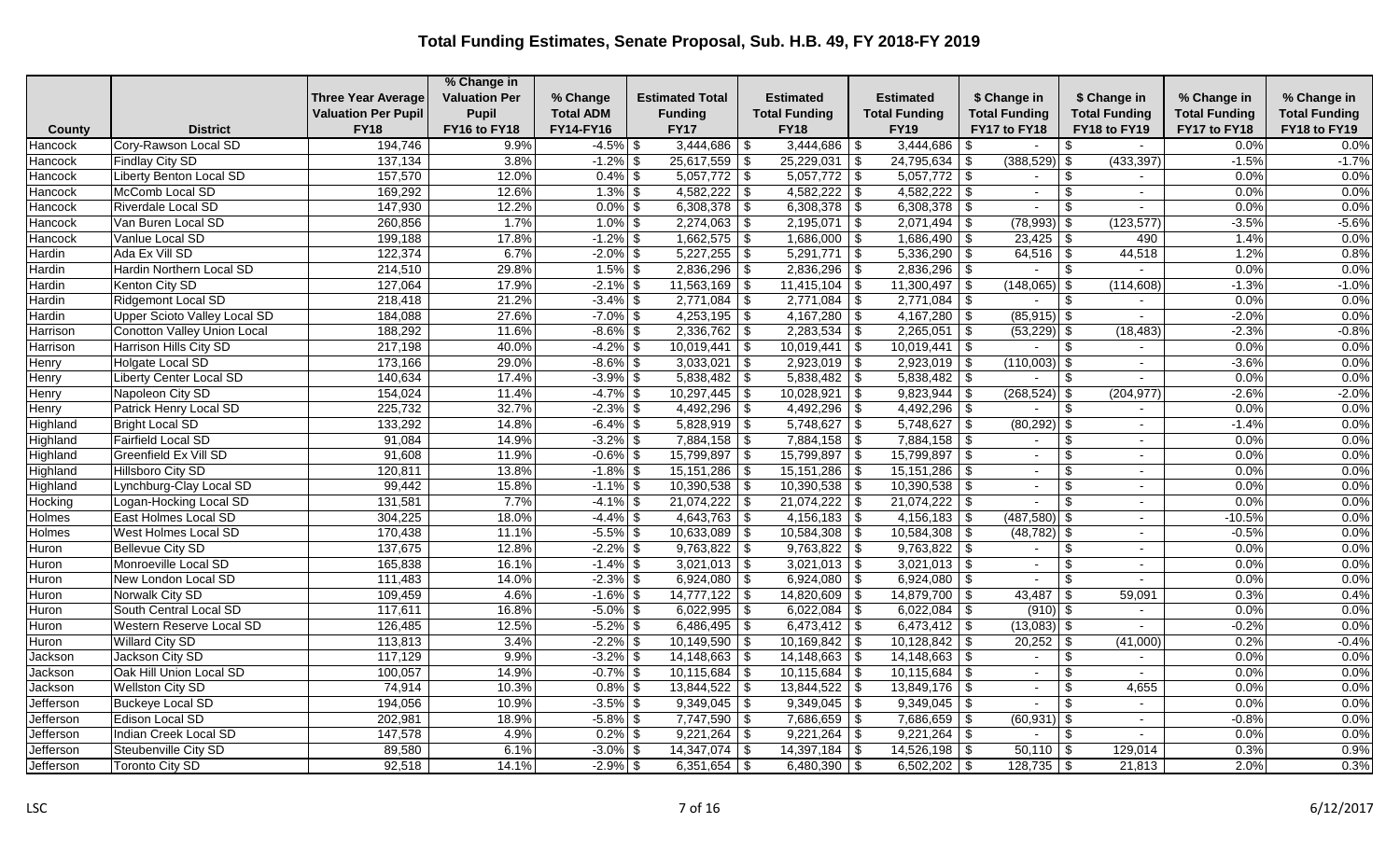|          |                             |                            | % Change in          |                  |                        |                            |                         |                      |                      |                      |                      |
|----------|-----------------------------|----------------------------|----------------------|------------------|------------------------|----------------------------|-------------------------|----------------------|----------------------|----------------------|----------------------|
|          |                             | <b>Three Year Average</b>  | <b>Valuation Per</b> | % Change         | <b>Estimated Total</b> | Estimated                  | <b>Estimated</b>        | \$ Change in         | \$ Change in         | % Change in          | % Change in          |
|          |                             | <b>Valuation Per Pupil</b> | Pupil                | <b>Total ADM</b> | <b>Funding</b>         | <b>Total Funding</b>       | <b>Total Funding</b>    | <b>Total Funding</b> | <b>Total Funding</b> | <b>Total Funding</b> | <b>Total Funding</b> |
| County   | <b>District</b>             | <b>FY18</b>                | FY16 to FY18         | FY14-FY16        | <b>FY17</b>            | <b>FY18</b>                | <b>FY19</b>             | FY17 to FY18         | FY18 to FY19         | FY17 to FY18         | FY18 to FY19         |
| Knox     | Centerburg Local SD         | 133,632                    | 8.5%                 | $-2.3\%$ \$      | $5,820,039$ \\$        | $5,820,039$ \ \$           | 5,820,039               | l \$                 | -S<br>$\sim$         | 0.0%                 | 0.0%                 |
| Knox     | Danville Local SD           | 146,324                    | 25.2%                | $-7.3\%$ \$      | $3,986,329$ \$         | $3,895,961$ \$             | $3,895,961$ \$          | $(90,368)$ \$        | $\blacksquare$       | $-2.3%$              | 0.0%                 |
| Knox     | East Knox Local SD          | 220,119                    | 11.8%                | $-5.5\%$ \$      | $3,947,051$ \$         | $3,926,427$ \$             | $3,926,427$ \$          | $(20,625)$ \$        |                      | $-0.5%$              | 0.0%                 |
| Knox     | Fredericktown Local SD      | 139,125                    | 4.8%                 | $3.2\%$ \$       | $5,861,517$ \$         | $6,048,864$ \$             | $6,127,711$ \$          | $187,347$ \\$        | 78,847               | 3.2%                 | 1.3%                 |
| Knox     | Mount Vernon City SD        | 142,143                    | 4.7%                 | $-0.9\%$ \$      | $16,545,788$ \$        | $16,695,692$ \$            | $16,708,507$ \$         | $149,904$ \\$        | 12,815               | 0.9%                 | 0.1%                 |
| Lake     | Fairport Harbor Ex Vill SD  | 133,341                    | 4.4%                 | $0.2\%$ \$       | $2,320,428$ \$         | $2,389,763$ \$             |                         | 69,335               | 71,359<br>-\$        | 3.0%                 | 3.0%                 |
| Lake     | <b>Kirtland Local SD</b>    | 270,101                    | 2.4%                 | $-2.1\%$ \$      | $1,014,613$ \$         | $1,014,613$ \$             | $1,014,613$ \$          |                      | -\$<br>$\sim$        | 0.0%                 | 0.0%                 |
| Lake     | Madison Local SD            | 131,842                    | 5.0%                 | $-6.6\%$ \$      | $12,981,922$ \$        | $12,777,660$ \$            | $12,777,660$ \$         | $(204, 263)$ \$      | $\sim$               | $-1.6%$              | 0.0%                 |
| Lake     | Mentor Ex Vill SD           | 223,435                    | 4.3%                 | $-1.7\%$ \$      | $20,473,491$ \$        | $\overline{17,471,292}$ \$ | $16,397,216$ \$         | $(3,002,199)$ \$     | (1,074,076)          | $-14.7%$             | $-6.1%$              |
| Lake     | Painsville City Local SD    | 54,545                     | $-1.2%$              | $2.3\%$ \$       | $26,629,846$ \$        | $27,312,511$ \$            | $28,101,934$ \\$        | $682,665$ \ \$       | 789,423              | 2.6%                 | 2.9%                 |
| Lake     | Perry Local SD              | 239,072                    | 2.4%                 | $-2.2\%$ \$      | $9,641,150$ \$         | $9,224,200$ \$             | $8,998,031$ \$          | $(416,950)$ \$       | (226, 169)           | $-4.3%$              | $-2.5%$              |
| Lake     | Riverside Local SD          | 218,995                    | 7.0%                 | $-5.3\%$ \$      | $8,784,376$ \\$        | $8,374,877$ \\$            | $8,374,877$ \$          | $(409, 498)$ \$      |                      | $-4.7%$              | 0.0%                 |
| Lake     | Wickliffe City SD           | 198,730                    | 4.7%                 | $-2.4\%$ \$      | $3,817,461$ \$         | $3,660,888$ \$             | $3,555,681$ \$          | $(156, 573)$ \$      | (105, 207)           | $-4.1%$              | $-2.9%$              |
| Lake     | Willoughby-Eastlake City SD | 192,554                    | 4.4%                 | $-3.6\%$ \$      | $15,517,609$ \$        | $15,968,187$ \$            | $16,438,435$ \$         | $450,577$ \\$        | 470,248              | 2.9%                 | 2.9%                 |
| Lawrence | Chesapeake Union Ex Vill SD | 94,286                     | 4.8%                 | $-1.3\%$ \$      | $8,705,094$ \$         | $8,855,941$ \$             | $8,898,340$ \$          |                      | 42,399               | 1.7%                 | 0.5%                 |
| Lawrence | Dawson-Bryant Local SD      | 74,040                     | 11.1%                | $-4.8\%$ \$      | $10,595,660$ \$        | $10,671,152$ \$            | $10,713,107$ \$         | 75,492               | 41,955               | 0.7%                 | 0.4%                 |
| Lawrence | <b>Fairland Local SD</b>    | 124,277                    | 7.2%                 | $-2.4\%$ \$      | $8,320,971$ \$         | $8,320,971$ \$             | $8,320,971$ \$          | $\sim$               | -\$<br>$\sim$        | 0.0%                 | 0.0%                 |
| Lawrence | Ironton City SD             | 103,481                    | 6.2%                 | $-1.5\%$ \$      | $10,013,116$ \$        | $10,067,796$ \$            | $10,129,386$ \ \$       | 54,680               | 61,590<br>-S         | 0.5%                 | 0.6%                 |
| Lawrence | Rock Hill Local SD          | 185,516                    | 74.7%                | $-2.5\%$ \$      | $12,227,079$ \$        | $12,227,079$ \$            | $12,227,079$ \$         |                      | -S                   | 0.0%                 | 0.0%                 |
| _awrence | South Point Local SD        | 100,985                    | 3.9%                 | $-3.9\%$ \$      | $12,528,288$ \$        | $12,665,303$ \$            | $12,698,801$ \$         | $137,015$ \$         | 33,498               | 1.1%                 | 0.3%                 |
| Lawrence | Symmes Valley Local SD      | 90,795                     | 17.6%                | $-7.6\%$ \$      | $7,611,749$ \$         | $7,517,723$ \$             | $7,551,074$ \$          | $(94, 027)$ \$       | 33,351               | $-1.2%$              | 0.4%                 |
| Licking  | Granville Ex Vill SD        | 180,104                    | 1.1%                 | $-2.3\%$ \$      | $6,146,389$ \$         | 6,187,870 $\frac{1}{9}$    | 6,146,389 $\frac{1}{9}$ | 41,482               | (41, 482)<br>-\$     | 0.7%                 | $-0.7%$              |
| Licking  | Heath City SD               | 147,583                    | 1.3%                 | $2.3\%$ \$       | $5,991,233$ \$         | $6,159,578$ \$             | $6,343,282$ \$          | $168,345$ \\$        | 183,704              | 2.8%                 | 3.0%                 |
| Licking  | Johnstown-Monroe Local SD   | 171,530                    | 2.0%                 | $-2.2\%$ \$      | $4,682,096$ \$         | $4,749,109$ \$             | $4,717,150$ \$          | $67,013$ \$          | (31, 959)            | 1.4%                 | $-0.7%$              |
| Licking  | Lakewood Local SD           | 222,565                    | 5.2%                 | $-4.0\%$ \$      | $6,633,549$ \$         | $5,888,647$ \$             | $5,622,081$ \$          | $(744, 902)$ \$      | (266, 566)           | $-11.2%$             | $-4.5%$              |
| Licking  | Licking Heights Local SD    | 120,390                    | $-5.4%$              | $11.0\%$ \$      | $11,274,867$ \$        | $11,901,921$ \$            | $12,608,858$ \$         | 627,054              | 706,937<br>-\$       | 5.6%                 | 5.9%                 |
| Licking  | Licking Valley Local SD     | 119,391                    | 3.6%                 | $-0.8\%$ \$      | $9,847,642$ \$         | $9,988,605$ \$             | $10,049,577$ \\$        | $140,962$ \$         | 60,972               | 1.4%                 | 0.6%                 |
| Licking  | Newark City SD              | 110,187                    | $-2.7%$              | $-1.5\%$ \$      | $36,144,053$ \$        | $37,230,614$ \$            | $38,342,457$ \$         | 1,086,561            | 1,111,844<br>-\$     | 3.0%                 | 3.0%                 |
| Licking  | North Fork Local SD         | 152,114                    | 6.0%                 | $-2.5\%$ \$      | $8,003,233$ \$         | $8,019,626$ \$             | $8,010,576$ \$          | 16,393               | (9,050)              | 0.2%                 | $-0.1%$              |
| Licking  | Northridge Local SD         | 225,271                    | 18.9%                | $-4.8\%$ \$      | 4,539,808 \$           | $4,539,808$ \$             | 4,539,808 \$            |                      | -\$                  | 0.0%                 | 0.0%                 |
| Licking  | Southwest Licking Local SD  | 142,648                    | 3.5%                 | $6.2\%$ \$       | $15,070,139$ \$        | $15,892,963$ \$            | $16, 144, 419$ \\$      | $822,824$ \ \$       | 251,456              | 5.5%                 | 1.6%                 |
| Logan    | Bellefontaine City SD       | 100,433                    | $-0.6%$              | $-1.8\%$ \$      | $14,444,848$ \$        | $14,839,494$ \$            | $15,074,096$ \\$        | 394,646              | 234,602<br>-\$       | 2.7%                 | 1.6%                 |
| Logan    | Benjamin Logan Local SD     | 200,170                    | 9.4%                 | $-3.2\%$ \$      | $7,483,584$ \$         | $7,266,530$ \$             | $7,049,476$ \$          | $(217,054)$ \$       | (217, 054)           | $-2.9%$              | $-3.0%$              |
| Logan    | Indian Lake Local SD        | 250,893                    | 9.5%                 | $-3.2\%$ \$      | $4,641,146$ \$         | $4,510,638$ \$             | $4,510,638$ \$          | $(130,508)$ \$       | $\sim$               | $-2.8%$              | 0.0%                 |
| Logan    | Riverside Local SD          | 109,412                    | 6.5%                 | $-1.5\%$ \$      | $5,265,805$ \$         | $5,342,658$ \\$            | $5,347,299$ \\$         | 76,853               | 4,641<br>- \$        | 1.5%                 | 0.1%                 |
| _orain   | Amherst Ex Vill SD          | 141,288                    | 0.8%                 | $-1.6\%$ \$      | $14,643,280$ \ \$      | $14,643,280$ \ \$          | $14,643,280$ \ \$       |                      | -\$                  | 0.0%                 | 0.0%                 |
| ∟orain   | <b>Avon Lake City SD</b>    | 220,799                    | 3.9%                 | $1.0\%$ \$       | $4,418,279$ \$         | $3,443,148$ \$             | $3,229,729$ \$          | $(975, 131)$ \$      | (213, 419)           | $-22.1%$             | $-6.2%$              |
| ∟orain   | Avon Local SD               | 184,092                    | 5.1%                 | $2.2\%$ \$       | $4,632,023$ \$         | $4,767,523$ \$             | $4,908,339$ \$          | 135,500              | 140,816<br><b>S</b>  | 2.9%                 | 3.0%                 |
| ∟orain   | Clearview Local SD          | 71,123                     | 1.8%                 | $-5.2\%$ \$      | $10,686,258$ \$        | $11,004,990$ \$            | $11,332,174$ \$         | $318,732$ \$         | 327,184              | 3.0%                 | 3.0%                 |
| ∟orain   | Columbia Local SD           | 253,244                    | 11.7%                | $-7.8\%$ \$      | $2,195,127$ \$         | $2,132,602$ \ \$           | $2,132,602$ \$          | $(62, 525)$ \$       |                      | $-2.8%$              | 0.0%                 |
| Lorain   | Elyria City SD              | 111,733                    | 3.1%                 | $-4.5\%$ \$      | $39,585,955$ \$        | $39,648,707$ \$            | $39,675,725$ \$         |                      | 27,018               | 0.2%                 | 0.1%                 |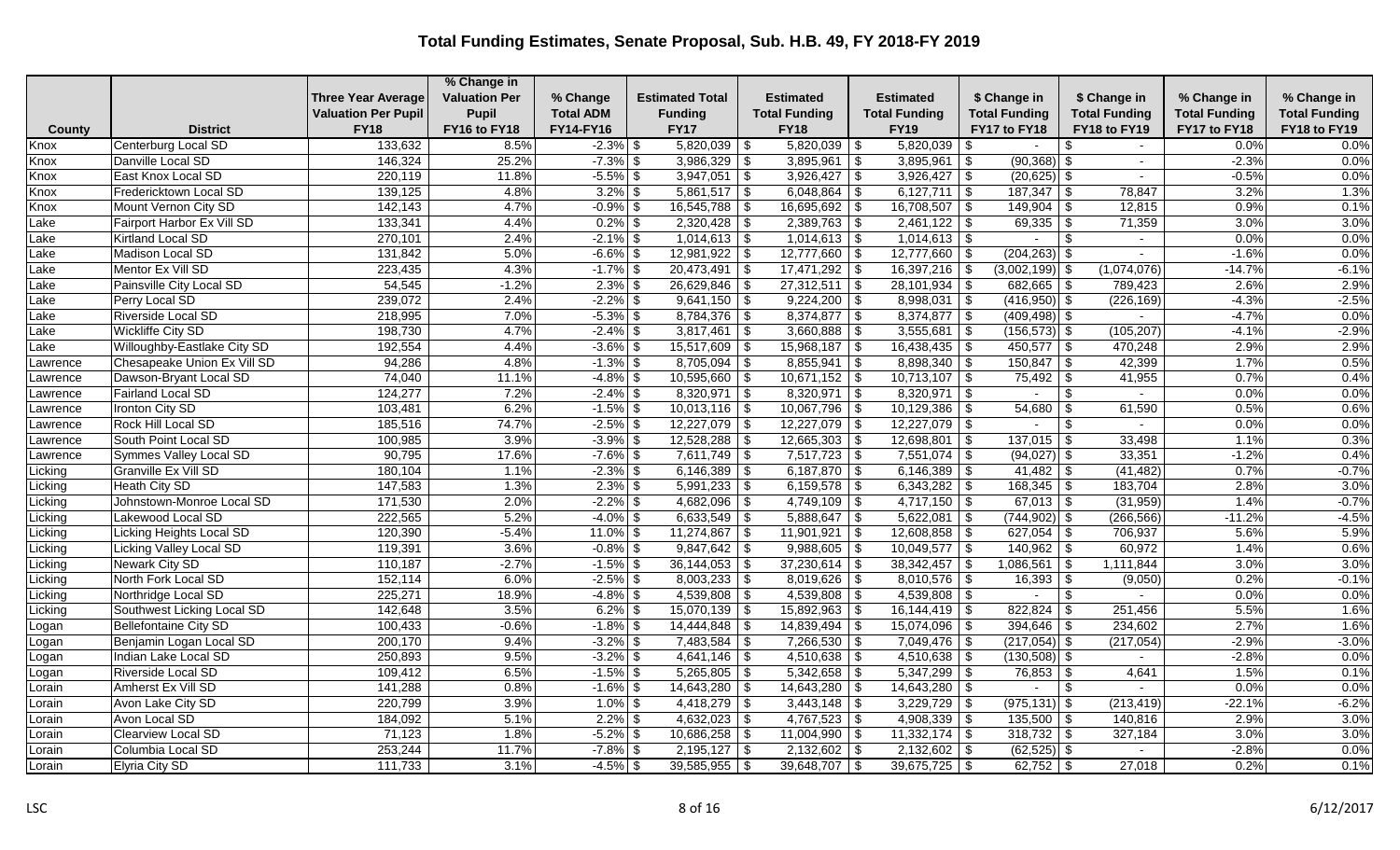|          |                                 |                            | % Change in          |                  |                        |                                             |                      |                                  |                             |                      |                      |
|----------|---------------------------------|----------------------------|----------------------|------------------|------------------------|---------------------------------------------|----------------------|----------------------------------|-----------------------------|----------------------|----------------------|
|          |                                 | <b>Three Year Average</b>  | <b>Valuation Per</b> | % Change         | <b>Estimated Total</b> | <b>Estimated</b>                            | <b>Estimated</b>     | \$ Change in                     | \$ Change in                | % Change in          | % Change in          |
|          |                                 | <b>Valuation Per Pupil</b> | Pupil                | <b>Total ADM</b> | <b>Funding</b>         | <b>Total Funding</b>                        | <b>Total Funding</b> | <b>Total Funding</b>             | <b>Total Funding</b>        | <b>Total Funding</b> | <b>Total Funding</b> |
| County   | <b>District</b>                 | <b>FY18</b>                | FY16 to FY18         | FY14-FY16        | <b>FY17</b>            | <b>FY18</b>                                 | <b>FY19</b>          | FY17 to FY18                     | FY18 to FY19                | FY17 to FY18         | FY18 to FY19         |
| Lorain   | <b>Firelands Local SD</b>       | 198,375                    | 11.7%                | $-5.9\%$ \$      | $6,901,660$ \ \$       |                                             | 6,841,924            | $(59, 736)$ \$<br>l \$           | $\sim$                      | $-0.9%$              | 0.0%                 |
| Lorain   | Keystone Local SD               | 165,447                    | 9.0%                 | $-5.3\%$ \$      | $6,156,702$ \$         | $6,137,643$ \$                              | $6,137,643$ \$       | $(19,059)$ \$                    | $\sim$                      | $-0.3%$              | 0.0%                 |
| Lorain   | Lorain City SD                  | 56,453                     | $-1.1%$              | $-0.2\%$ \$      | 86,174,852             | $88,744,044$ \$<br>\$                       | $91,366,430$ \$      | 2,569,192                        | 2,622,386                   | 3.0%                 | 3.0%                 |
| Lorain   | Midview Local SD                | 164,199                    | 8.3%                 | $-2.3\%$ \$      | $10,632,093$ \$        | $10,632,093$ \$                             | $10,632,093$ \$      |                                  | \$<br>$\sim$                | 0.0%                 | 0.0%                 |
| Lorain   | North Ridgeville City SD        | 174,885                    | 4.8%                 | $2.5\%$ \$       | $11,113,140$ \$        |                                             | $11,419,015$ \$      | 331,146                          | (25, 272)<br>-\$            | 3.0%                 | $-0.2%$              |
| Lorain   | Oberlin City SD                 | 181,533                    | 5.7%                 | $-1.6\%$ \$      | 3,807,021              | $3,807,021$ \$<br>\$                        | $3,807,021$ \$       |                                  | \$                          | 0.0%                 | 0.0%                 |
| _orain   | Sheffield-Sheffield Lake Cit    | 185,356                    | 0.1%                 | $-2.9\%$ \$      | $4,931,585$ \$         | $4,766,456$ \$                              | $4,754,201$ \$       | $(165, 129)$ \$                  | (12, 255)                   | $-3.3%$              | $-0.3%$              |
| Lorain   | Wellington Ex Vill SD           | 160,366                    | 13.5%                | $-9.1\%$ \$      | $5,204,359$ \$         | $4,993,391$ \$                              | $4,993,391$ \$       | $(210,968)$ \$                   | $\sim$                      | $-4.1%$              | 0.0%                 |
| Lucas    | Anthony Wayne Local SD          | 208,107                    | 8.9%                 | $-1.9\%$ \$      | $8,245,423$ \\$        | $8,071,271$ \$                              | $8,071,271$ \$       | $(174, 152)$ \$                  | $\blacksquare$              | $-2.1%$              | 0.0%                 |
| _ucas    | Maumee City SD                  | 163,771                    | 5.6%                 | $-2.7\%$ \$      | 7,643,331              | $\vert$ \$<br>$7,643,331$ \ \$              | $7,555,539$ \$       |                                  | (87, 791)<br>-\$            | 0.0%                 | $-1.1%$              |
| Lucas    | Oregon City SD                  | 141,624                    | 6.4%                 | $-0.8\%$ \$      | $15,801,838$ \$        | $15,821,875$ \$                             | $15,862,328$ \$      | $20,036$ \ \$                    | 40,453                      | 0.1%                 | 0.3%                 |
| Lucas    | Ottawa Hills Local SD           | 162,922                    | 2.3%                 | $-4.2\%$ \$      | $2,468,914$ \$         | $2,542,987$ \$                              | $2,618,601$ \$       | 74,073                           | 75,613<br>-\$               | 3.0%                 | 3.0%                 |
| _ucas    | Springfield Local SD            | 159,982                    | 6.3%                 | $-4.9%$ \$       | $8,388,209$ \$         | $8,635,169$ \$                              | $8,891,833$ \$       | $246,960$ \$                     | 256,663                     | 2.9%                 | 3.0%                 |
| Lucas    | Sylvania City SD                | 175,946                    | 3.1%                 | $0.6\%$ \$       | $17,508,046$ \$        | $18,027,396$ \$                             | $18,548,561$ \$      |                                  | 521,165                     | 3.0%                 | 2.9%                 |
| _ucas    | <b>Toledo City SD</b>           | 69,557                     | $-1.6%$              | $-1.1\%$ \$      | $248,008,052$ \$       | $255,112,067$ \\$                           | $256,782,210$ \$     | $7,104,015$ \$                   | 1,670,143                   | 2.9%                 | 0.7%                 |
| Lucas    | <b>Washington Local SD</b>      | 103,108                    | $-3.1%$              | $1.7\%$ \$       | $32,908,619$ \$        | $33,328,173$ \$                             | $33,693,384$ \$      | 419,554                          | 365,211<br>-\$              | 1.3%                 | 1.1%                 |
| Madison  | Jefferson Local SD              | 170,744                    | 9.5%                 | $-3.4\%$ \$      | 4,338,544              | $\sqrt{3}$<br>$4,338,544$ \$                | $4,338,544$ \$       | $\sim$                           | -\$<br>٠                    | 0.0%                 | 0.0%                 |
| Madison  | Jonathan Alder Local SD         | 168,037                    | 9.8%                 | $4.8\%$ \$       | $7,782,313$ \$         | $7,782,313$ \$                              | $7,782,313$ \$       |                                  | \$<br>$\blacksquare$        | 0.0%                 | 0.0%                 |
| Madison  | London City SD                  | 150,460                    | 4.7%                 | $-1.6\%$ \$      | $8,165,939$ \$         | $8,245,399$ \$                              | $8,236,890$ \$       | 79,459                           | (8,509)                     | 1.0%                 | $-0.1%$              |
| Madison  | Madison-Plains Local SD         | 261,856                    | 24.8%                | $0.9\%$ \$       | 5,094,481              | \$<br>$5,094,481$ \$                        | $5,094,481$ \$       | $\sim$                           | \$<br>$\blacksquare$        | 0.0%                 | 0.0%                 |
| Mahoning | <b>Austintown Local SD</b>      | 126,953                    | 6.1%                 | $-3.7\%$ \$      | $21,541,862$ \$        | $21,541,862$ \$                             | $21,541,862$ \$      | $\sim$                           | $\sim$                      | 0.0%                 | 0.0%                 |
| Mahoning | Boardman Local SD               | 186,916                    | 4.6%                 | $-3.5\%$ \$      | 9,989,227              | $\overline{\$}$<br>$9,989,227$ \$           | $9,752,375$ \$       | $\sim$                           | (236, 852)<br><sup>\$</sup> | 0.0%                 | $-2.4%$              |
| Mahoning | Campbell City SD                | 48,543                     | 2.7%                 | $-5.7\%$ \$      | 14,542,481             | $14,976,731$ \$<br>$\sqrt[6]{3}$            | $15,412,106$ \\$     | 434,251                          | 435,374<br>-\$              | 3.0%                 | 2.9%                 |
| Mahoning | Canfield Local SD               | 197,415                    | 2.1%                 | $-0.1\%$ \$      | $6,058,265$ \$         | $6,058,303$ \$                              | $6,058,265$ \$       | $38 \overline{\smash{\big)}\,5}$ | (38)                        | 0.0%                 | 0.0%                 |
| Mahoning | Jackson-Milton Local SD         | 260,986                    | 11.5%                | $-9.3\%$ \$      | 2,265,501              | \$<br>$2,105,102$ \$                        | $2,105,102$ \$       | $(160, 399)$ \$                  | $\sim$                      | $-7.1%$              | 0.0%                 |
| Mahoning | Lowellville Local SD            | 142,552                    | 17.5%                | $-7.2\%$ \$      | 2,108,737              | \$<br>$2,062,641$ \$                        | $2,062,641$ \$       | $(46,097)$ \$                    |                             | $-2.2%$              | 0.0%                 |
| Mahoning | Poland Local SD                 | 184,638                    | 7.4%                 | $-2.2\%$ \$      | $5,393,131$ \$         | $\sqrt{5,393,131}$ \ \$                     | $5,393,131$ \\$      | $\overline{\phantom{a}}$         | -\$<br>$\sim$               | 0.0%                 | 0.0%                 |
| Mahoning | Sebring Local SD                | 82,740                     | 14.2%                | $-10.1\%$ \$     | $5,586,374$ \$         | $5,591,267$ \$                              | $5,615,465$ \$       | 4,893                            | 24,198<br>-\$               | 0.1%                 | 0.4%                 |
| Mahoning | South Range Local SD            | 177,459                    | 14.6%                | $-8.7\%$ \$      | 4,670,993              | \$<br>$4,496,977$ \$                        | $4,496,977$ \$       | (174, 016)                       | -\$<br>$\sim$               | $-3.7%$              | 0.0%                 |
| Mahoning | Springfield Local SD            | 167,440                    | 9.0%                 | $-0.4\%$ \$      | 4,652,684              | $4,652,684$ \$<br>l \$                      | $4,652,684$ \$       |                                  | \$<br>$\sim$                | 0.0%                 | 0.0%                 |
| Mahoning | Struthers City SD               | 80,098                     | 4.3%                 | $-3.4\%$ \$      | 12,625,234             | \$<br>$12,841,075$ \ \$                     | $12,962,073$ \$      | 215,841                          | 120,998<br>\$               | 1.7%                 | 0.9%                 |
| Mahoning | West Branch Local SD            | 131,362                    | 8.4%                 | $-3.6\%$ \$      | 11,014,761             | \$<br>$11,014,761$ \ \$                     | $11,014,761$ \\$     |                                  | \$<br>÷.                    | 0.0%                 | 0.0%                 |
| Mahoning | <b>Western Reserve Local SD</b> | 189,988                    | 10.3%                | $-1.7\%$ \$      | $2,292,417$ \$         | $2,292,417$ \$                              | $2,292,417$ \$       | $\sim$                           | -\$<br>$\blacksquare$       | 0.0%                 | 0.0%                 |
| Mahoning | Youngstown City SD              | 52,947                     | 4.0%                 | $-4.0\%$ \$      | 89,780,608 \$          | $89,780,608$ \$                             | $90,291,206$ \$      | $\sim$                           | 510,599<br>\$               | 0.0%                 | 0.6%                 |
| Marion   | Elgin Local SD                  | 167,430                    | 18.7%                | $-6.0\%$ \$      | 6,131,881              | $6,070,027$ \$<br>$\overline{\mathfrak{s}}$ | 6,070,027 \\$        | $(61, 854)$ \$                   | $\mathbf{r}$                | $-1.0%$              | 0.0%                 |
| Marion   | Marion City SD                  | 66,177                     | 1.8%                 | $-0.8\%$ \$      | 42,308,404             | \$<br>$43,566,388$ \ \$                     | 44,856,640   \$      | 1,257,984                        | 1,290,252<br>- \$           | 3.0%                 | 3.0%                 |
| Marion   | Pleasant Local SD               | 156,166                    | $-0.5%$              | $2.5\%$ \$       | $4,060,137$ \$         | $4,183,840$ \$                              | $4,297,128$ \$       | $123,702$ \$                     | 113,288                     | 3.0%                 | 2.7%                 |
| Marion   | Ridgedale Local SD              | 212,304                    | 9.7%                 | $-3.9\%$ \$      | $2,993,867$ \$         | $2,993,867$ \$                              | $2,993,867$ \$       | $\sim$                           | \$<br>$\blacksquare$        | 0.0%                 | 0.0%                 |
| Marion   | <b>River Valley Local SD</b>    | 170,330                    | 9.5%                 | $-3.4\%$ \$      | $7,124,885$ \$         | $7,124,885$ \$                              | $7,124,885$ \$       | $\sim$                           | $\blacksquare$              | 0.0%                 | 0.0%                 |
| Medina   | <b>Black River Local SD</b>     | 157,470                    | 9.6%                 | $-4.7\%$ \$      | $6,981,460$ \$         | $6,981,460$ \$                              | $6,981,460$ \$       | $\sim$                           | - \$                        | 0.0%                 | 0.0%                 |
| Medina   | <b>Brunswick City SD</b>        | 136,300                    | 1.8%                 | $-1.8\%$ \$      | $26,834,605$ \$        | $27,403,716$ \$                             | $27,483,530$ \\$     | $569,111$ \\$                    | 79,814                      | 2.1%                 | 0.3%                 |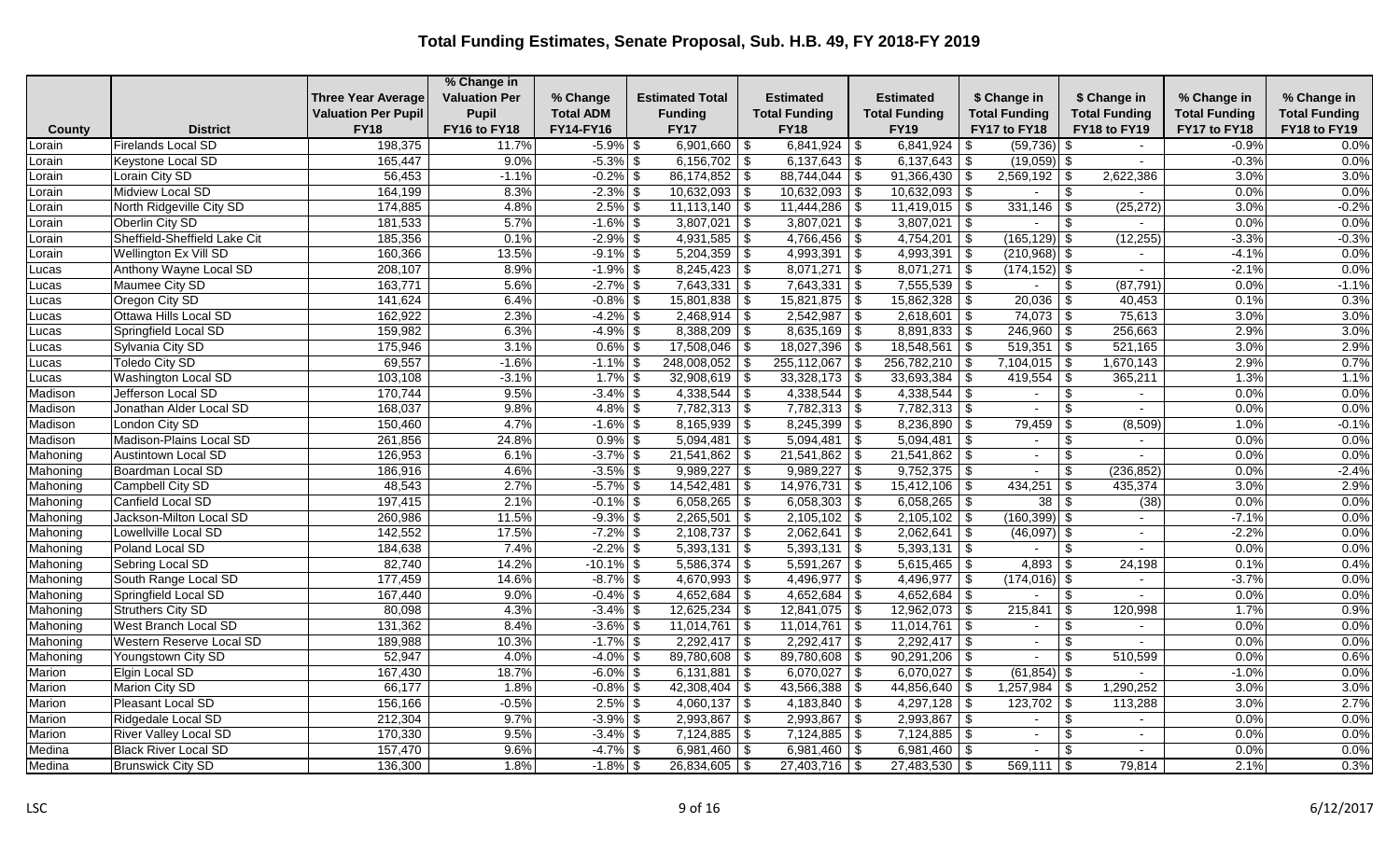|            |                                |                            | % Change in          |                  |                        |                                   |                         |                        |                                 |                      |                      |
|------------|--------------------------------|----------------------------|----------------------|------------------|------------------------|-----------------------------------|-------------------------|------------------------|---------------------------------|----------------------|----------------------|
|            |                                | <b>Three Year Average</b>  | <b>Valuation Per</b> | % Change         | <b>Estimated Total</b> | Estimated                         | <b>Estimated</b>        | \$ Change in           | \$ Change in                    | % Change in          | % Change in          |
|            |                                | <b>Valuation Per Pupil</b> | <b>Pupil</b>         | <b>Total ADM</b> | <b>Funding</b>         | <b>Total Funding</b>              | <b>Total Funding</b>    | <b>Total Funding</b>   | <b>Total Funding</b>            | <b>Total Funding</b> | <b>Total Funding</b> |
| County     | <b>District</b>                | <b>FY18</b>                | FY16 to FY18         | FY14-FY16        | <b>FY17</b>            | <b>FY18</b>                       | <b>FY19</b>             | FY17 to FY18           | FY18 to FY19                    | FY17 to FY18         | FY18 to FY19         |
| Medina     | <b>Buckeye Local SD</b>        | 197,476                    | 0.2%                 | $-3.1\%$ \$      | $6,851,535$ \$         | $6,281,169$ \\$                   | 5,933,831               | $(570,366)$ \$<br>- \$ | (347, 338)                      | $-8.3%$              | $-5.5%$              |
| Medina     | <b>Cloverleaf Local SD</b>     | 192,028                    | 3.7%                 | $-7.4\%$ \$      | $8,966,478$ \$         | $8,755,613$ \$                    | $\sqrt{8,755,613}$ \ \$ | $(210, 865)$ \$        |                                 | $-2.4%$              | 0.0%                 |
| Medina     | <b>Highland Local SD</b>       | 233,024                    | 5.5%                 | $0.3\%$ \$       | $4,897,163$ \$         | $4,897,163$ \$                    | $4,897,163$ \$          |                        | \$                              | 0.0%                 | 0.0%                 |
| Medina     | Medina City SD                 | 169,996                    | 1.7%                 | $-2.8\%$ \$      | $20,705,386$ \$        | $18,950,148$ \$                   | $18,786,838$ \\$        | (1,755,238)            | (163, 310)<br>-\$               | $-8.5%$              | $-0.9%$              |
| Medina     | Wadsworth City SD              | 133,656                    | 2.6%                 | $-1.7\%$ \$      | $18,764,785$ \$        | $18,966,893$ \$                   | $18,934,319$ \\$        | 202,108                | (32, 574)<br>\$                 | 1.1%                 | $-0.2%$              |
| Meigs      | Eastern Local SD               | 106,570                    | 12.3%                | $2.5\%$ \$       | 6,626,682              | $6,626,682$ \$<br>  \$            | $6,626,682$ \ \$        |                        | \$                              | 0.0%                 | 0.0%                 |
| Meigs      | Meigs Local SD                 | 85,701                     | 5.9%                 | $0.6\%$ \$       | $16,916,244$ \ \$      |                                   | $17,013,424$ \$         | 58,044                 | 39,136<br>-\$                   | 0.3%                 | 0.2%                 |
| Meigs      | Southern Local SD              | 122,470                    | 2.7%                 | $1.0\%$ \$       | $5,626,804$ \$         | $5,768,518$ \$                    | $5,742,201$ \$          | $141,714$ \\$          | (26, 317)                       | 2.5%                 | $-0.5%$              |
| Mercer     | Celina City SD                 | 156,606                    | 9.4%                 | $-0.4\%$ \$      | 12,352,239             | $12,352,239$ \$<br>$\sqrt{3}$     | $12,352,239$ \$         |                        | \$<br>$\sim$                    | 0.0%                 | 0.0%                 |
| Mercer     | Coldwater Ex Vill SD           | 131,990                    | 14.0%                | $-2.7%$ \$       | $6,916,616$ \$         | $6,916,616$ \$                    | $6,916,616$ \$          | $\sim$                 | $\mathfrak{S}$<br>$\sim$        | 0.0%                 | 0.0%                 |
| Mercer     | Fort Recovery Local SD         | 136,157                    | 22.1%                | $-4.9\%$ \$      | $5,717,054$ \$         | $5,717,054$ \$                    | $5,717,054$ \$          | $\sim$                 | -\$<br>$\blacksquare$           | 0.0%                 | 0.0%                 |
| Mercer     | Marion Local SD                | 144,688                    | 22.7%                | $-1.9\%$ \$      | $5,099,676$ \$         | $5,099,676$ \$                    | $5,099,676$ \$          | $\sim$                 | $\sim$                          | 0.0%                 | 0.0%                 |
| Mercer     | Parkway Local SD               | 194,087                    | 26.6%                | $-1.3\%$ \$      | 5,421,302              | $\sqrt[6]{3}$<br>$5,421,302$ \$   | $5,421,302$ \$          |                        | <sup>\$</sup><br>$\blacksquare$ | 0.0%                 | 0.0%                 |
| Mercer     | St Henry Consolidated Local    | 146,170                    | 21.0%                | $-5.7\%$ \$      | $5,514,866$ \\$        | $5,474,625$ \$                    | $5,474,625$ \$          | $(40, 241)$ \$         | $\sim$                          | $-0.7%$              | 0.0%                 |
| Miami      | Bethel Local SD                | 112,149                    | $-15.0%$             | $24.2\%$ \$      | $4,103,941$ \$         | $4,335,370$ \$                    | $4,593,315$ \$          | 231,429                | 257,945<br>- \$                 | 5.6%                 | 5.9%                 |
| Miami      | Bradford Ex Vill SD            | 102,548                    | 16.0%                | $-9.1\%$ \$      | 4,136,867              | $\overline{\$}$<br>$4,116,492$ \$ | $4,144,085$ \$          | $(20, 375)$ \$         | 27,593                          | $-0.5%$              | 0.7%                 |
| Miami      | Covington Ex Vill SD           | 123,290                    | 5.8%                 | $-1.8\%$ \$      | 4,347,250              | $\sqrt{3}$<br>$4,438,067$ \$      | $4,471,866$ \$          | $90,817$ \$            | 33,799                          | 2.1%                 | 0.8%                 |
| Miami      | Miami East Local SD            | 159,589                    | $-0.8%$              | $6.7\%$ \$       | $5,239,776$ \$         | $5,388,297$ \\$                   | $5,372,304$ \\$         | 148,521                | (15,993)<br>- \$                | 2.8%                 | $-0.3%$              |
| Miami      | Milton-Union Ex Vill SD        | 127,161                    | 0.3%                 | $-2.8\%$ \$      | $6,156,923$ \$         | $6,342,356$ \$                    | $6,531,364$ \$          | 185,432                | 189,009<br>- \$                 | 3.0%                 | 3.0%                 |
| Miami      | Newton Local SD                | 145,510                    | 6.4%                 | $-1.6\%$ \$      | 3,013,491              | $3,078,733$ \$<br>  \$            | $3,079,584$ \$          | $65,242$ \$            | 851                             | 2.2%                 | 0.0%                 |
| Miami      | Piqua City SD                  | 106,388                    | 0.6%                 | $-1.8\%$ \$      | $17,409,453$ \$        | $17,932,062$ \$                   | $18,322,028$ \$         | $522,610$ \$           | 389,966                         | 3.0%                 | 2.2%                 |
| Miami      | Tipp City Ex Vill SD           | 154,570                    | 1.9%                 | $0.9\%$ \$       | $7,912,417$ \$         | $7,966,368$ \$                    | $7,990,244$ \$          | 53,951                 | 23,876<br>-\$                   | 0.7%                 | 0.3%                 |
| Miami      | Troy City SD                   | 141,297                    | 1.0%                 | $-0.3\%$ \$      | $15,956,120$ \$        | $15,989,663$ \$                   | $16,032,472$ \$         | 33,542                 | 42,809<br>-\$                   | 0.2%                 | 0.3%                 |
| Monroe     | Switzerland Of Ohio Local SD   | 213,324                    | 30.0%                | $-5.2\%$ \$      | $13,538,875$ \$        | $13,512,118$ \$                   | $13,512,118$ \$         | $(26, 757)$ \$         | $\blacksquare$                  | $-0.2%$              | 0.0%                 |
| Montgomery | <b>Brookville Local SD</b>     | 128,813                    | $-0.9%$              | $2.6\%$ \$       | $6,044,545$ \$         | $6,227,010$ \$                    | $6,412,445$ \$          | $182,465$ \$           | 185,435                         | 3.0%                 | 3.0%                 |
| Montgomery | Centerville City SD            | 218,845                    | $-0.7%$              | $-5.0\%$ \$      | 12,701,543             | $13,062,362$ \$<br>$\sqrt[6]{3}$  | $12,750,248$ \$         | $360,819$ \$           | (312, 114)                      | 2.8%                 | $-2.4%$              |
| Montgomery | Dayton City SD                 | 63,153                     | $-3.8%$              | $-0.1\%$ \$      | 180,747,901            | $\sqrt{3}$<br>$185,754,178$ \\$   | $191,260,576$ \$        | $5,006,276$ \$         | 5,506,398                       | 2.8%                 | 3.0%                 |
| Montgomery | Huber Heights City SD          | 103,812                    | $-0.2%$              | $-2.4\%$ \$      | $33,530,577$ \$        | $34,538,501$ \$                   | $35,196,388$ \$         | $1,007,924$ \$         | 657,886                         | 3.0%                 | 1.9%                 |
| Montgomery | Jefferson Township Local SD    | 169,702                    | 2.7%                 | $-8.0\%$ \$      | $3,589,119$ \$         | $3,480,080$ \$                    | $3,480,080$ \$          | $(109,039)$ \$         |                                 | $-3.0%$              | 0.0%                 |
| Montgomery | <b>Kettering City SD</b>       | 164,053                    | $-4.7%$              | $1.0\%$ \$       | $18,265,124$ \$        | $18,118,259$ \$                   | $17,809,693$ \$         | $(146, 865)$ \$        | (308, 566)                      | $-0.8%$              | $-1.7%$              |
| Montgomery | Mad River Local SD             | 68,724                     | $-1.5%$              | $-3.0\%$ \$      | $25,545,853$ \$        | $26,308,854$ \ \ \$               | 26,733,897   \$         | 763,001   \$           | 425,043                         | 3.0%                 | 1.6%                 |
| Montgomery | Miamisburg City SD             | 150,685                    | $-2.7%$              | $-2.1\%$ \$      | 15,265,655             | $15,734,982$ \$<br>\$             | $16,199,520$ \$         | 469,328                | 464,538<br>-\$                  | 3.1%                 | 3.0%                 |
| Montgomery | New Lebanon Local SD           | 101,268                    | 1.7%                 | $0.8\%$ \$       | $7,155,074$ \$         | $7,369,376$ \$                    | $7,589,308$ \$          | $214,302$ \$           | 219,932                         | 3.0%                 | 3.0%                 |
| Montgomery | Northmont City SD              | 118,361                    | 1.8%                 | $1.0\%$ \$       | $23,547,172$ \$        | $24,253,200$ \$                   | $24,510,630$ \$         | $706,027$ \$           | 257,430                         | 3.0%                 | 1.1%                 |
| Montgomery | Northridge Local SD            | 88,802                     | $-8.3%$              | $-6.5\%$ \$      | $13,149,259$ \$        | $13,405,608$ \ \$                 | $13,669,804$ \$         | 256,349                | 264,196<br>\$                   | 1.9%                 | 2.0%                 |
| Montgomery | Oakwood City SD                | 144,611                    | 1.5%                 | $-0.4\%$ \$      | $6,359,793$ \$         | $6,550,734$ \\$                   | 6,567,150 $\frac{1}{3}$ | $190,941$ \$           | 16,416                          | 3.0%                 | 0.3%                 |
| Montgomery | Trotwood-Madison City SD       | 63,686                     | $-9.7%$              | $-5.5\%$ \$      | $27,034,199$ \$        | $27,849,062$ \$                   | $28,681,015$ \$         | $814,863$ \$           | 831,953                         | 3.0%                 | 3.0%                 |
| Montgomery | Valley View Local SD           | 124,812                    | 4.1%                 | $0.9\%$ \$       | $8,863,887$ \$         | $8,971,628$ \$                    | $8,962,500$ \$          | $107,741$ \$           | (9, 128)                        | 1.2%                 | $-0.1%$              |
| Montgomery | Vandalia-Butler City SD        | 198,006                    | 4.6%                 | $-2.6\%$ \$      | 6,130,916              | $5,988,636$ \$<br>$\sqrt[6]{3}$   | $5,780,069$ \$          | $(142, 281)$ \$        | (208, 567)                      | $-2.3%$              | $-3.5%$              |
| Montgomery | <b>West Carrollton City SD</b> | 97,770                     | $-1.4%$              | $-1.9\%$ \$      | 19,835,658             | \$<br>$20,176,758$ \$             | $20,526,892$ \$         | $341,100$ \ \$         | 350,134                         | 1.7%                 | 1.7%                 |
| Morgan     | Morgan Local SD                | 124,051                    | 11.3%                | $-4.0\%$ \$      | $14,716,583$ \$        | $14,716,583$ \$                   | $14,716,583$ \$         |                        | \$<br>$\overline{\phantom{0}}$  | 0.0%                 | 0.0%                 |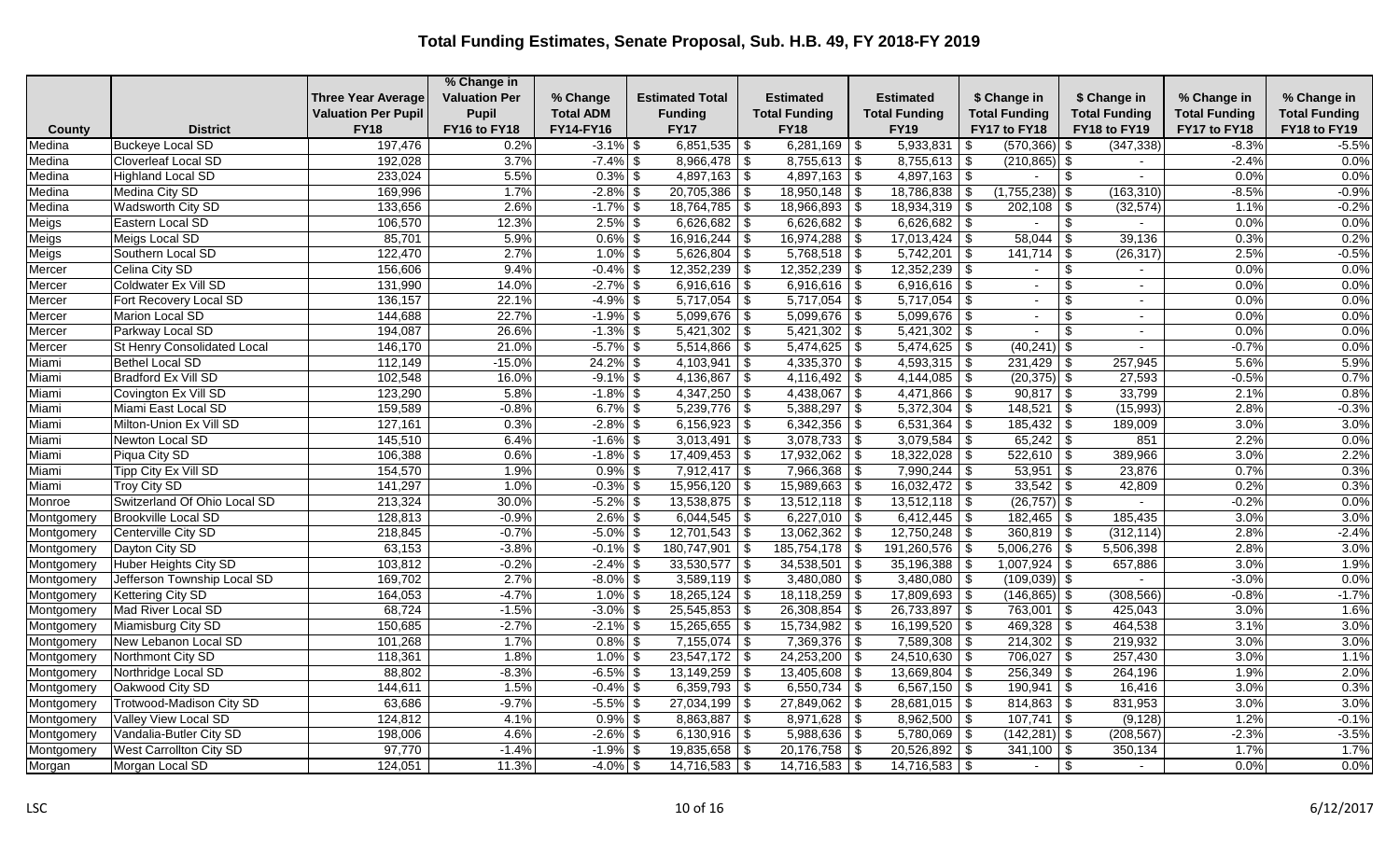|           |                              |                            | % Change in          |                  |                        |                           |                         |                      |                                  |                      |                      |
|-----------|------------------------------|----------------------------|----------------------|------------------|------------------------|---------------------------|-------------------------|----------------------|----------------------------------|----------------------|----------------------|
|           |                              | <b>Three Year Average</b>  | <b>Valuation Per</b> | % Change         | <b>Estimated Total</b> | <b>Estimated</b>          | <b>Estimated</b>        | \$ Change in         | \$ Change in                     | % Change in          | % Change in          |
|           |                              | <b>Valuation Per Pupil</b> | Pupil                | <b>Total ADM</b> | <b>Funding</b>         | <b>Total Funding</b>      | <b>Total Funding</b>    | <b>Total Funding</b> | <b>Total Funding</b>             | <b>Total Funding</b> | <b>Total Funding</b> |
| County    | <b>District</b>              | <b>FY18</b>                | FY16 to FY18         | FY14-FY16        | <b>FY17</b>            | <b>FY18</b>               | <b>FY19</b>             | FY17 to FY18         | FY18 to FY19                     | FY17 to FY18         | FY18 to FY19         |
| Morrow    | Cardington-Lincoln Local SD  | 124,281                    | 15.7%                | $-3.8\%$ \$      | 7,017,875              | $7,017,875$ \\$<br>l \$   | 7,017,875               | l \$                 | \$<br>$\sim$                     | 0.0%                 | 0.0%                 |
| Morrow    | <b>Highland Local SD</b>     | 127,428                    | 6.1%                 | $0.3\%$ \$       | $9,756,309$ \$         | $9,796,483$ \$            | $9,807,605$ \$          | 40,174               | 11,122<br>\$                     | 0.4%                 | 0.1%                 |
| Morrow    | Mount Gilead Ex Vill SD      | 129,527                    | 10.8%                | $-0.7\%$ \$      | $7,315,914$ \$         | $7,315,914$ \$            | $7,315,914$ \$          |                      |                                  | 0.0%                 | 0.0%                 |
| Morrow    | Northmor Local SD            | 168,643                    | 14.1%                | $-0.7\%$ \$      | $5,239,309$ \$         | $5,239,309$ \$            | $5,239,309$ \$          | $\sim$               | \$<br>$\sim$                     | 0.0%                 | 0.0%                 |
| Muskingum | East Muskingum Local SD      | 143,865                    | 5.6%                 | $1.4\%$ \$       | $9,188,670$ \$         | $9,188,670$ \$            | $9,188,670$ \$          | $\sim$               | \$<br>$\blacksquare$             | 0.0%                 | 0.0%                 |
| Muskingum | Franklin Local SD            | 140,918                    | 4.7%                 | $-1.5\%$ \$      | 12,411,526             | \$                        |                         |                      |                                  | 0.0%                 | 0.0%                 |
| Muskingum | Maysville Local SD           | 93,783                     | 2.1%                 | $0.9\%$ \$       | $12,998,143$ \$        | $13,386,895$ \$           | $13,786,020$ \\$        | 388,752              | 399,125<br>-\$                   | 3.0%                 | 3.0%                 |
| Muskingum | Tri-Valley Local SD          | 126,039                    | 17.7%                | $-0.5\%$ \$      | $17,446,111$ \$        | $17,446,111$ \$           | $17,446,111$ \$         | $\sim$               | \$<br>$\sim$                     | 0.0%                 | 0.0%                 |
| Muskingum | West Muskingum Local SD      | 194,746                    | 1.1%                 | $1.8\%$ \$       | $5,354,578$ \\$        | $5,313,677$ \\$           | $5,313,677$ \$          | (40,902)             | \$                               | $-0.8%$              | 0.0%                 |
| Muskingum | Zanesville City SD           | 86,127                     | 4.6%                 | $-2.6\%$ \$      | $29,869,077$ \$        | $30,761,830$ \$           | $31,681,617$ \$         | $892,753$ \\$        | 919,787                          | 3.0%                 | 3.0%                 |
| Noble     | Caldwell Ex Vill SD          | 128,973                    | 4.2%                 | $-2.8\%$ \$      | $5,448,765$ \$         | $5,565,854$ \$            | $5,486,626$ \$          | 117,089              | (79, 229)<br>l \$                | 2.1%                 | $-1.4%$              |
| Noble     | Noble Local SD               | 360,206                    | 91.7%                | $-3.0\%$ \$      | $5,266,033$ \$         | $5,266,033$ \$            | $5,266,033$ \$          |                      | \$                               | 0.0%                 | 0.0%                 |
| Ottawa    | Benton Carroll Salem Local S | 282,723                    | 23.4%                | $-2.9\%$ \$      | $7,466,310$ \$         | $6,993,967$ \$            | 6,717,654 $\frac{1}{3}$ | $(472, 343)$ \$      | (276, 314)                       | $-6.3%$              | $-4.0%$              |
| Ottawa    | Danbury Local SD             | 832,400                    | 7.9%                 | $-7.3\%$ \$      | $608,738$ \$           | $594,805$ \$              | $594,805$ \$            | $(13,933)$ \$        | $\sim$                           | $-2.3%$              | 0.0%                 |
| Ottawa    | Genoa Area Local SD          | 135,452                    | 14.6%                | $-5.5\%$ \$      | $5,727,565$ \$         | $5,698,419$ \$            | $5,698,419$ \$          | $(29, 145)$ \$       | $\sim$                           | $-0.5%$              | 0.0%                 |
| Ottawa    | Port Clinton City SD         | 346,436                    | 7.3%                 | $-1.2\%$ \$      | 3,668,592              | $3,029,163$ \$<br>\$      | $2,755,913$ \$          | $(639, 429)$ \$      | (273, 250)                       | $-17.4%$             | $-9.0%$              |
| Ottawa    | Put-In-Bay Local SD          | 1,848,732                  | $-5.9%$              | $6.6\%$ \$       | 66,041                 | $\sqrt{3}$<br>$69,669$ \$ |                         | $3,628$ \$           | 4,176                            | 5.5%                 | 6.0%                 |
| Paulding  | Antwerp Local SD             | 123,784                    | 8.2%                 | $-0.7\%$ \$      | $4,580,738$ \$         | $4,589,425$ \$            | $4,580,738$ \$          | 8,687                | \$<br>(8,687)                    | 0.2%                 | $-0.2%$              |
| Paulding  | Paulding Ex Vill SD          | 132,499                    | 9.9%                 | $1.8\%$ \$       | $9,097,600$ \$         | $9,097,600$ \$            | $9,097,600$ \$          | $\sim$               | \$<br>$\sim$                     | 0.0%                 | 0.0%                 |
| Paulding  | Wayne Trace Local SD         | 186,378                    | 19.5%                | $-1.5\%$ \$      | $5,095,823$ \$         | $5,095,823$ \$            | $5,095,823$ \$          | $\sim$               | \$<br>$\sim$                     | 0.0%                 | 0.0%                 |
| Perry     | Crooksville Ex Vill SD       | 81,980                     | 8.0%                 | $-6.1\%$ \$      | $9,355,522$ \$         | $9,540,204$ \$            | $9,623,696$ \$          | 184,682              | 83,492                           | 2.0%                 | 0.9%                 |
| Perry     | New Lexington City SD        | 82,866                     | 1.6%                 | $-2.1\%$ \$      | $16,166,617$ \$        | $16,515,460$ \$           | $16,606,032$ \$         | 348,844              | 90,572                           | 2.2%                 | 0.5%                 |
| Perry     | Northern Local SD            | 168,923                    | 7.2%                 | $0.6\%$ \$       | 11,493,936             | l \$<br>$11,493,936$ \ \$ | $11,493,936$ \$         |                      | \$<br>$\sim$                     | 0.0%                 | 0.0%                 |
| Perry     | Southern Local SD            | 74,377                     | 6.7%                 | $-2.5\%$ \$      | $8,205,102$ \$         | $8,411,869$ \$            | $8,416,409$ \$          | 206,767              | 4,540<br>-\$                     | 2.5%                 | 0.1%                 |
| Pickaway  | Circleville City SD          | 117,565                    | 0.8%                 | $2.3\%$ \$       | $11,549,357$ \$        | $11,884,529$ \$           | $11,933,904$ \$         | 335,173              | 49,374                           | 2.9%                 | 0.4%                 |
| Pickaway  | Logan Elm Local SD           | 176,574                    | 12.1%                | $-3.9\%$ \$      | 8,147,006              | $8,147,006$ \$<br>  \$    | $8,147,006$ \$          |                      | \$                               | 0.0%                 | 0.0%                 |
| Pickaway  | Teays Valley Local SD        | 128,064                    | 5.0%                 | $7.8\%$ \$       | $18,976,234$ \$        | $19,056,853$ \$           | $18,982,120$ \$         | 80,619               | (74, 733)<br>-\$                 | 0.4%                 | $-0.4%$              |
| Pickaway  | <b>Westfall Local SD</b>     | 246,816                    | 14.7%                | $-4.6\%$ \$      | $7,555,473$ \$         | $7,555,473$ \$            | $7,555,473$ \$          |                      | -\$<br>$\sim$                    | 0.0%                 | 0.0%                 |
| Pike      | Eastern Local SD             | 69,340                     | 9.3%                 | $2.1\%$ \$       | 9,817,491              | l \$<br>$10,104,940$ \$   | $10,354,102$ \$         | 287,449              | 249,162                          | 2.9%                 | 2.5%                 |
| Pike      | Scioto Valley Local SD       | 108,600                    | 18.6%                | $-6.3\%$ \$      | $11,162,527$ \$        | $10,921,653$ \$           | $10,825,626$ \$         | $(240, 874)$ \$      | (96, 027)                        | $-2.2%$              | $-0.9%$              |
| Pike      | <b>Waverly City SD</b>       | 94,378                     | 2.8%                 | $-0.5\%$ \$      | $13,688,082$ \$        | $13,980,351$ \$           | $14,099,832$ \$         | $292,269$ \$         | 119,481                          | 2.1%                 | 0.9%                 |
| Pike      | Western Local SD             | 62,846                     | 14.0%                | $-4.8\%$ \$      | $9,319,620$ \$         | $\sqrt{9,441,315}$ \ \$   | $9,508,864$ \$          | 121,696              | 67,549<br>-\$                    | 1.3%                 | 0.7%                 |
| Portage   | <b>Aurora City SD</b>        | 214,247                    | 2.9%                 | $0.8\%$ \$       | $5,295,751$ \$         | $4,798,853$ \$            | 4,788,196 \$            | $(496,898)$ \$       | (10, 657)                        | $-9.4%$              | $-0.2%$              |
| Portage   | Crestwood Local SD           | 170,206                    | 10.4%                | $-7.6\%$ \$      | $10,490,124$ \$        | $10,216,790$ \$           | $10,216,790$ \$         | $(273, 335)$ \$      | $\sim$                           | $-2.6%$              | 0.0%                 |
| Portage   | <b>Field Local SD</b>        | 171,826                    | 7.2%                 | $-5.3\%$ \$      | $7,212,827$ \$         | $6,861,731$ \$            | $6,861,731$ \$          | (351,096)            | - \$<br>$\overline{\phantom{a}}$ | $-4.9%$              | 0.0%                 |
| Portage   | James A Garfield Local SD    | 129,363                    | 9.6%                 | $-0.6\%$ \$      | $6,269,664$ \$         | $6,269,664$ \ \$          | $6,269,664$ \$          |                      | \$<br>$\blacksquare$             | 0.0%                 | 0.0%                 |
| Portage   | Kent City SD                 | 177,440                    | 5.1%                 | $-2.5\%$ \$      | $13,712,393$ \$        | $13,078,451$ \$           | $13,078,451$ \$         | $(633,942)$ \$       | $\sim$                           | $-4.6%$              | 0.0%                 |
| Portage   | Ravenna City SD              | 111,491                    | 4.5%                 | $-6.7\%$ \$      | 16,881,564             | l \$<br>$17,169,452$ \$   | $17,089,845$ \$         | 287,888              | (79, 606)                        | 1.7%                 | $-0.5%$              |
| Portage   | Rootstown Local SD           | 147,679                    | 8.1%                 | $0.7\%$ \$       | $4,963,705$ \$         | $4,963,705$ \$            | 4,963,705 $\vert$ \$    |                      | \$<br>$\blacksquare$             | 0.0%                 | 0.0%                 |
| Portage   | Southeast Local SD           | 129,862                    | 8.6%                 | $-5.3\%$ \$      | $10,174,512$ \$        | $10,144,055$ \$           | $10,144,055$ \\$        | $(30, 457)$ \$       |                                  | $-0.3%$              | 0.0%                 |
| Portage   | Streetsboro City SD          | 192,711                    | 3.9%                 | $-1.6\%$ \$      | $6,367,502$ \$         | $6,367,502$ \$            | $6,254,457$ \$          |                      | -\$<br>(113, 045)                | 0.0%                 | $-1.8%$              |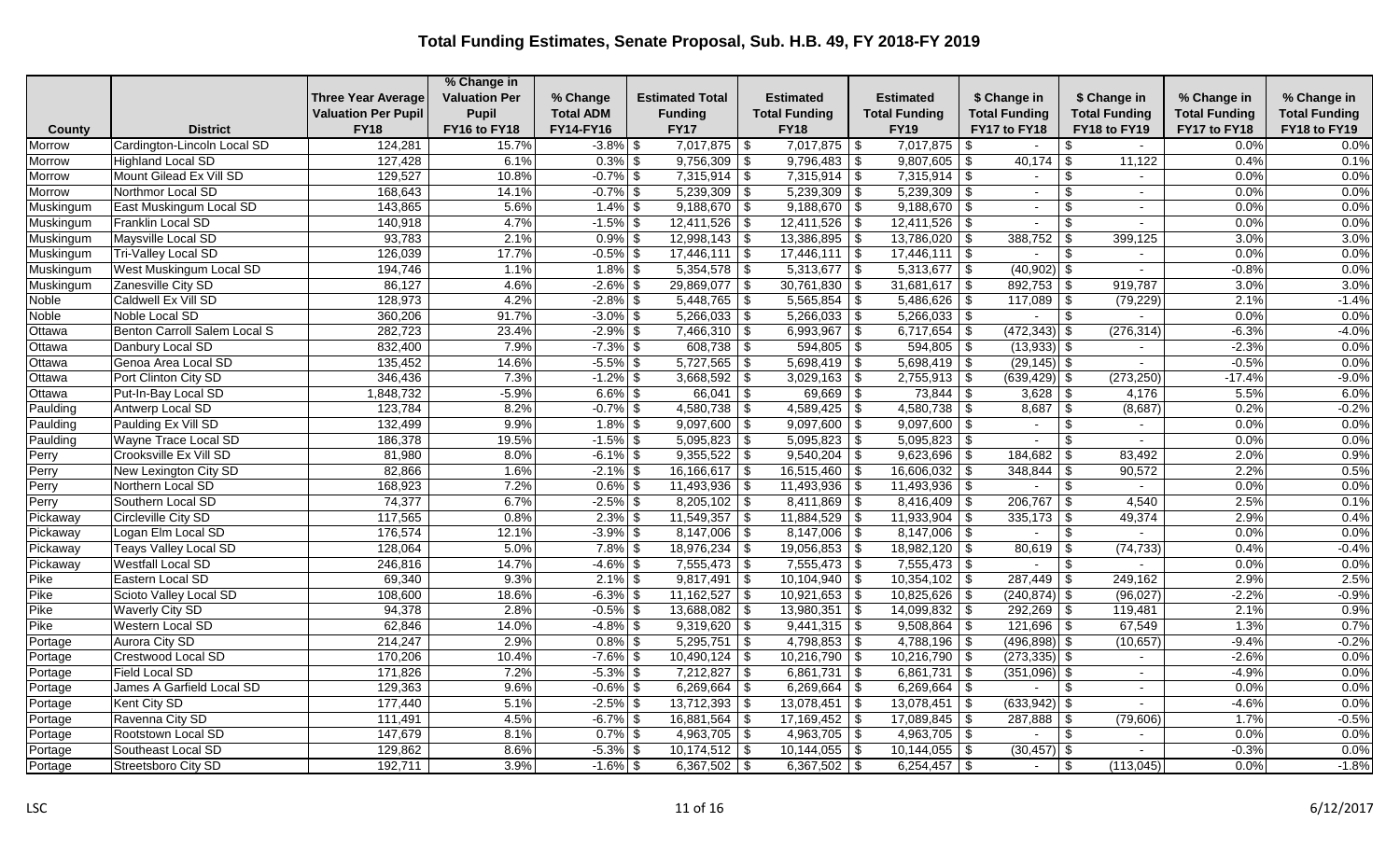|                 |                                     |                            | % Change in          |                       |                        |                      |                         |                       |                                           |                      |                      |
|-----------------|-------------------------------------|----------------------------|----------------------|-----------------------|------------------------|----------------------|-------------------------|-----------------------|-------------------------------------------|----------------------|----------------------|
|                 |                                     | <b>Three Year Average</b>  | <b>Valuation Per</b> | % Change              | <b>Estimated Total</b> | Estimated            | <b>Estimated</b>        | \$ Change in          | \$ Change in                              | % Change in          | % Change in          |
|                 |                                     | <b>Valuation Per Pupil</b> | <b>Pupil</b>         | <b>Total ADM</b>      | <b>Funding</b>         | <b>Total Funding</b> | <b>Total Funding</b>    | <b>Total Funding</b>  | <b>Total Funding</b>                      | <b>Total Funding</b> | <b>Total Funding</b> |
| County          | <b>District</b>                     | <b>FY18</b>                | FY16 to FY18         | FY14-FY16             | <b>FY17</b>            | <b>FY18</b>          | <b>FY19</b>             | FY17 to FY18          | FY18 to FY19                              | FY17 to FY18         | FY18 to FY19         |
| Portage         | Waterloo Local SD                   | 135,468                    | 5.6%                 | $-5.5%$               | $5,800,453$ \$<br>\$   | 5,768,771            | 5,768,771<br>\$         | $(31,682)$ \$<br>l \$ | $\sim$                                    | $-0.5%$              | 0.0%                 |
| Portage         | Windham Ex Vill SD                  | 74,638                     | 9.5%                 | $-6.8%$               | $5,767,310$ \$<br>\$   | $5,896,616$ \$       | $5,945,168$ \$          | 129,306               | 48,552<br><b>S</b>                        | 2.2%                 | 0.8%                 |
| Preble          | College Corner Local SD             | 159,361                    | 18.6%                | $-5.6\%$ \$           | $587,841$ \\$          | $584,462$ \ \$       | $584,462$ \$            | $(3,379)$ \$          |                                           | $-0.6%$              | 0.0%                 |
| Preble          | <b>Eaton Community Schools City</b> | 142,453                    | 15.2%                | $0.1\%$ \$            | $10,257,429$ \$        | $10,257,429$ \$      | $10,257,429$ \$         | $\sim$                | \$<br>$\sim$                              | 0.0%                 | 0.0%                 |
| Preble          | National Trail Local SD             | 153,759                    | 18.7%                | $-2.0\%$ \$           | $6,489,472$ \$         | $6,489,472$ \$       | $6,489,472$ \$          | $\sim$                | $\mathfrak{L}$<br>$\blacksquare$          | 0.0%                 | 0.0%                 |
| Preble          | Preble-Shawnee Local SD             | 127,238                    | 10.5%                | $-4.2%$               | $8,160,435$ \$<br>-\$  | $8,160,435$ \$       | $8,160,435$ \$          |                       | $\mathfrak{L}$<br>٠                       | 0.0%                 | 0.0%                 |
| Preble          | Tri-County North Local SD           | 148,326                    | 15.8%                | $-4.7\%$ \$           | $4,455,160$ \$         | $4,455,160$ \$       | $4,455,160$ \$          | $\sim$                | <sup>\$</sup><br>$\sim$                   | 0.0%                 | 0.0%                 |
| Preble          | Twin Valley Community Local         | 147,092                    | 13.3%                | $1.8\%$ \$            | $4,890,635$ \$         | $4,890,635$ \$       | $4,890,635$ \$          | $\sim$                | \$<br>٠                                   | 0.0%                 | 0.0%                 |
| Putnam          | Columbus Grove Local SD             | 142,224                    | 18.0%                | $2.7\%$ \$            | $5,652,417$ \\$        | $5,652,417$ \$       | $5,652,417$ \$          | $\sim$                | $\sim$                                    | 0.0%                 | 0.0%                 |
| Putnam          | Continental Local SD                | 160,064                    | 29.8%                | $-2.3\%$ \$           | $3,776,796$ \\$        | $3,776,796$ \$       | $3,776,796$ \\$         |                       | <sup>\$</sup><br>$\overline{\phantom{a}}$ | 0.0%                 | 0.0%                 |
| Putnam          | Jennings Local SD                   | 155,424                    | 11.9%                | $-1.2\%$ \$           | $2,252,891$ \$         | $2,316,685$ \$       | $2,307,731$ \$          |                       | (8,955)                                   | 2.8%                 | $-0.4%$              |
| Putnam          | Kalida Local SD                     | 167,886                    | 20.1%                | $0.3\%$ \$            | $2,968,328$ \$         | $2,968,328$ \$       | $2,968,328$ \$          | $\sim$                | .\$<br>$\sim$                             | 0.0%                 | 0.0%                 |
| Putnam          | Leipsic Local SD                    | 155,318                    | 16.6%                | $5.4\%$ \$            | $4,379,816$ \$         | $4,379,816$ \$       | $4,379,816$ \$          | $\sim$                | \$.<br>$\sim$                             | 0.0%                 | 0.0%                 |
| Putnam          | Miller City-New Cleveland Lo        | 160,187                    | 20.5%                | $-0.2\%$ \$           | $2,959,042$ \$         | $2,959,042$ \$       | $2,959,042$ \$          | $\sim$                | -\$<br>$\overline{\phantom{a}}$           | 0.0%                 | 0.0%                 |
| Putnam          | Ottawa-Glandorf Local SD            | 147,551                    | 4.9%                 | $6.6\%$ \$            | $6,182,100$ \$         | $6,182,100$ \$       | $6,182,100$ \$          | $\sim$                | $\mathfrak{L}$<br>$\sim$                  | 0.0%                 | 0.0%                 |
| Putnam          | Ottoville Local SD                  | 195,004                    | 12.2%                | $-1.1\%$ \$           | $2,424,049$ \$         | $2,424,049$ \$       | $2,424,049$ \$          | $\sim$                | $\sim$                                    | 0.0%                 | 0.0%                 |
| Putnam          | Pandora-Gilboa Local SD             | 190,041                    | 23.4%                | $-1.6\%$ \$           | $3,316,365$ \$         | $3,316,365$ \$       | $3,316,365$ \$          | $\sim$                | -\$<br>$\overline{\phantom{a}}$           | 0.0%                 | 0.0%                 |
| Richland        | Clear Fork Valley Local SD          | 140,224                    | 10.8%                | $-5.4\%$ \$           | $8,262,194$ \$         | $8,225,417$ \$       | $8,225,417$ \$          | $(36,776)$ \$         |                                           | $-0.4%$              | 0.0%                 |
| Richland        | <b>Crestview Local SD</b>           | 126,775                    | 18.2%                | $-0.8\%$ \$           | $7,564,626$ \$         | $7,564,626$ \$       | $7,564,626$ \\$         |                       |                                           | 0.0%                 | 0.0%                 |
| Richland        | Lexington Local SD                  | 132,162                    | 0.8%                 | $-2.1\%$ \$           | $9,731,716$ \$         | $10,023,959$ \$      | $10,115,766$ \$         | 292,242               | 91,808<br>-\$                             | 3.0%                 | 0.9%                 |
| Richland        | Lucas Local SD                      | 159,051                    | 16.2%                | $-0.5\%$ \$           | $2,788,704$ \$         | $7,788,704$ \$       | $2,788,704$ \$          | $\sim$                | -S<br>$\overline{\phantom{0}}$            | 0.0%                 | 0.0%                 |
| Richland        | Madison Local SD                    | 95,970                     | 0.6%                 | $0.5\%$ \$            | $19,703,574$ \$        | $20,044,607$ \$      | $20,382,649$ \$         | 341,033               | l \$<br>338,042                           | 1.7%                 | 1.7%                 |
| Richland        | Mansfield City SD                   | 80,305                     | $-0.2%$              | $-6.4\%$ \$           | $35,064,665$ \$        | $36,039,478$ \ \ \$  | $36,318,577$ \\$        | $974,813$ \$          | 279,099                                   | 2.8%                 | 0.8%                 |
| Richland        | Ontario Local SD                    | 158,449                    | 0.4%                 | $\overline{0.7\%}$ \$ | $3,834,377$ \$         | $3,834,377$ \$       | $3,753,458$ \$          | $\sim$                | - \$<br>(80, 919)                         | 0.0%                 | $-2.1%$              |
| Richland        | Plymouth-Shiloh Local SD            | 122,702                    | 26.8%                | $-9.0\%$ \$           | $5,593,239$ \$         | $5,369,355$ \$       | $5,369,355$ \$          | $(223, 884)$ \$       | $\sim$                                    | $-4.0%$              | 0.0%                 |
| Richland        | Shelby City SD                      | 107,801                    | 4.1%                 | $0.4\%$ \$            | $10,125,411$ \$        | $10,284,297$ \$      | $10,342,223$ \$         | $158,886$ \$          | 57,926                                    | 1.6%                 | 0.6%                 |
| Ross            | Adena Local SD                      | 107,096                    | 3.5%                 | $-0.8\%$ \$           | $8,407,980$ \$         | $8,504,677$ \\$      | $8,457,444$ \\$         | $96,697$ \$           | (47, 232)                                 | 1.2%                 | $-0.6%$              |
| Ross            | Chillicothe City SD                 | 116,694                    | 3.1%                 | $0.0\%$ \$            | $16,446,509$ \$        | $16,643,645$ \$      | $16,853,469$ \$         | $197,136$ \$          | 209,824                                   | 1.2%                 | 1.3%                 |
| Ross            | Huntington Local SD                 | 59,836                     | 10.3%                | $-4.3%$               | $13,116,061$ \$<br>-\$ | 13,349,966           | $13,415,337$ \$<br>- \$ | 233,904               | 65,371<br>-\$                             | 1.8%                 | 0.5%                 |
| Ross            | Paint Valley Local SD               | 105,941                    | 10.3%                | $-4.2\%$ \$           | 7,099,413 \$           | $7,099,413$ \$       | $7,099,413$ \$          | $\sim$                | -\$<br>$\sim$                             | 0.0%                 | 0.0%                 |
| Ross            | Southeastern Local SD               | 91,385                     | 11.5%                | $-2.4\%$ \$           | $9,050,294$ \$         | $9,050,294$ \$       | $9,050,294$ \$          | $\overline{a}$        | \$<br>$\sim$                              | 0.0%                 | 0.0%                 |
| Ross            | Union Scioto Local SD               | 103,228                    | 4.0%                 | $0.3\%$ \$            | $10,389,145$ \$        | 10,484,321           | \$<br>$10,516,198$ \\$  | 95,176                | 31,877<br>∣\$                             | 0.9%                 | 0.3%                 |
| Ross            | Zane Trace Local SD                 | 143,430                    | 10.2%                | $-10.1\%$ \$          | $6,552,312$ \$         | $6,224,697$ \$       | $6,224,697$ \$          | $(327, 616)$ \$       |                                           | $-5.0%$              | 0.0%                 |
| Sandusky        | Clyde-Green Springs Ex Vill         | 105,430                    | 6.8%                 | $3.0\%$ \$            | $12,321,900$ \$        | $12,321,900$ \$      | $12,383,572$ \$         | $\sim$                | 61,671<br>- \$                            | 0.0%                 | 0.5%                 |
| Sandusky        | <b>Fremont City SD</b>              | 136,828                    | 5.5%                 | $-1.0\%$ \$           | $17,517,583$ \$        | $17,637,096$ \$      | $17,771,622$ \$         | $119,512$ \$          | 134,526                                   | 0.7%                 | 0.8%                 |
| <b>Sandusky</b> | Gibsonburg Ex Vill SD               | 127,567                    | 23.9%                | $-8.4\%$ \$           | $5,555,402$ \$         | $5,368,419$ \\$      | $5,368,419$ \$          | $(186,983)$ \$        | $\blacksquare$                            | $-3.4%$              | 0.0%                 |
| Sandusky        | Lakota Local SD                     | 172,137                    | 19.3%                | $-2.1\%$ \$           | $5,630,667$ \$         | $5,630,667$ \$       | $5,630,667$ \$          | $\sim$                | \$<br>$\sim$                              | 0.0%                 | 0.0%                 |
| Sandusky        | Woodmore Local SD                   | 150,057                    | 14.5%                | $-1.5\%$ \$           | $5,138,560$ \$         | $5,039,226$ \$       | $4,939,892$ \$          | $(99, 334)$ \$        | (99, 334)                                 | $-1.9%$              | $-2.0%$              |
| Scioto          | Bloom-Vernon Local SD               | 81,477                     | 10.4%                | $-2.3\%$ \$           | $8,597,616$ \$         | $8,597,616$ \$       | $8,597,616$ \$          |                       | -\$<br>$\sim$                             | 0.0%                 | 0.0%                 |
| Scioto          | Clay Local SD                       | 113,319                    | 3.5%                 | $-4.9\%$ \$           | $3,770,464$ \$         | $3,883,259$ \$       | $3,971,425$ \$          | 112,795               | 88,166<br>∣\$                             | 3.0%                 | 2.3%                 |
| Scioto          | Green Local SD                      | 117,565                    | 8.2%                 | $3.0\%$ \$            | $4,674,465$ \\$        | $4,674,465$ \$       | $4,674,465$ \$          | $\sim$                | -\$<br>$\overline{\phantom{0}}$           | 0.0%                 | 0.0%                 |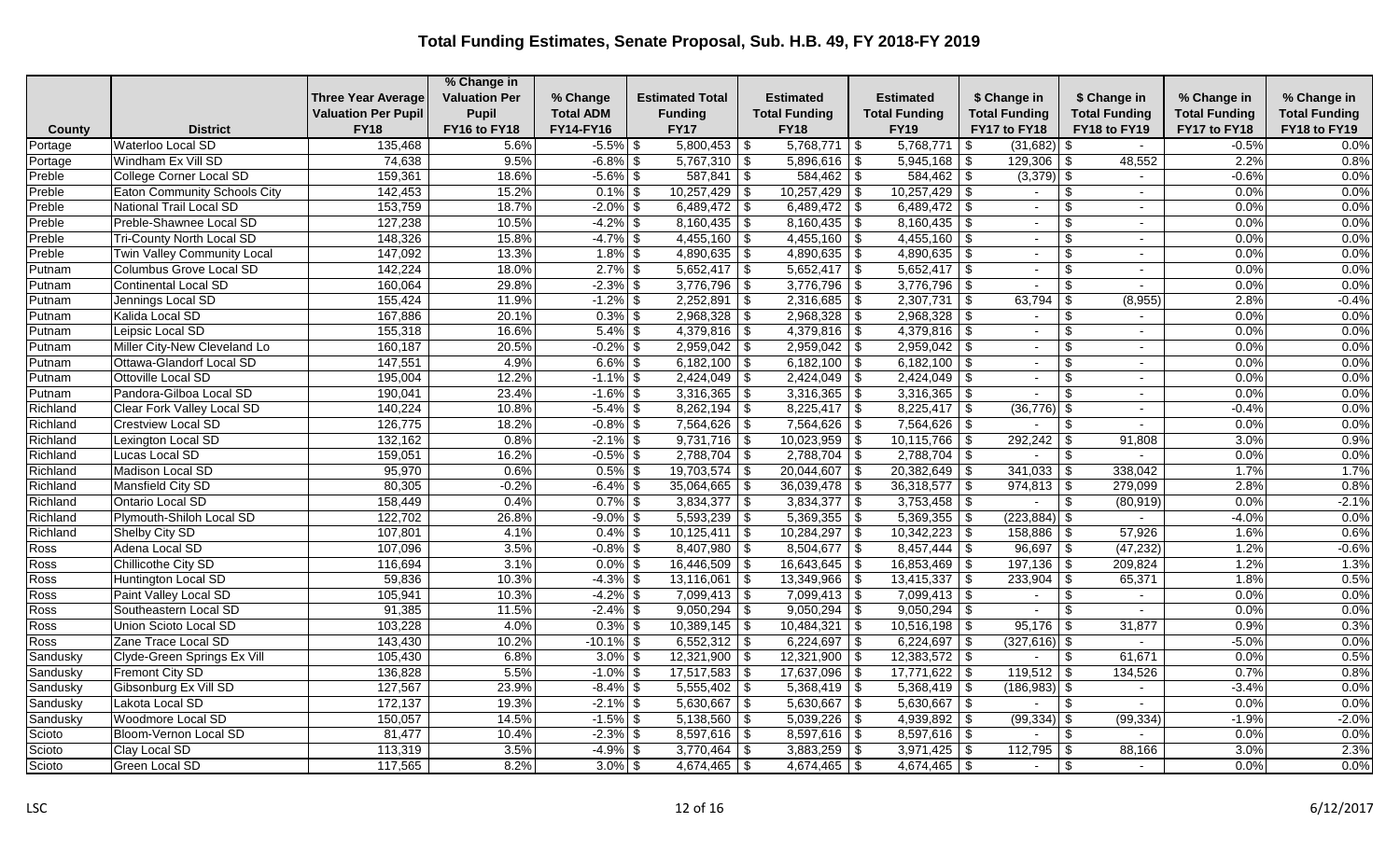|               |                          |                            | % Change in          |                  |                        |                                    |                      |                      |                        |                      |                      |
|---------------|--------------------------|----------------------------|----------------------|------------------|------------------------|------------------------------------|----------------------|----------------------|------------------------|----------------------|----------------------|
|               |                          | <b>Three Year Average</b>  | <b>Valuation Per</b> | % Change         | <b>Estimated Total</b> | <b>Estimated</b>                   | <b>Estimated</b>     | \$ Change in         | \$ Change in           | % Change in          | % Change in          |
|               |                          | <b>Valuation Per Pupil</b> | Pupil                | <b>Total ADM</b> | <b>Funding</b>         | <b>Total Funding</b>               | <b>Total Funding</b> | <b>Total Funding</b> | <b>Total Funding</b>   | <b>Total Funding</b> | <b>Total Funding</b> |
| <b>County</b> | <b>District</b>          | <b>FY18</b>                | FY16 to FY18         | FY14-FY16        | <b>FY17</b>            | <b>FY18</b>                        | <b>FY19</b>          | FY17 to FY18         | FY18 to FY19           | FY17 to FY18         | FY18 to FY19         |
| Scioto        | Minford Local SD         | 81,724                     | 8.2%                 | $-5.5\%$ \$      | $10,942,710$ \$        | $10,973,081$ \$                    | $10,976,944$ \\$     | 30,371               | 3,863<br>-S            | 0.3%                 | 0.0%                 |
| Scioto        | New Boston Local SD      | 95,817                     | 20.8%                | $5.0\%$ \$       | $3,099,129$ \$         | $3,251,674$ \$                     | $3,412,751$ \$       | 152,545              | 161,077<br>\$          | 4.9%                 | 5.0%                 |
| Scioto        | Northwest Local SD       | 69,859                     | 14.0%                | $-2.8\%$ \$      | 15,971,341             | $15,971,341$ \$<br>$\sqrt{s}$      | 15,971,341           | \$                   | \$<br>$\sim$           | 0.0%                 | 0.0%                 |
| Scioto        | Portsmouth City SD       | 87,041                     | 11.1%                | $-1.0\%$ \$      | $20,850,405$ \$        | $\overline{20,850,405}$ \$         | $20,850,405$ \$      | $\sim$               | \$.<br>$\sim$          | 0.0%                 | 0.0%                 |
| Scioto        | Valley Local SD          | 90,184                     | 17.2%                | $-8.4\%$ \$      | $8,617,901$ \$         | $8,794,541$ \$                     | $8,790,994$ \$       | 176,640              | (3,546)<br>-\$         | 2.0%                 | 0.0%                 |
| Scioto        | Washington-Nile Local SD | 62,153                     | 2.3%                 | $2.6\%$ \$       | $13,828,019$ \$        | $14,151,771$ \\$                   | $14,163,721$ \$      | 323,751              | 11,950<br>-\$          | 2.3%                 | 0.1%                 |
| Scioto        | Wheelersburg Local SD    | 117,961                    | 5.3%                 | $-0.6\%$ \$      | $7,242,704$ \$         | $7,247,778$ \\$                    | $7,243,842$ \$       | $5,075$ \$           | (3,936)                | 0.1%                 | $-0.1%$              |
| Seneca        | <b>Fostoria City SD</b>  | 74,627                     | $-3.1%$              | $2.0\%$ \$       | $14,337,856$ \$        | $14,768,937$ \$                    | $15,208,438$ \$      | $431,081$ \$         | 439,502                | 3.0%                 | 3.0%                 |
| Seneca        | Hopewell-Loudon Local SD | 191,906                    | 9.8%                 | $0.8\%$ \$       | $3,145,707$ \\$        | $3,126,761$ \$                     | $3,146,926$ \$       | (18,946)             | 20,165<br>- \$         | $-0.6%$              | 0.6%                 |
| Seneca        | New Riegel Local SD      | 168,640                    | 22.4%                | $-3.0\%$ \$      | $2,312,468$ \$         |                                    | $2,312,468$ \$       | $\sim$               | \$<br>$\sim$           | 0.0%                 | 0.0%                 |
| Seneca        | Old Fort Local SD        | 199,085                    | 31.6%                | $-4.8\%$ \$      | $2,996,712$ \$         | $2,996,712$ \$                     | $2,996,712$ \$       | $\sim$               | -\$<br>$\sim$          | 0.0%                 | 0.0%                 |
| Seneca        | Seneca East Local SD     | 192,912                    | 25.3%                | $-3.4\%$ \$      | $4,789,542$ \$         | $4,789,542$ \$                     | $4,789,542$ \$       | $\sim$               | \$<br>$\sim$           | 0.0%                 | 0.0%                 |
| Seneca        | <b>Tiffin City SD</b>    | 122,275                    | 5.0%                 | $-2.2\%$ \$      | $13,150,055$ \$        | $13,180,455$ \$                    | $13,204,766$ \$      | 30,399               | 24,311<br>-\$          | 0.2%                 | 0.2%                 |
| Shelby        | Anna Local SD            | 145,896                    | 11.3%                | $-0.3\%$ \$      | $5,914,654$ \$         | $5,809,310$ \$                     | $5,721,726$ \$       | $(105, 345)$ \$      | (87, 584)              | $-1.8%$              | $-1.5%$              |
| Shelby        | <b>Botkins Local SD</b>  | 161,061                    | 15.6%                | $-2.8\%$ \$      | $2,629,920$ \$         | $2,629,920$ \$                     | $2,629,920$ \$       |                      | \$<br>$\sim$           | 0.0%                 | 0.0%                 |
| Shelby        | Fairlawn Local SD        | 189,928                    | 24.7%                | $-5.2\%$ \$      | 2,549,049              | $2,542,732$ \$<br>  \$             | $2,542,732$ \$       | (6,317)              | -\$<br>$\sim$          | $-0.2%$              | 0.0%                 |
| Shelby        | Fort Loramie Local SD    | 140,338                    | 21.4%                | $1.4\%$ \$       | $4,463,103$ \$         | $4,463,103$ \$                     | $4,463,103$ \$       | $\sim$               | - \$<br>$\blacksquare$ | 0.0%                 | 0.0%                 |
| Shelby        | Hardin-Houston Local SD  | 137,473                    | 15.0%                | $-1.8\%$ \$      | $5,319,014$ \\$        | $5,319,014$ \$                     | $5,319,014$ \$       | $\sim$               | -\$<br>$\blacksquare$  | 0.0%                 | 0.0%                 |
| Shelby        | Jackson Center Local SD  | 164,983                    | 23.3%                | $-0.9\%$ \$      | $3,193,471$ \$         | $3,143,644$ \ \$                   | $3,093,818$ \$       | $(49, 827)$ \$       | (49, 827)              | $-1.6%$              | $-1.6%$              |
| Shelby        | Russia Local SD          | 146,530                    | 28.8%                | $-12.1\%$ \$     | $2,430,417$ \$         | $2,308,896$ \$                     | $2,308,896$ \$       | $(121, 521)$ \$      |                        | $-5.0%$              | 0.0%                 |
| Shelby        | Sidney City SD           | 116,448                    | 4.5%                 | $-2.1\%$ \$      | $19,258,696$ \$        | $19,329,527$ \$                    | $19,464,848$ \$      | $70,831$ \\$         | 135,321                | 0.4%                 | 0.7%                 |
| <b>Stark</b>  | Alliance City SD         | 73,418                     | 6.0%                 | $1.5\%$ \$       | $24,302,265$ \$        | $25,018,734$ \$                    | $25,759,394$ \$      | 716,469              | 740,661<br>-\$         | 2.9%                 | 3.0%                 |
| <b>Stark</b>  | Canton City SD           | 54,357                     | 3.8%                 | $-1.5\%$ \$      | $92,743,568$ \$        | $95,114,607$ \$                    | $97,653,271$ \$      | $2,371,038$ \$       | 2,538,664              | 2.6%                 | 2.7%                 |
| <b>Stark</b>  | Canton Local SD          | 170,341                    | 24.8%                | $-6.3\%$ \$      | $11,135,317$ \$        | $\overline{10,820,692}$ \$         | $10,621,257$ \$      | $(314, 625)$ \$      | (199, 435)             | $-2.8%$              | $-1.8%$              |
| <b>Stark</b>  | Fairless Local SD        | 125,661                    | 18.4%                | $-0.8\%$ \$      | $8,576,411$ \$         | $8,576,411$ \\$                    | $8,576,411$ \$       |                      | \$                     | 0.0%                 | 0.0%                 |
| <b>Stark</b>  | Jackson Local SD         | 213,496                    | 9.2%                 | $0.4\%$ \$       | 7,431,075 \$           | $7,324,742$ \$                     | $7,539,258$ \$       | (106, 332)           | 214,516<br>- \$        | $-1.4%$              | 2.9%                 |
| <b>Stark</b>  | Lake Local SD            | 122,160                    | 9.2%                 | $-2.2\%$ \$      | $16,749,831$ \$        | $16,749,831$ \$                    | $16,749,831$ \$      | $\sim$               | \$<br>$\sim$           | 0.0%                 | 0.0%                 |
| <b>Stark</b>  | Louisville City SD       | 121,717                    | 13.9%                | $-3.0\%$ \$      | $14,128,193$ \$        | $14,128,193$ \$                    | $14,128,193$ \$      | $\sim$               | \$<br>$\blacksquare$   | 0.0%                 | 0.0%                 |
| <b>Stark</b>  | Marlington Local SD      | 155,814                    | 18.1%                | $-6.7\%$ \$      | 9,598,661              | $\overline{8}$<br>$9,220,732$ \$   | $9,220,732$ \$       | (377, 929)           | -\$                    | $-3.9%$              | 0.0%                 |
| <b>Stark</b>  | Massillon City SD        | 93,129                     | 5.3%                 | $0.2\%$ \$       | $28,004,486$ \$        | $28,815,529$ \$                    | $29,656,609$ \$      | 811,043              | 841,081<br>-\$         | 2.9%                 | 2.9%                 |
| <b>Stark</b>  | Minerva Local SD         | 112,078                    | 10.7%                | $1.1\%$ \$       | $10,929,416$ \$        | $10,929,416$ \$                    | $10,929,416$ \$      | $\sim$               | -\$<br>$\sim$          | 0.0%                 | 0.0%                 |
| <b>Stark</b>  | North Canton City SD     | 154,285                    | 10.9%                | $-4.3\%$ \$      | $15,921,845$ \$        | $15,921,845$ \$                    | $15,921,845$ \ \$    |                      | $\blacksquare$         | 0.0%                 | 0.0%                 |
| <b>Stark</b>  | Northwest Local SD       | 134,160                    | 12.3%                | $-5.4\%$ \$      | $8,526,355$ \$         | $8,494,575$ \$                     | $8,494,575$ \$       | $(31,780)$ \$        | $\sim$                 | $-0.4%$              | 0.0%                 |
| <b>Stark</b>  | Osnaburg Local SD        | 114,707                    | 6.9%                 | $-0.8\%$ \$      | $5,642,845$ \$         | $5,592,380$ \$                     | $5,576,381$ \$       | (50, 466)            | (15,999)<br>-\$        | $-0.9%$              | $-0.3%$              |
| <b>Stark</b>  | Perry Local SD           | 134,373                    | 8.6%                 | $-1.0\%$ \$      | 19,575,503             | l \$<br>$19,575,503$ \$            | $19,575,503$ \$      |                      | \$<br>$\sim$           | 0.0%                 | 0.0%                 |
| <b>Stark</b>  | Plain Local SD           | 151,471                    | 3.8%                 | $-1.1\%$ \$      | $21,832,674$ \$        |                                    | $23,111,694$ \$      | 640,454              | 638,566<br>-\$         | 2.9%                 | 2.8%                 |
| <b>Stark</b>  | Sandy Valley Local SD    | 109,740                    | 16.7%                | $0.4\%$ \$       | $10,043,707$ \$        | $10,043,707$ \$                    | $10,043,707$ \$      | $\sim$               | \$<br>$\sim$           | 0.0%                 | 0.0%                 |
| <b>Stark</b>  | <b>Tuslaw Local SD</b>   | 136,916                    | 7.7%                 | $6.1\%$ \$       | $5,757,497$ \$         | $5,757,497$ \$                     | $5,757,497$ \$       |                      | \$<br>$\sim$           | 0.0%                 | 0.0%                 |
| Summit        | Akron City SD            | 85,467                     | $-2.2%$              | $-1.5\%$ \$      | 192,433,928            | $\mathfrak{F}$<br>198,246,038 \$   | 200,942,617 \$       | 5,812,110            | 2,696,579              | 3.0%                 | 1.4%                 |
| Summit        | <b>Barberton City SD</b> | 82,917                     | $-2.1%$              | $-0.2\%$ \$      | 28,490,551             | $\overline{\$}$<br>$29,349,149$ \$ | $30,215,026$ \\$     | $858,599$ \\$        | 865,877                | 3.0%                 | 3.0%                 |
| Summit        | Copley-Fairlawn City SD  | 273,715                    | 7.6%                 | $-4.9%$ \$       | $3,585,304$ \$         | $2,509,028$ \ \ \$                 | $2,312,311$ \$       | $(1,076,275)$ \$     | (196, 717)             | $-30.0%$             | $-7.8%$              |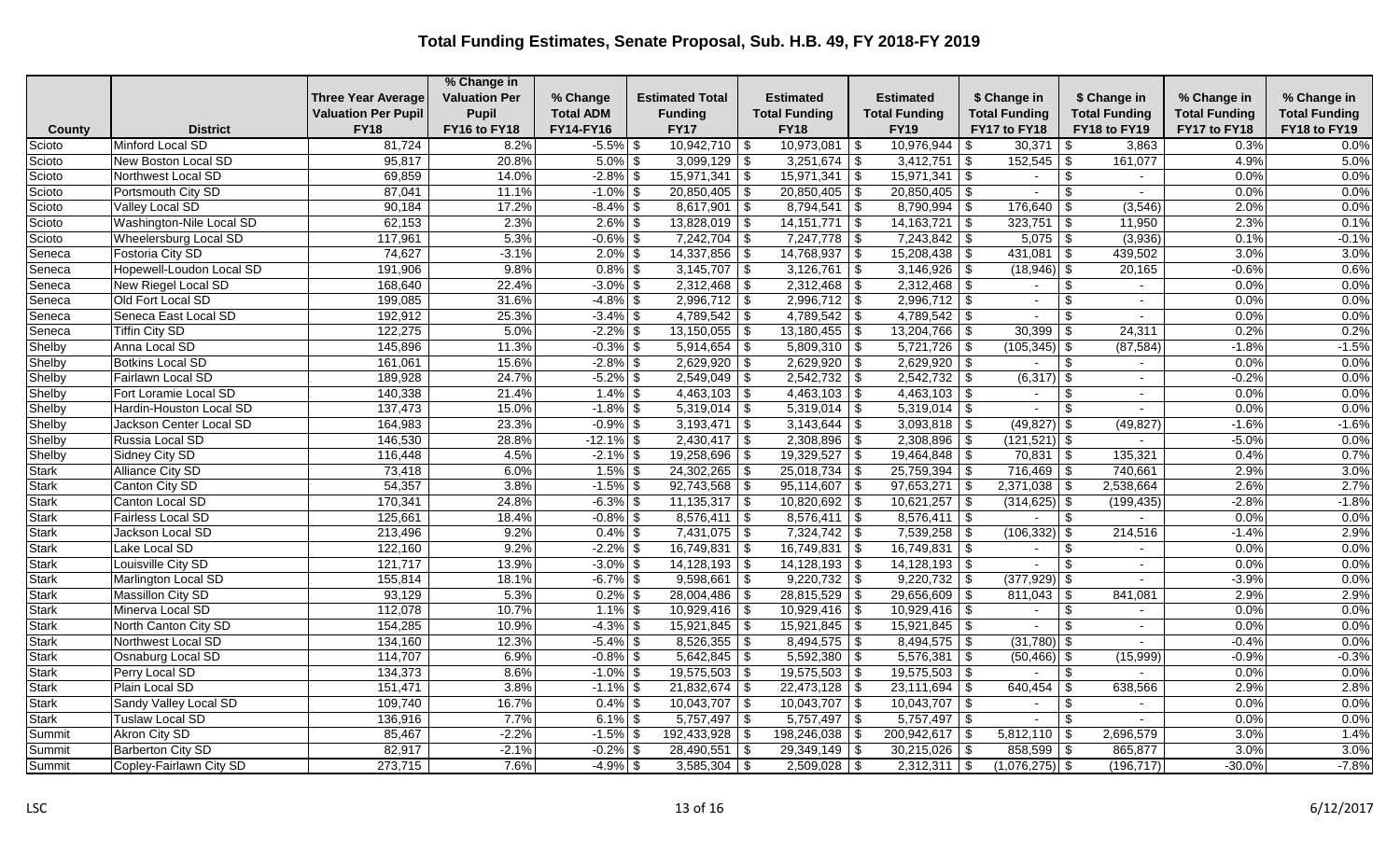|                  |                                                    |                                           | % Change in                  |                        |                                         |                          |                                          |                        |                         |                      |                      |
|------------------|----------------------------------------------------|-------------------------------------------|------------------------------|------------------------|-----------------------------------------|--------------------------|------------------------------------------|------------------------|-------------------------|----------------------|----------------------|
|                  |                                                    | <b>Three Year Average</b>                 | <b>Valuation Per</b>         | % Change               | <b>Estimated Total</b>                  | Estimated                | <b>Estimated</b>                         | \$ Change in           | \$ Change in            | % Change in          | % Change in          |
|                  | <b>District</b>                                    | <b>Valuation Per Pupil</b><br><b>FY18</b> | <b>Pupil</b><br>FY16 to FY18 | <b>Total ADM</b>       | <b>Funding</b><br><b>FY17</b>           | <b>Total Funding</b>     | <b>Total Funding</b>                     | <b>Total Funding</b>   | <b>Total Funding</b>    | <b>Total Funding</b> | <b>Total Funding</b> |
| County           |                                                    | 193,502                                   |                              | FY14-FY16              |                                         | <b>FY18</b><br>4,259,393 | <b>FY19</b>                              | FY17 to FY18           | FY18 to FY19            | FY17 to FY18         | FY18 to FY19<br>0.0% |
| Summit<br>Summit | <b>Coventry Local SD</b><br>Cuyahoga Falls City SD | 152,728                                   | 3.7%<br>2.4%                 | $-2.9%$<br>$-1.7\%$ \$ | $4,259,393$ \$<br>\$<br>$15,355,832$ \$ | $15,814,726$ \\$         | $4,259,393$ \$<br>-\$<br>$16,281,102$ \$ | $\sim$<br>$458,895$ \$ | \$<br>$\sim$<br>466,376 | 0.0%<br>3.0%         | 2.9%                 |
|                  | Green Local SD                                     | 167,236                                   | 4.1%                         | $-0.6\%$ \$            | $12,464,088$ \$                         |                          |                                          |                        | \$<br>$\blacksquare$    | 0.0%                 | 0.0%                 |
| Summit<br>Summit | Hudson City SD                                     | 206,962                                   | 2.7%                         | $-0.6\%$ \$            | $12,032,970$ \$                         | $10,704,598$ \\$         | $10,704,598$ \$                          | $(1,328,373)$ \$       | $\sim$                  | $-11.0%$             | 0.0%                 |
| Summit           | Manchester Local SD                                | 146,216                                   | 4.0%                         | $-4.4\%$ \$            | $5,010,941$ \$                          | $5,060,539$ \$           | $5,112,985$ \$                           | 49,598 $\frac{1}{3}$   | 52,446                  | 1.0%                 | 1.0%                 |
| Summit           | Mogadore Local SD                                  | 129,347                                   | 3.5%                         | $-5.7\%$ \$            | $4,693,014$ \$                          | $4,746,517$ \\$          | $4,802,876$ \$                           | $53,503$ \$            | 56,359                  | 1.1%                 | 1.2%                 |
| Summit           | Nordonia Hills City SD                             | 254,866                                   | 2.8%                         | $-2.2\%$ \$            | $6,083,488$ \$                          | $4,745,067$ \$           | $4,574,558$ \$                           | $(1,338,421)$ \$       | (170, 509)              | $-22.0%$             | $-3.6%$              |
| Summit           | Norton City SD                                     | 142,286                                   | 2.2%                         | $-4.6\%$ \$            | 7,836,720 \$                            | $7,947,014$ \$           | $7,989,794$ \$                           | $110,294$ \$           | 42,780                  | 1.4%                 | 0.5%                 |
| Summit           | Revere Local SD                                    | 338,419                                   | $-0.2%$                      | $0.6\%$ \$             | $2,398,861$ \$                          | 2,186,921                | $\sqrt[6]{3}$<br>$2,186,921$ \$          | $(211,940)$ \$         |                         | $-8.8%$              | 0.0%                 |
| Summit           | Springfield Local SD                               | 158,051                                   | 7.6%                         | $-4.9%$ \$             | $9,966,887$ \$                          | $9,447,549$ \\$          | $9,447,549$ \$                           | $(519, 337)$ \$        | $\sim$                  | $-5.2%$              | 0.0%                 |
| Summit           | <b>Stow-Munroe Falls City SD</b>                   | 179,802                                   | 0.6%                         | $-2.2\%$ \$            | $13,535,134$ \$                         | $13,535,134$ \$          | $13,535,134$ \$                          | $\sim$                 | l \$<br>$\sim$          | 0.0%                 | 0.0%                 |
| Summit           | <b>Tallmadge City SD</b>                           | 153,609                                   | 2.3%                         | $-1.9\%$ \$            | $9,112,454$ \$                          | $9,010,089$ \$           | $8,807,022$ \$                           | $(102, 364)$ \$        | (203,068)               | $-1.1%$              | $-2.3%$              |
| Summit           | Twinsburg City SD                                  | 194,873                                   | 1.7%                         | $-2.2\%$ \$            | $8,765,415$ \$                          | $8,242,271$ \\$          | $7,913,162$ \$                           | $(523, 144)$ \$        | (329, 109)              | $-6.0%$              | $-4.0%$              |
| Summit           | Woodridge Local SD                                 | 230,084                                   | 4.1%                         | $-0.6\%$ \$            | $2,199,910$ \$                          | $1,629,224$ \$           | $1,670,284$ \$                           | $(570, 685)$ \$        | 41,060                  | $-25.9%$             | 2.5%                 |
| Trumbull         | Bloomfield-Mespo Local SD                          | 217,781                                   | 20.7%                        | $-10.5\%$ \$           | $1,688,477$ \$                          | $1,622,275$ \$           | $1,605,219$ \$                           | $(66,202)$ \$          | (17,055)                | $-3.9%$              | $-1.1%$              |
| Trumbull         | <b>Bristol Local SD</b>                            | 140,937                                   | 19.4%                        | $-11.8\%$ \$           | $4,027,577$ \$                          | $3,893,741$ \$           | $3,947,806$ \$                           | $(133,836)$ \$         | 54,065                  | $-3.3%$              | 1.4%                 |
| Trumbull         | <b>Brookfield Local SD</b>                         | 118,827                                   | 4.6%                         | $-6.4\%$ \$            | 5,860,496 \$                            | 6,033,331                | \$<br>$6,108,963$ \$                     | $172,835$ \$           | 75,632                  | 2.9%                 | 1.3%                 |
| Trumbull         | Champion Local SD                                  | 115,304                                   | 2.7%                         | $-3.4\%$ \$            | $7,081,681$ \$                          | $7,293,652$ \$           | $7,456,412$ \$                           | $211,971$ \$           | 162,760                 | 3.0%                 | 2.2%                 |
| Trumbull         | <b>Girard City SD</b>                              | 81,812                                    | 4.8%                         | $-7.6\%$ \$            | $11,626,843$ \$                         | $11,859,135$ \$          | $11,989,316$ \$                          | $232,292$ \$           | 130,180                 | 2.0%                 | 1.1%                 |
| Trumbull         | Howland Local SD                                   | 186,910                                   | 2.1%                         | $-3.3\%$ \$            | $7,367,551$ \\$                         | $7,367,551$ \$           | $7,239,313$ \$                           | $\sim$                 | \$<br>(128, 238)        | 0.0%                 | $-1.7%$              |
| Trumbull         | <b>Hubbard Ex Vill SD</b>                          | 113,481                                   | 4.0%                         | $-1.3\%$ \$            | $8,781,669$ \$                          | $8,874,917$ \$           | $8,911,482$ \$                           |                        | 36,565                  | 1.1%                 | 0.4%                 |
| Trumbull         | Joseph Badger Local SD                             | 155,710                                   | 18.6%                        | $-1.3\%$ \$            | $4,653,114$ \$                          | $4,653,114$ \\$          | $4,653,114$ \$                           | $\sim$                 | <b>.s</b>               | 0.0%                 | 0.0%                 |
| Trumbull         | La Brae Local SD                                   | 98,533                                    | 8.3%                         | $-9.9%$ \$             | $8,186,909$ \$                          | $8,288,522$ \$           | $8,383,305$ \$                           | $101,613$ \$           | 94,783                  | 1.2%                 | 1.1%                 |
| Trumbull         | Lakeview Local SD                                  | 148,198                                   | 2.3%                         | $-4.2\%$ \$            | $6,438,272$ \$                          | $6,438,272$ \$           | $6,438,272$ \$                           | $\sim$ 10 $\pm$        | -\$<br>$\sim$           | 0.0%                 | 0.0%                 |
| Trumbull         | <b>Liberty Local SD</b>                            | 157,668                                   | $-0.8%$                      | $-2.6\%$ \$            | $4,952,973$ \$                          | $4,952,973$ \$           | $4,952,973$ \$                           | $\sim$                 | -\$<br>$\sim$           | 0.0%                 | 0.0%                 |
| Trumbull         | Lordstown Local SD                                 | 206,299                                   | 3.0%                         | $-4.4%$                | $1,937,128$ \$<br>\$                    | $1,937,128$ \$           | $1,906,573$ \$                           |                        | (30, 554)               | 0.0%                 | $-1.6%$              |
| Trumbull         | Maplewood Local SD                                 | 137,149                                   | 11.3%                        | $-6.5\%$ \$            | $5,024,815$ \$                          | $4,950,472$ \$           | $4,950,472$ \$                           | $(74,343)$ \$          | $\sim$                  | $-1.5%$              | 0.0%                 |
| Trumbull         | Mathews Local SD                                   | 192,800                                   | 3.3%                         | $-3.1\%$ \$            | $2,497,969$ \$                          | $2,526,552$ \$           | $2,543,809$ \$                           | $28,583$ \\$           | 17,257                  | 1.1%                 | 0.7%                 |
| Trumbull         | McDonald Local SD                                  | 76,971                                    | 4.1%                         | $-1.6\%$ \$            | $5,410,612$ \$                          | 5,572,081                | $5,669,438$ \$<br>\$                     | $161,469$ \$           | 97,357                  | 3.0%                 | 1.7%                 |
| Trumbull         | Newton Falls Ex Vill SD                            | 102,942                                   | 6.8%                         | $-4.8\%$ \$            | 7,397,838 \$                            | $7,488,168$ \$           | $7,606,054$ \$                           | $90,330$ \$            | 117,886                 | 1.2%                 | 1.6%                 |
| Trumbull         | Niles City SD                                      | 83,449                                    | $-2.3%$                      | $-2.7\%$ \$            | $\overline{17,014,761}$ \\$             | $17,525,860$ \$          | $18,036,994$ \$                          | $511,099$ \$           | 511,134                 | 3.0%                 | 2.9%                 |
| Trumbull         | Southington Local SD                               | 124,954                                   | 7.2%                         | $-3.8\%$ \$            | $3,643,648$ \$                          | $3,751,952$ \$           | $3,794,689$ \$                           |                        | 42,737                  | 3.0%                 | 1.1%                 |
| Trumbull         | <b>Warren City SD</b>                              | 50,464                                    | $-4.7%$                      | $-3.6\%$ \$            | $55,408,731$ \$                         | $57,069,684$ \$          | $\overline{58,016,562}$ \$               | $1,660,953$ \$         | 946,879                 | 3.0%                 | 1.7%                 |
| Trumbull         | Weathersfield Local SD                             | 116,126                                   | 1.5%                         | $-2.6\%$ \$            | $4,926,057$ \$                          | 5,005,641                | $5,088,543$ \$<br>  \$                   | $79,584$ \$            | 82,902                  | 1.6%                 | 1.7%                 |
| Tuscarawas       | Claymont City SD                                   | 78,350                                    | 7.0%                         | $-1.5\%$ \$            | $15,548,468$ \$                         | $15,552,965$ \$          | $15,602,535$ \$                          |                        | 49,570                  | 0.0%                 | 0.3%                 |
| Tuscarawas       | Dover City SD                                      | 123,948                                   | 2.3%                         | $1.7\%$ \$             | $8,897,863$ \$                          | $8,922,257$ \$           | $8,951,534$ \$                           | $24,394$ \\$           | 29,277                  | 0.3%                 | 0.3%                 |
| Tuscarawas       | Garaway Local SD                                   | 187,574                                   | 10.8%                        | $-2.7\%$ \$            | $4,316,268$ \$                          | $4,257,048$ \$           | $4,158,591$ \$                           | $(59,220)$ \$          | (98, 457)               | $-1.4%$              | $-2.3%$              |
| Tuscarawas       | Indian Valley Local SD                             | 106,140                                   | 10.3%                        | $-4.0\%$               | $11,130,768$ \$<br>-\$                  | $11,130,768$ \$          | $11,130,768$ \$                          |                        | \$                      | 0.0%                 | 0.0%                 |
| Tuscarawas       | New Philadelphia City SD                           | 134,499                                   | 0.2%                         | $-0.7\%$ \$            | $11,934,513$ \$                         | 12,291,964               | \$<br>$12,657,733$ \$                    | $357,450$ \$           | 365,769                 | 3.0%                 | 3.0%                 |
| Tuscarawas       | Newcomerstown Ex Vill SD                           | 104,743                                   | 7.3%                         | $-2.9%$ \$             | $7,648,068$ \$                          | $7,732,637$ \$           | $7,735,022$ \$                           | $84,569$ \ \$          | 2,385                   | 1.1%                 | 0.0%                 |
| Tuscarawas       | Strasburg-Franklin Local SD                        | 156,027                                   | 11.2%                        | $-2.6\%$ \$            | $2,829,357$ \\$                         | $2,829,357$ \$           | $2,829,357$ \$                           | $\sim$                 | -\$                     | $0.0\%$              | 0.0%                 |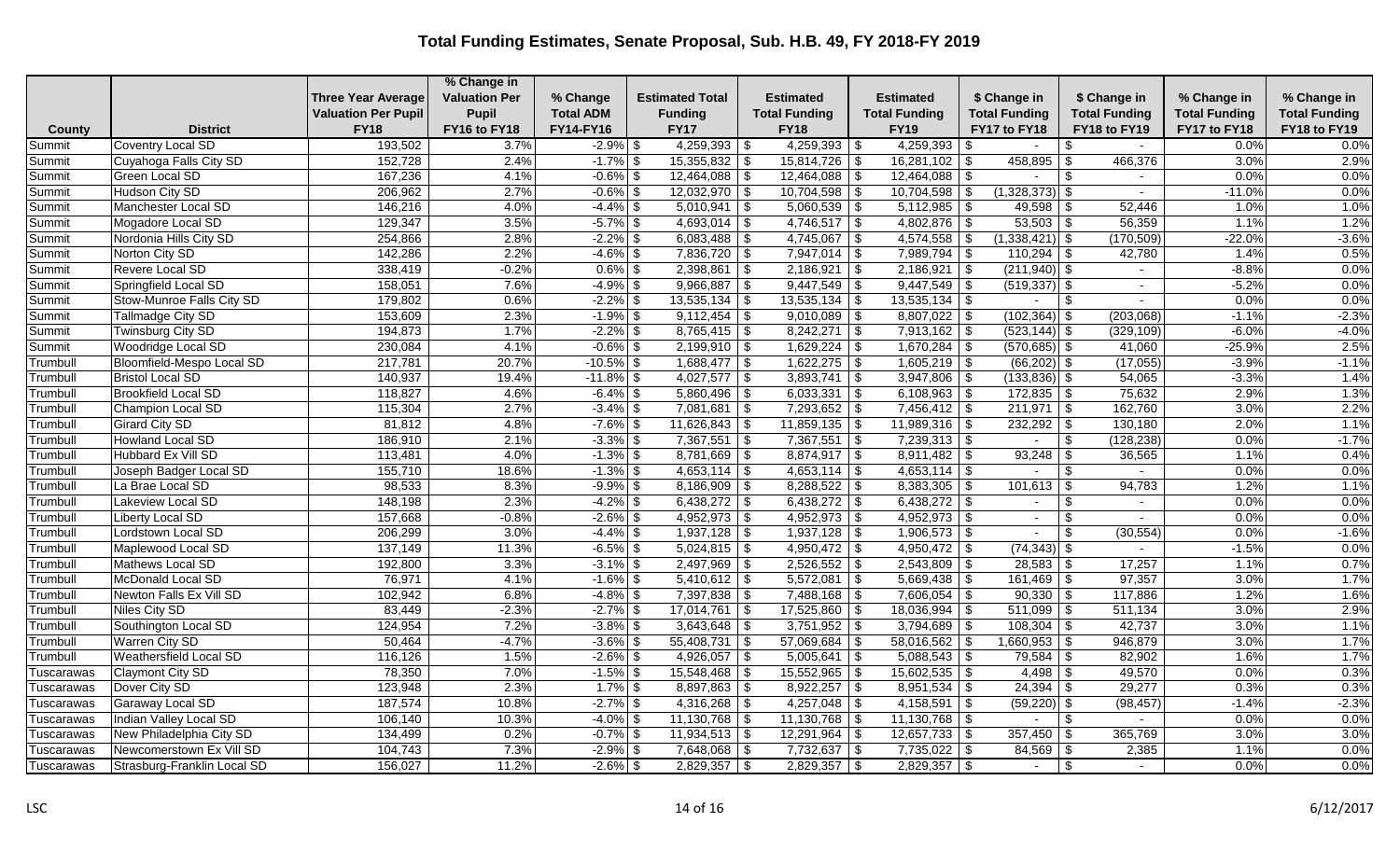|            |                                   |                            | % Change in          |                  |                           |                      |                             |                       |                                |                      |                      |
|------------|-----------------------------------|----------------------------|----------------------|------------------|---------------------------|----------------------|-----------------------------|-----------------------|--------------------------------|----------------------|----------------------|
|            |                                   | <b>Three Year Average</b>  | <b>Valuation Per</b> | % Change         | <b>Estimated Total</b>    | Estimated            | <b>Estimated</b>            | \$ Change in          | \$ Change in                   | % Change in          | % Change in          |
|            |                                   | <b>Valuation Per Pupil</b> | Pupil                | <b>Total ADM</b> | <b>Funding</b>            | <b>Total Funding</b> | <b>Total Funding</b>        | <b>Total Funding</b>  | <b>Total Funding</b>           | <b>Total Funding</b> | <b>Total Funding</b> |
| County     | <b>District</b>                   | <b>FY18</b>                | FY16 to FY18         | FY14-FY16        | <b>FY17</b>               | <b>FY18</b>          | <b>FY19</b>                 | FY17 to FY18          | FY18 to FY19                   | FY17 to FY18         | FY18 to FY19         |
| Tuscarawas | <b>Tuscarawas Valley Local SD</b> | 153,105                    | 13.4%                | $-6.1\%$ \$      | $6,021,046$ \$            | 5,956,727            | 5,956,727<br>-\$            | $(64,319)$ \$<br>l \$ | $\sim$                         | $-1.1%$              | 0.0%                 |
| Union      | Fairbanks Local SD                | 229,304                    | 3.0%                 | $13.6\%$ \$      | $2,371,523$ \$            | $2,502,436$ \$       | $2,650,747$ \$              | $130,913$ \$          | 148,311                        | 5.5%                 | 5.9%                 |
| Union      | Marysville Ex Vill SD             | 135,430                    | 4.5%                 | $2.7\%$ \$       | $25,181,230$ \$           | $25,345,135$ \$      | $25,528,240$ \$             | 163,904               | 183,106<br>-\$                 | 0.7%                 | 0.7%                 |
| Union      | North Union Local SD              | 149,991                    | 11.9%                | $-2.0\%$ \$      | $7,868,849$ \$            | $7,868,849$ \$       | $7,868,849$ \$              |                       | \$<br>$\sim$                   | 0.0%                 | 0.0%                 |
| Van Wert   | Crestview Local SD                | 233,643                    | 34.5%                | $-5.2\%$ \$      | $4,379,298$ \$            | $4,368,893$ \$       | $4,368,893$ \$              | $(10, 405)$ \$        | $\sim$                         | $-0.2%$              | 0.0%                 |
| Van Wert   | <b>Lincolnview Local SD</b>       | 229,313                    | 30.2%                | $-1.8\%$ \$      | $4,015,401$ \$            | $4,015,401$ \\$      | $4,015,401$ \$              |                       | $\blacksquare$                 | 0.0%                 | 0.0%                 |
| Van Wert   | Van Wert City SD                  | 111,988                    | 11.6%                | $-2.2\%$ \$      | $12,459,392$ \$           | $12,459,392$ \$      | $12,459,392$ \$             | $\sim$                | $\mathfrak{L}$<br>$\sim$       | 0.0%                 | 0.0%                 |
| Vinton     | Vinton County Local SD            | 133,827                    | 35.7%                | $-5.6\%$ \$      | $17,586,139$ \$           | $17,475,423$ \$      | $17,475,423$ \$             | $(110, 716)$ \$       | $\sim$                         | $-0.6%$              | 0.0%                 |
| Warren     | Carlisle Local SD                 | 105,387                    | 1.4%                 | $-0.9\%$ \$      | $8,336,835$ \$            | $8,680,276$ \$       | $8,759,307$ \$              | 343,441               | 79,031<br>-\$                  | 4.1%                 | 0.9%                 |
| Warren     | Franklin City SD                  | 133,137                    | $-0.2%$              | $2.0\%$ \$       | $13,247,475$ \$           | $13,344,271$ \\$     | $13,449,318$ \\$            | 96,796                | 105,047<br>-\$                 | 0.7%                 | 0.8%                 |
| Warren     | Kings Local SD                    | 170,474                    | 1.9%                 | $3.5\%$ \$       | $10,463,560$ \$           | $10,463,560$ \$      | $10,323,472$ \$             | $\sim$                | \$<br>(140, 087)               | 0.0%                 | $-1.3%$              |
| Warren     | Lebanon City SD                   | 148,313                    | 9.2%                 | $-0.5\%$ \$      | $\boxed{21,082,182}$ \ \$ | $21,082,182$ \$      | $\overline{21,082,182}$ \\$ | $\sim$                | \$<br>$\sim$                   | 0.0%                 | 0.0%                 |
| Warren     | Little Miami Local SD             | 177,969                    | 2.4%                 | $8.0\%$ \$       | $12,491,638$ \$           |                      | $12,491,638$ \$             |                       | -\$<br>$\sim$                  | 0.0%                 | 0.0%                 |
| Warren     | Mason City SD                     | 158,375                    | 8.2%                 | $0.7\%$ \$       | $37,987,605$ \$           | $36,975,193$ \$      | $35,962,781$ \$             | $(1,012,412)$ \$      | (1,012,412)                    | $-2.7%$              | $-2.7%$              |
| Warren     | Springboro Community City SD      | 170,784                    | 9.7%                 | $0.7\%$ \$       | $14,787,364$ \$           | $15,217,837$ \$      | $15,671,047$ \\$            | $430,473$ \\$         | 453,210                        | 2.9%                 | 3.0%                 |
| Warren     | Wayne Local SD                    | 181,524                    | 9.6%                 | $-0.4\%$ \$      | $4,046,927$ \$            | $4,046,927$ \$       | $4,046,927$ \$              |                       | \$<br>$\sim$                   | 0.0%                 | 0.0%                 |
| Washington | <b>Belpre City SD</b>             | 145,931                    | 3.9%                 | $-1.6\%$ \$      | $5,512,763$ \$            | $5,524,605$ \$       | $5,540,509$ \$              | 11,843                | 15,904<br>-\$                  | 0.2%                 | 0.3%                 |
| Washington | Fort Frye Local SD                | 225,862                    | 25.8%                | $-1.0\%$ \$      | $4,191,569$ \$            | $4,191,569$ \$       | $4,191,569$ \$              |                       | \$<br>$\blacksquare$           | 0.0%                 | 0.0%                 |
| Washington | Frontier Local SD                 | 109,907                    | 18.7%                | $-6.1\%$ \$      | $5,635,153$ \$            | $5,575,130$ \$       | $5,575,130$ \$              | $(60,023)$ \$         | $\sim$                         | $-1.1%$              | 0.0%                 |
| Washington | Marietta City SD                  | 172,416                    | 7.4%                 | $-4.8\%$ \$      | $9,363,364$ \$            |                      |                             | $(425,920)$ \$        | $\overline{\phantom{a}}$       | $-4.5%$              | 0.0%                 |
| Washington | Warren Local SD                   | 127,498                    | 17.9%                | $-4.3\%$ \$      | $12,136,343$ \$           | $12,136,343$ \$      | $12,136,343$ \$             | $\sim$                | <sup>\$</sup><br>$\sim$        | 0.0%                 | 0.0%                 |
| Washington | Wolf Creek Local SD               | 273,764                    | 10.8%                | $-7.1\%$ \$      | $1,807,039$ \$            | $1,769,839$ \$       | $1,769,839$ \$              | (37, 200)             | $\sim$                         | $-2.1%$              | 0.0%                 |
| Wayne      | Chippewa Local SD                 | 156,325                    | 11.0%                | $-4.6\%$ \$      | $5,027,478$ \\$           | $5,027,478$ \\$      | $5,027,478$ \$              | $\overline{a}$        | \$<br>$\overline{\phantom{a}}$ | 0.0%                 | 0.0%                 |
| Wayne      | Dalton Local SD                   | 192,191                    | 12.6%                | $2.2\%$ \$       | $3,097,994$ \$            | $3,097,994$ \$       | $3,097,994$ \$              | $\sim$                | \$<br>$\sim$                   | 0.0%                 | 0.0%                 |
| Wayne      | <b>Green Local SD</b>             | 142,178                    | 6.4%                 | $-5.0\%$ \$      | $5,085,684$ \$            | $5,085,684$ \$       | $5,085,684$ \$              | $\sim$                | $\sim$                         | 0.0%                 | 0.0%                 |
| Wayne      | North Central Local SD            | 132,146                    | 6.5%                 | $0.0\%$ \$       | $6,640,111$ \$            | $6,640,111$ \$       | $6,640,111$ \$              |                       |                                | 0.0%                 | 0.0%                 |
| Wayne      | Northwestern Local SD             | 135,376                    | 14.5%                | $-3.5\%$ \$      | $7,004,254$ \\$           | $7,004,254$ \$       | $7,004,254$ \$              | $\sim$                | -\$<br>$\sim$                  | 0.0%                 | 0.0%                 |
| Wayne      | Orrville City SD                  | 141,390                    | 3.3%                 | $0.9\%$ \$       | $6,565,602$ \$            | $6,605,267$ \$       | $6,636,172$ \$              | 39,665                | 30,905<br>-\$                  | 0.6%                 | 0.5%                 |
| Wayne      | Rittman Ex Vill SD                | 93,759                     | 3.3%                 | $-3.1\%$ \$      | $7,124,519$ \$            | $7,337,640$ \$       | $7,556,967$ \$              | 213,121               | 219,327<br>-\$                 | 3.0%                 | 3.0%                 |
| Wayne      | Southeast Local SD                | 221,314                    | 15.7%                | $-2.7\%$ \$      | $5,191,248$ \$            | $5,191,248$ \$       | $\overline{5,191,248}$ \\$  |                       | -\$<br>$\sim$                  | 0.0%                 | 0.0%                 |
| Wayne      | <b>Triway Local SD</b>            | 164,297                    | 11.3%                | $-5.2\%$ \$      | 7,010,286 \$              | $6,996,330$ \$       | 6,996,330 $\frac{1}{9}$     | $(13,957)$ \$         | $\sim$                         | $-0.2%$              | 0.0%                 |
| Wayne      | <b>Wooster City SD</b>            | 168,686                    | 7.2%                 | $-2.6\%$ \$      | $13,835,570$ \$           | $13,835,570$ \$      | $13,747,680$ \ \$           |                       | (87, 890)                      | 0.0%                 | $-0.6%$              |
| Williams   | <b>Bryan City SD</b>              | 130,518                    | $-0.3%$              | $-2.0\%$ \$      | $7,931,943$ \$            | $7,985,437$ \$       | $8,043,251$ \$              | 53,494                | 57,814<br>-\$                  | 0.7%                 | 0.7%                 |
| Williams   | <b>Edgerton Local SD</b>          | 146,454                    | 24.4%                | $-0.5\%$ \$      | $3,655,045$ \$            | $3,655,045$ \$       | $3,655,045$ \$              | $\sim$                | -\$<br>$\sim$                  | 0.0%                 | 0.0%                 |
| Williams   | Edon-Northwest Local SD           | 148,036                    | 18.5%                | $-2.8\%$ \$      | $3,942,832$ \$            | $3,942,832$ \$       | $3,942,832$ \$              |                       | $\overline{\phantom{a}}$       | 0.0%                 | 0.0%                 |
| Williams   | Millcreek-West Unity Local S      | 131,910                    | 18.0%                | $-5.0\%$ \$      | $4,018,947$ \$            | $4,017,015$ \$       | $4,017,015$ \$              | $(1,932)$ \$          |                                | 0.0%                 | 0.0%                 |
| Williams   | Montpelier Ex Vill SD             | 90,650                     | 7.8%                 | $-0.4\%$ \$      | $7,918,632$ \$            | $8,016,240$ \$       | $8,043,480$ \$              | $97,608$ \ \$         | 27,240                         | 1.2%                 | 0.3%                 |
| Williams   | North Central Local SD            | 156,075                    | 14.5%                | $-1.4\%$ \$      | $4,008,739$ \$            | $3,945,905$ \$       | $3,883,072$ \$              | $(62, 834)$ \$        | (62, 834)                      | $-1.6%$              | $-1.6%$              |
| Williams   | Stryker Local SD                  | 141,962                    | 19.7%                | $-4.1\%$ \$      | $3,320,006$ \$            | $3,320,006$ \$       | $3,320,006$ \$              |                       | -S<br>$\sim$                   | 0.0%                 | 0.0%                 |
| Wood       | Bowling Green City SD             | 201,848                    | 1.9%                 | $1.5\%$ \$       | $8,972,913$ \$            | $8,526,567$ \$       | $8,409,275$ \\$             | $(446, 347)$ \$       | (117, 291)                     | $-5.0%$              | $-1.4%$              |
| Wood       | Eastwood Local SD                 | 210,489                    | 28.4%                | $-2.7%$ \$       | $6,041,019$ \$            | $6,041,019$ \$       | $6,041,019$ \$              | $\sim$                | \$<br>$\sim$                   | 0.0%                 | 0.0%                 |